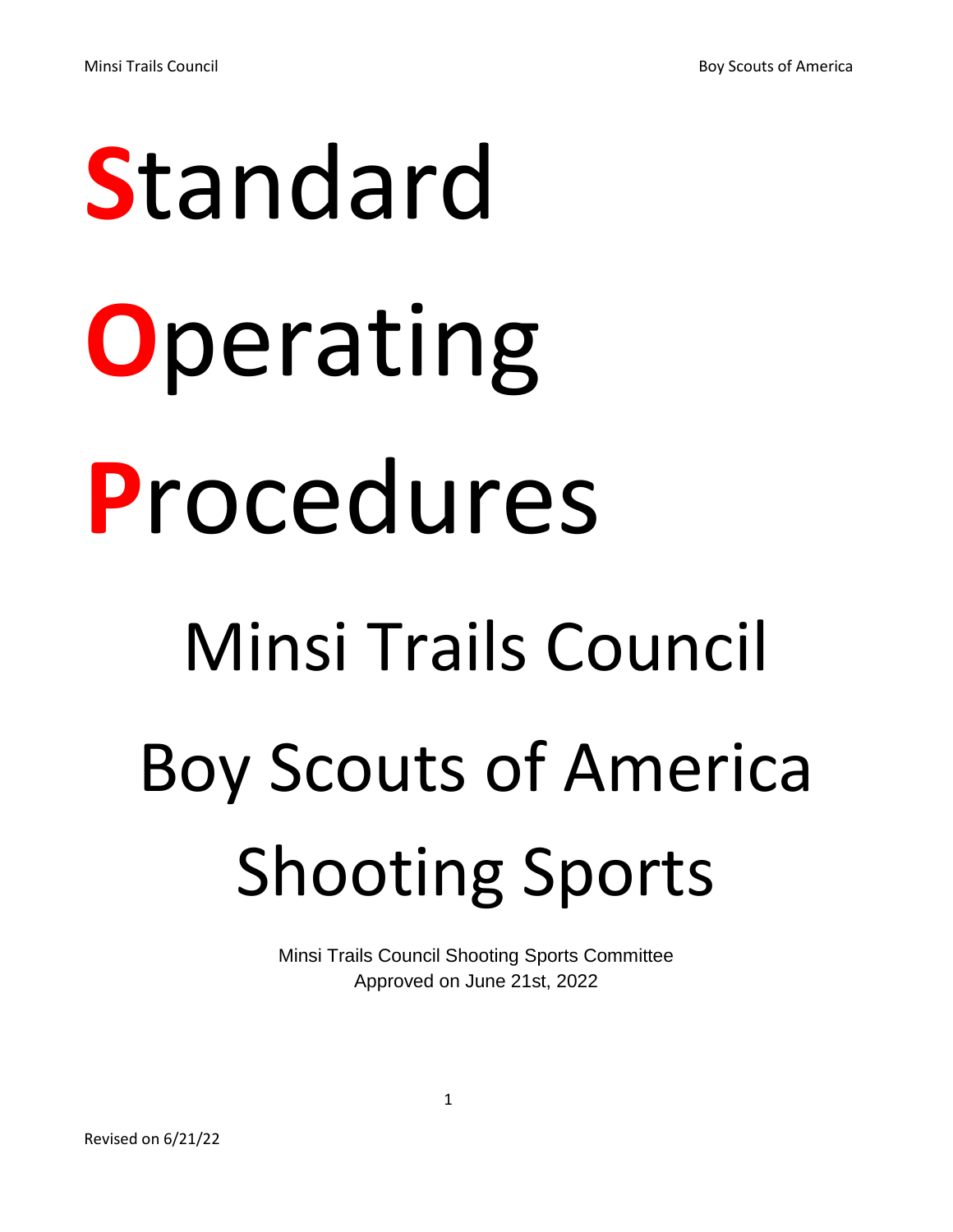#### **Emergency Procedures, Hygiene, & Personal Conduct**

"If an emergency situation occurs while on the range, the range RSO/Safety Officer is in charge. All participants should immediately make their firearm safe and remain calm."

"If there are any medical emergencies on the range they will be handled by the RSO, CRSO or range instructors or the camp medical officer. Each range is equipped with a 1<sup>st</sup> Aid Kit for minor medical issues, fire extinguisher, and communications to call for medical assistance. There will be a AED at the range whenever the range is in use.

- 1) RSO will take charge of the situation. (Determine seriousness of injury)
- 2) All RSO are encouraged to have American Red Cross 1<sup>st</sup> Aid and CPR training
- 3) Render first aid if qualified
- 4) Call the Camp Medical Officer or **911** or Camp Ranger if required
- 5) Follow camp Emergency plan

| <b>Trexler Scout Reservation</b> | <b>Camp Minsi</b>          |
|----------------------------------|----------------------------|
| 288 Camp Trexler Road            | 106 Camp Minsi Road        |
| Kunkletown, PA 18058             | Pocono Summit, PA 18346    |
| Camp Office (570) 620-9070       | Camp Office (570) 839-7860 |
| <b>GPS Coordinates</b>           | <b>GPS Coordinates</b>     |
| 40.9618851                       | 41.1149887                 |
| -75.49544909999997               | -75.4205862                |

"There is no eating or drinking on the firing line. The Ready line should be kept free of trash and all personal items placed under the bench."

"Lead particles and cleaning products are harmful if ingested in large amounts. All participants on the range are encouraged to wash their face and hands with cold water after shooting. Water is available at the range latrine."

"Horse-play, loud talking or shouting, and unnecessary movement on the ready line will not be tolerated."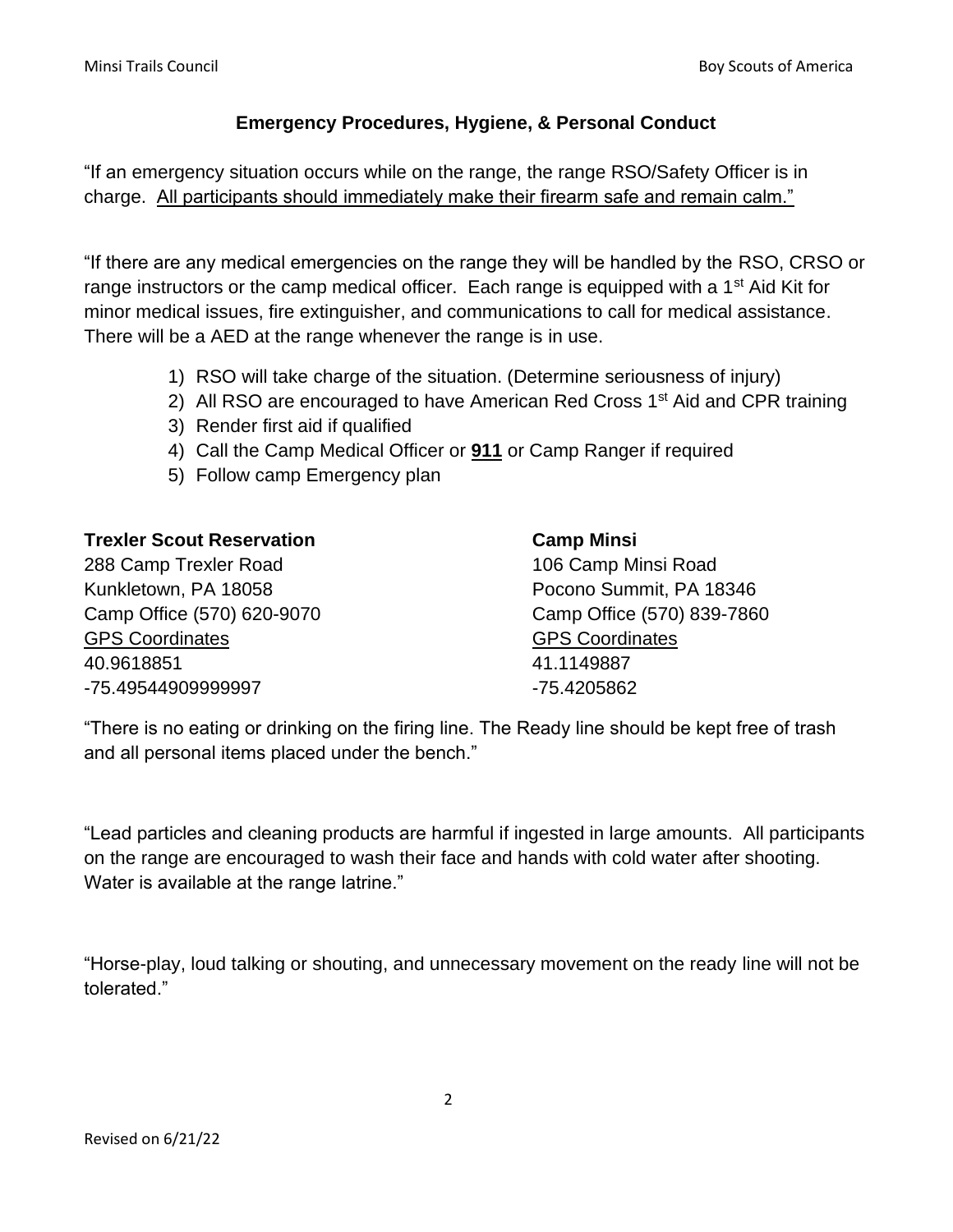# **Contents**

| Page 4     | Live Fire Range Operation                                         |
|------------|-------------------------------------------------------------------|
| Page 4     | General Rules and Safety Requirements                             |
| Page $5,6$ | Authorized and Prohibited Firearms - Targets                      |
| Page 6,7,8 | Authorized Personnel and Organizational Range Usage               |
| Page 8,9   | Range Personnel and Staffing                                      |
| Page 8     | Range Areas and Emergency Procedures                              |
| Page 10    | Checklist - Range Safety Officer Running Rifle Range              |
| Page 11    | Checklist - Range Safety Officer Running Shotgun Range            |
| Page 12    | Checklist - Range Safety Officer Running Black Powder Rifle Range |
| Page 13    | Checklist - Range Safety Officer Running <b>Pistol Range</b>      |
| Page 14    | Checklist - Safety officer running <b>Cowboy Action Range</b>     |
| Page 15    | Checklist - Safety Officer Running Archery Range                  |
| Page 16    | Checklist - Safety Officer Running Sporting Arrows Range          |
| Page 17    | NRA Gun Safety Rules                                              |
| Page 17    | Rules for Safe Gun Use                                            |
| Page 17    | NRA Hygiene Guidelines                                            |
| Page 18,19 | Range Safety Briefing & Range Commands                            |
| Page 20-23 | Range Safety Briefing and Rules RIFLE                             |
| Page 24-27 | Range Safety Briefing and Rules SHOTGUN                           |
| Page 28-31 | Range Safety Briefing and Rules <b>PISTOL</b>                     |
| Page 32-35 | Range Safety Briefing and Rules <b>BLACK POWDER RIFLE</b>         |

- Page 36-39 Safety Briefing and Rules **ARCHERY**
- Page 40-43 Range Safety Briefing and Rules **AIRGUN**
- Page 44-46 Appendix 1A Range Safety Briefing **SPORTING ARROWS**
- Page 47-49 Appendix 2A Range Safety Briefing **COWBOY ACTION**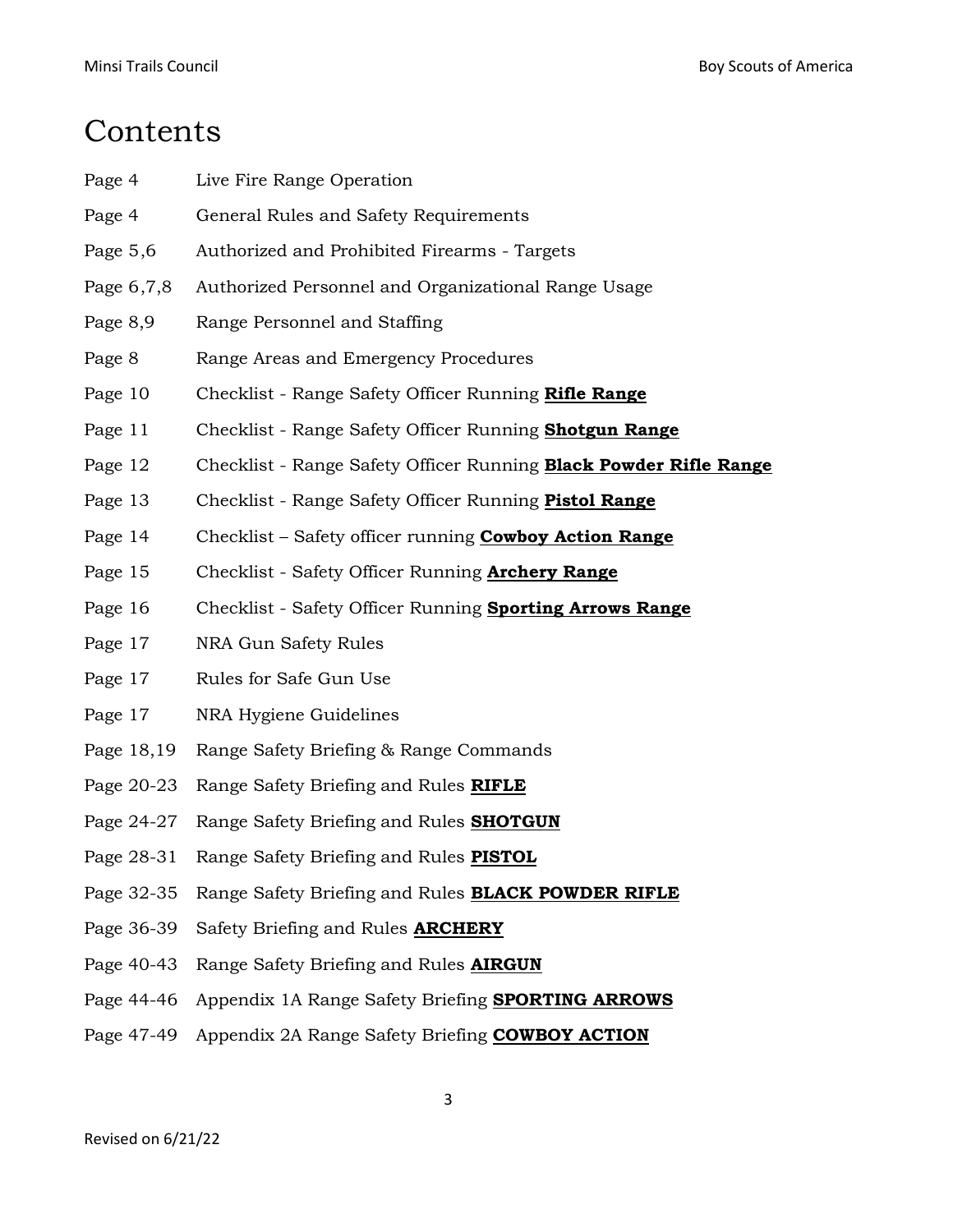#### **STANDARD OPERATING PROCEDURES**

Shooting Sports Ranges *LIVE FIRE RANGE OPERATIONS GUIDE*

*The Chief Range Safety Officer (CRSO) or assigned Range Safety Officer (RSO) is in charge of each live fire shooting range. When a range is in use the CRSO or a certified RSO must be supervising range safety operation. The RSO's are NOT to be utilized as range "instructors". Their primary purpose is RANGE SAFETY. For Summer Resident Camp, the National Camp School Trained Shooting Sports Director is in charge of each live fire shooting range and will staff accordingly to the National Camp Accreditation Program (standard PS-214)*

#### **1. General**

Live firing conducted on the shooting sports ranges of the Minsi Trails Council, BSA (MTC) is designed to provide authorized users access to a safe facility where they can become proficient with firearms and/or participate in council sponsored live fire shooting events. All shooting sports activities will follow the BSA Shooting Sports manual and Minsi Trails Council Standard Operating Procedures.

#### **2. Facilities for Use**

Range availability is at the discretion of the Minsi Trails Council. The Director of Support Services/Camp Director/Camp Ranger, in conjunction with the MTC Property Committee and MTC Camping Committee will establish the operational days and times for the range operations. The Director of Support Services/Camp Director/Camp Ranger may close all or part of the ranges for other activities or for safety concerns. Application to use any range facility must be directed through the MTC reservation system for Council, District or Unit activities. All applications must meet the general rules, policies and safety requirements prior to approval use by the Director of Support Services/Camp Director/Camp Ranger.

#### **3. General Rules, Policies and Safety Requirements**

The Chief Range Safety Officer (CRSO), in cooperation with the Council Shooting Sports Committee, will make all decisions regarding range safety rules & policies. These decisions are final. The Range Safety Officer (RSO) on duty handles the operation of each range and is responsible for all safety and gun handling practices while the range(s) are in operation.

> All established operational procedures, guidelines, policies and rules will abide by the following: a) guide to safe scouting, b) Camp Program & properties manual, c) Current year National Camp Standards, d) National BSA Shooting Sports Standards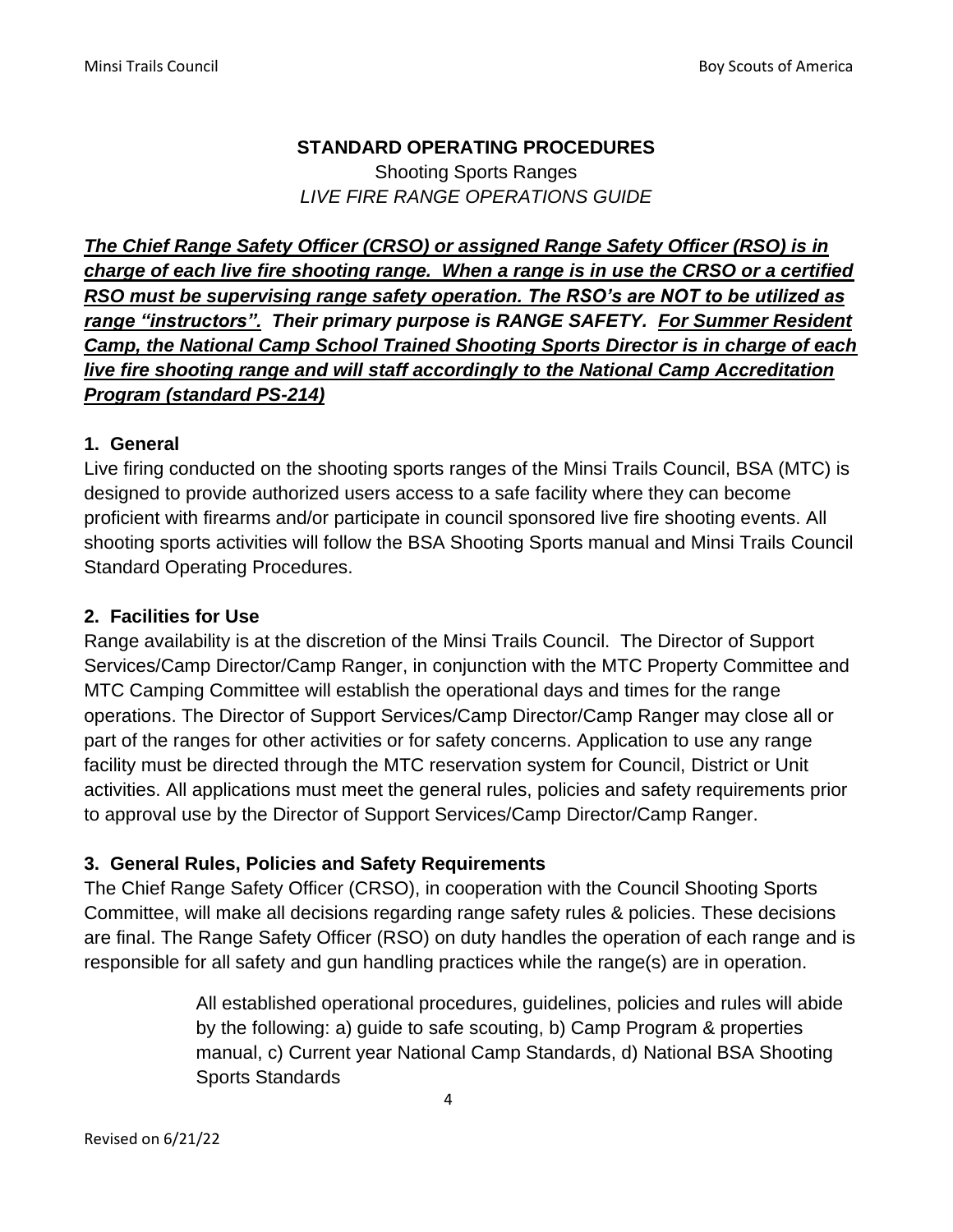#### **General rules**:

- a) Treat all firearms as if they are loaded at all times
- b) Keep finger off the trigger until aimed at target
- c) Never let the muzzle cover anything you are not willing to shoot
- d) Know the target and what is beyond
- e) Cooperate with others as to cease fire commands for target placement and obey all Range commands
- f) CRSO, RSO or Instructor has the authority to approve or deny use of the range to any individual and request they leave the range
- g) Shoot only in the appropriate direction from the designated firing lines
- h) Fire at authorized targets only
- i) Police all brass, paper, and other debris that accumulates on the range and dispose of them in the containers provided
- j) Fire only on designated ranges
- k) Fire only authorized firearms and ammunition (page 2, item 4)
- l) Use of appropriate ear and eye protection is mandatory for all individuals
- m) Ensure all projectiles impact within the established range safety limits
- n) Call "Cease fire" and make safe all firearms when observing any unsafe condition or when a shooter moves forward of the firing line
- o) Notify the Chief Range Safety Officer (CRSO) or Shooting Sports Committee Chairman of any safety infractions
- p) Do not climb on the berm
- q) Log range usage and comments into the range log book
- r) Children are to be supervised and under the control of an adult at all times
- s) Absolutely no one is allowed in front of the firing line while live fire is occurring.

#### **4. Authorized & Prohibited Firearms**

- a) The Boy Scouts of America adheres to its longstanding policy of teaching its youth and adult members the safe, responsible, intelligent handling, care, and use of firearms, air rifles, BB guns, and archery equipment in planned, carefully managed, and supervised programs. Except for law enforcement officers required to carry firearms within their jurisdiction, firearms shall not be brought on camping, hiking, backpacking, or other Scouting activities except those specifically planned for target shooting under the supervision of a currently certified BSA national shooting sports director or National Rifle Association firearms instructor or NRA Coach
- b) All shooting sports activities held during a council resident camp will follow the current NCAP standards. All shooting sports activities held outside of a council's resident camp will follow the program as outlined in the *BSA National Shooting Sports Manual,* No. 430-938.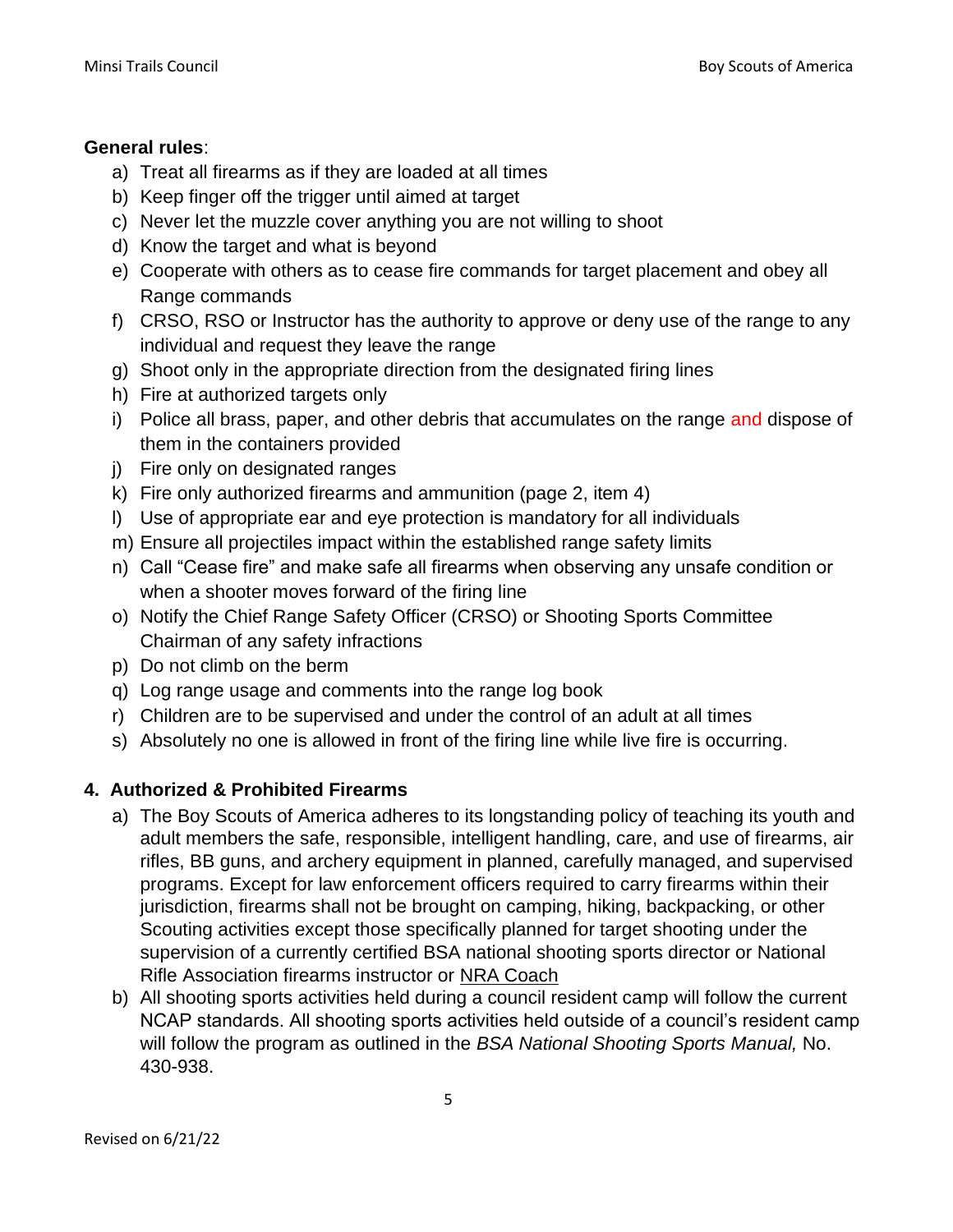#### **5. Authorized Targets**

- a) Paper and cardboard only, unless authorized by the MTC Shooting Sports Committee.
- b) No cylindrical or spherical objects that could shatter or cause ricochets
- c) Rifle/pistol targets must be within indicated target placement area.
- d) Only approved clay skeet are to be used on the shotgun range and or rifle range.

# **6. Authorized Personnel Usage Approved by MTC Shooting Sports Committee**

- a) Current members of the Boy Scouts of America as authorized in the Guide To Safe Scouting & Age Appropriated Guidelines for BSA Activities
- b) Individuals or non-scout groups approved by the MTC Shooting Sports Committee or CRSO on a case-by-case basis.
- c) Participants in council sponsored shooting sports activities

# **7. Range Personnel Requirements**

- a) When shooting **rifle** there is to be a ratio of one NRA Certified RSO per range and one NRA certified Instructor/Coach per eight shooters
- b) When shooting **black powder** rifles there is to be a ratio of one NRA Certified RSO per range and one NRA Certified Instructor/Coach per shooter
- c) When shooting **pistols** there is to be a ratio of one NRA Certified RSO per range and one NRA Certified Instructor/Coach per (1) one shooter
- d) When shooting **shotguns** there is to be one NRA Certified RSO and one Certified Instructor per Shooter
- e) When shooting **Cowboy Action**, there is to be one NRA certified RSO and 1) NRA certified in Pistol, shotgun and Rifle instructor or 2) 3 individual NRA instructors for Pistol, Rifle, and shotgun.
- f) When shooting **air guns** there is to be a Cub Scout Shooting Sports Range Director.

# **8. Range Personnel**

# **a. Chief Range Safety Officer (CRSO)**

- 1) The CRSO is appointed by & reports to the MTC Shooting Sports Chairman in consultation with the MTC VP of Program and MTC Council Camping Chairman. The CRSO will assume the position under the direction of the Council Shooting Sports Committee Chairman.
- 2) The CRSO must be 21 years old, BSA National Camp School Certified Shooting Sports Director and an NRA Instructor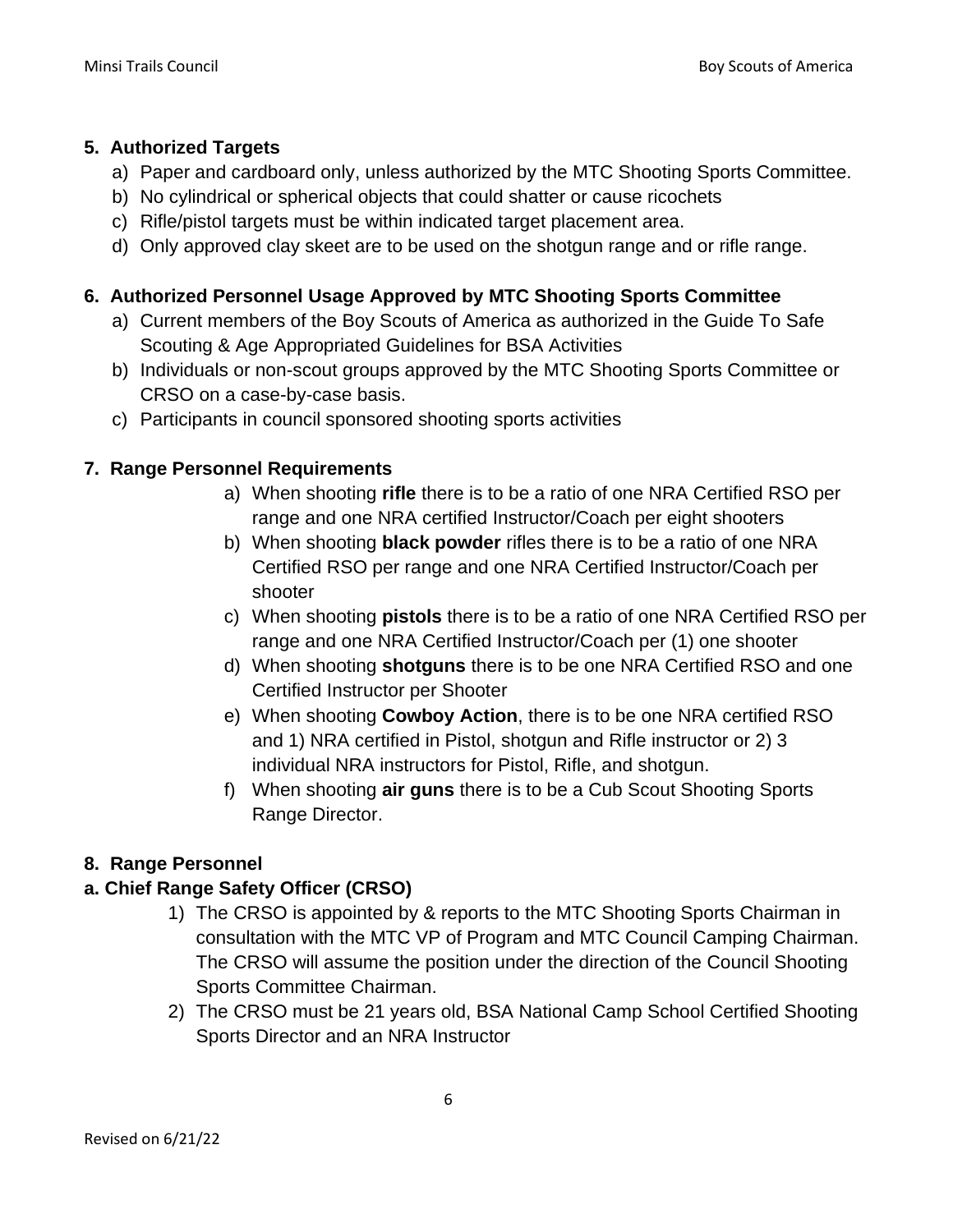3) The CRSO, or his designated representative, is responsible for the continued safe operation of the range. If an unsafe condition exists he will cause the shutdown of that portion of the range complex and inform the Director of Support Services/Camp Director/Camp Ranger of the condition that caused the shutdown

#### **b. Range Safety Officers (RSO)**

The Range Safety Officers' primary responsibility is to insure compliance of safety on the firing line. He / she will NOT also act as an instructor at any time during live fire.

- 1) The RSO(s) are approved by the council CRSO
- 2) All RSO's must be 21 years old & currently certified by the NRA as an RSO
- 3) The RSO must complete a range orientation conducted by the CRSO or his/her designee
- 4) The RSO will conduct the general daily operation for each range, and will not leave the firing line at any time while it is in operation
- 5) The RSO will report all serious problems or issues to the CRSO and enter them into the Range Log
- 6) RSO's are to conduct the Range Safety Brief with any group utilizing the live fire ranges
- 7) The Archery Range Instructor/Safety Officer must be certified by a National Camp School certified Shooting Sports Director. Trained card # 33767A is to be issued. The trained card is valid for the duration of summer camp of specific year
- 8) All Cub Scout BB Gun & Archery activities must be supervised by a certified safety officer 18 years old or older and currently trained by a National Camp School Shooting Sports Director. Trained card # 33767A is to be issued. The trained card is valid for two years

# **c. Shooting Sports Instructors**

1) All live fire training activities must be supervised by a currently certified NRA Certified Instructor (in that discipline) and additionally when on the range, must be supervised by a currently Certified NRA Range Safety Officer (two separate individuals)

#### **d. Range Assistant**

Must be (18) eighteen years of age or older, and holding current NRA Assistant Instructor's Certificate in the appropriate discipline. (#33767A) Can assist the chief instructor in supervising a range; however this does not include running a live firing line.

- 1) Assist the Range Safety Officer in daily range operations
- 2) Monitor Range Rules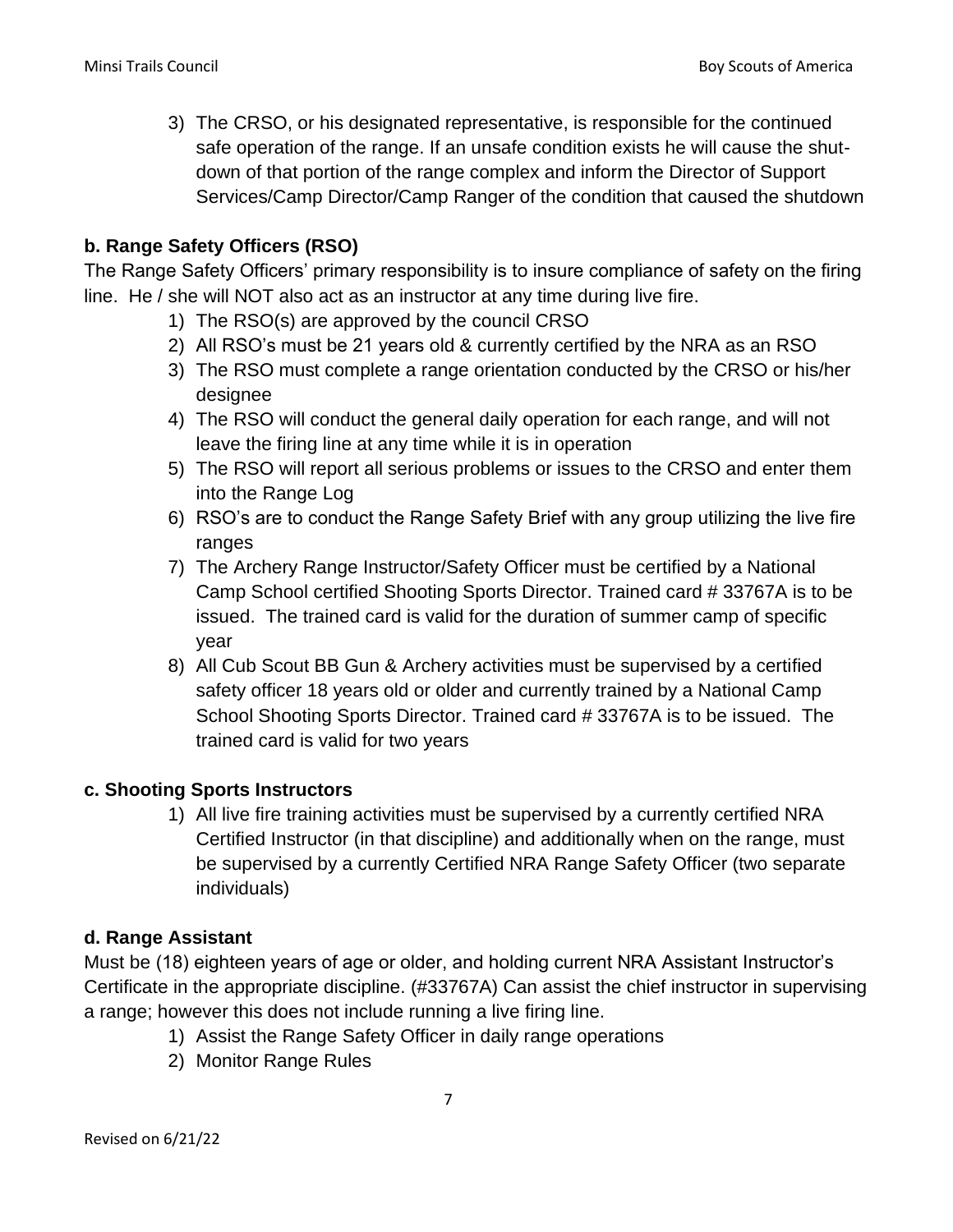- 3) Periodically walk the ranges to ensure safety rules and Range Rules are observed
- 4) Perform minor range maintenance, cleaning and general upkeep
- 5) Repair and re-face target frames
- 6) Perform other duties assigned by the Range Safety Officer and/or the Camp Ranger, Camp Director/Property Manager or Shooting Sports Director

#### **e. Shooting Sports Counselors and Aides**

- 1) Sixteen years of age or older and trained for specific duties by NCS shooting sports director
- 2) Under on site supervision of an NRA RSO and may exercise crowd control, Serve as training assistant for specified topics assigned by the RSO, move and maintain equipment, and act as a student coach/pupil setting, may NOT supervise any live fire

#### **9. Range Areas**

a. All ranges are under the direct supervision of the CRSO or the RSO, who will issue all commands on the Range

- 1) Each range **must** have an NRA Certified RSO on duty at all times when in use. RSO will insure all in attendance comply with all general rules, policies and safety requirements
- 2) A Range Safety Briefing is conducted whenever a "new" group of shooters is on the range. The briefing is conducted at the entrance to the range area in a position where all can visually see the range locations and safety markers

#### **b. General rules**

- 1) Groups must have their usage permit/tour permit available while on the range
- 2) Always close entry gate when you enter or exit
- 3) Check downrange for other shooters or range maintenance personnel
- 4) Be prepared to share the range facilities with others. Be cooperative
- 5) Red flag indicates the range is in use
- 6) Always use approved eye and ear protection

#### **c. Rifle range**

- 1) Do not shoot across the range to any target other than your own position's target
- 2) Do not shoot at the ground, at non-approved targets, or above the berm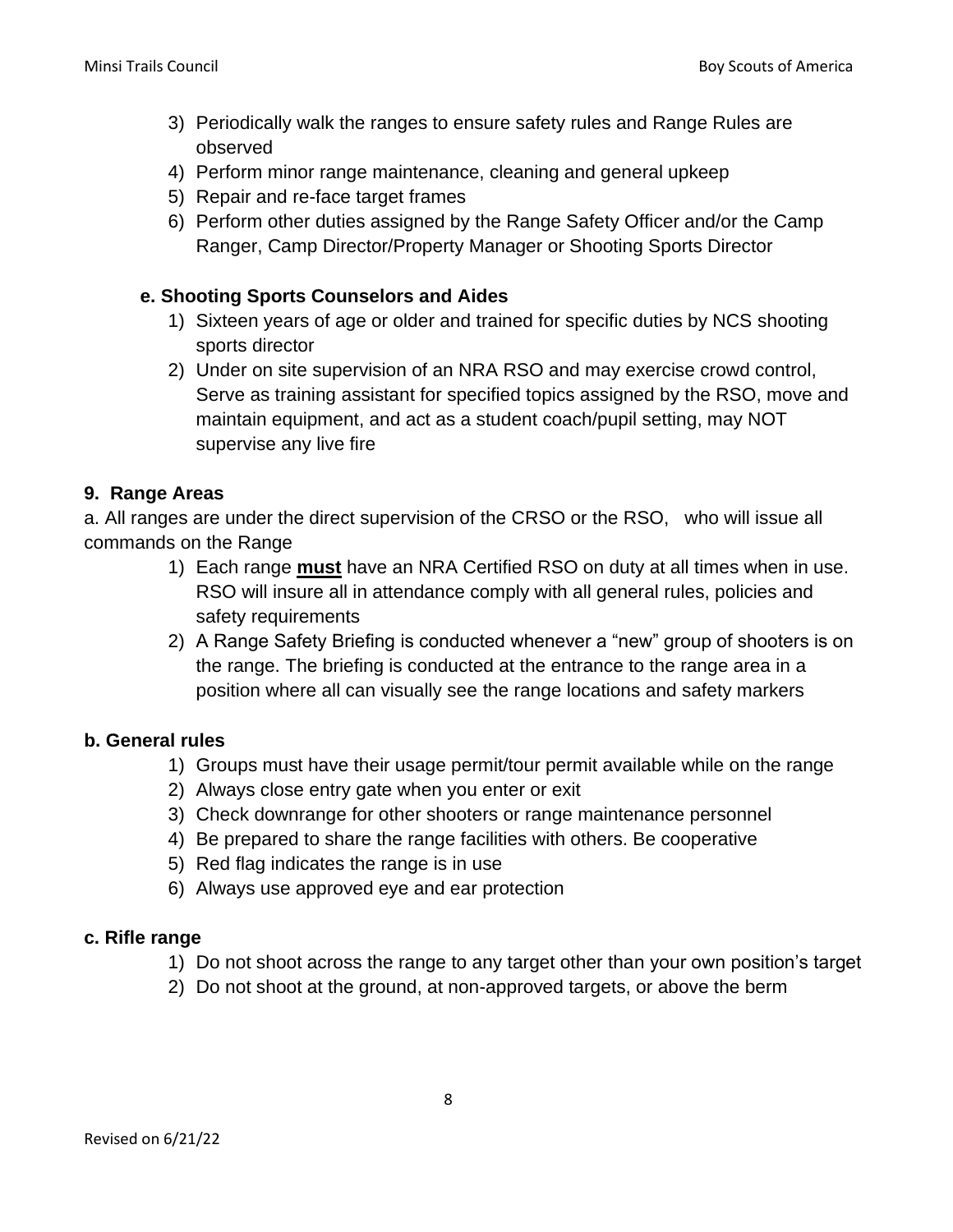#### **d. Settlers Shotgun Range**

- 1) Number 7-1/2 shot or smaller. No slugs!
- 2) Throw clay targets in the approved direction
- 3) No handguns or rifles on the shotgun range

#### **e. Camp Minsi General Use Shotgun Range**

- 1) Number 7-1/2 shot or smaller.
- 2) Throw clay targets in the approved direction
- 3) Minsi Trails Council Shooting Sports Committee approval for use of area.
- 4) Firearms are to be approved by a Minsi Trails Council Shooting Sports Committee CSRO.
- 5) Sporting Arrows program will use general use shotgun range only

#### **f. Archery Range**

- 1) Do not dry-fire bows
- 2) Use approved target arrows only
- 3) Always aim at approved target butts

#### **g. Sporting Arrows Range**

- 1) Do not dry-fire bows
- 2) use approved Flu-Flu arrows only
- 3) always aim at targets during flight within the shooting window

#### **10. Alcoholic Beverages and Drugs**

It is the policy of the Boy Scouts of America that the use of alcoholic beverages and controlled substances is not permitted at encampments or activities on property owned and/or operated by the Boy Scouts of America, or at any activity involving participation of youth members.

#### **11. Emergency Procedures**

.

"If an emergency situation occurs while on the range, the Range RSO/Safety Officer is in charge. All participants should immediately make their firearm safe and remain calm." "If there are any medical emergencies on the range they will be handled by the RSO, CRSO or range instructors or the camp medical officer. Each range is equipped with a 1<sup>st</sup> Aid Kit for minor medical issues, fire extinguisher, and communications to call for medical assistance. An AED will be at the range for all live fire programs.

- 1) RSO will take charge of the situation. (Determine seriousness of injury)
- 2) All RSO are encouraged to have American Red Cross 1<sup>st</sup> Aid and CPR training
- 3) Render first aid if qualified
- 4) Call the Camp Medical Officer or 911 or Camp Ranger if required
- 5) Follow camp Emergency plan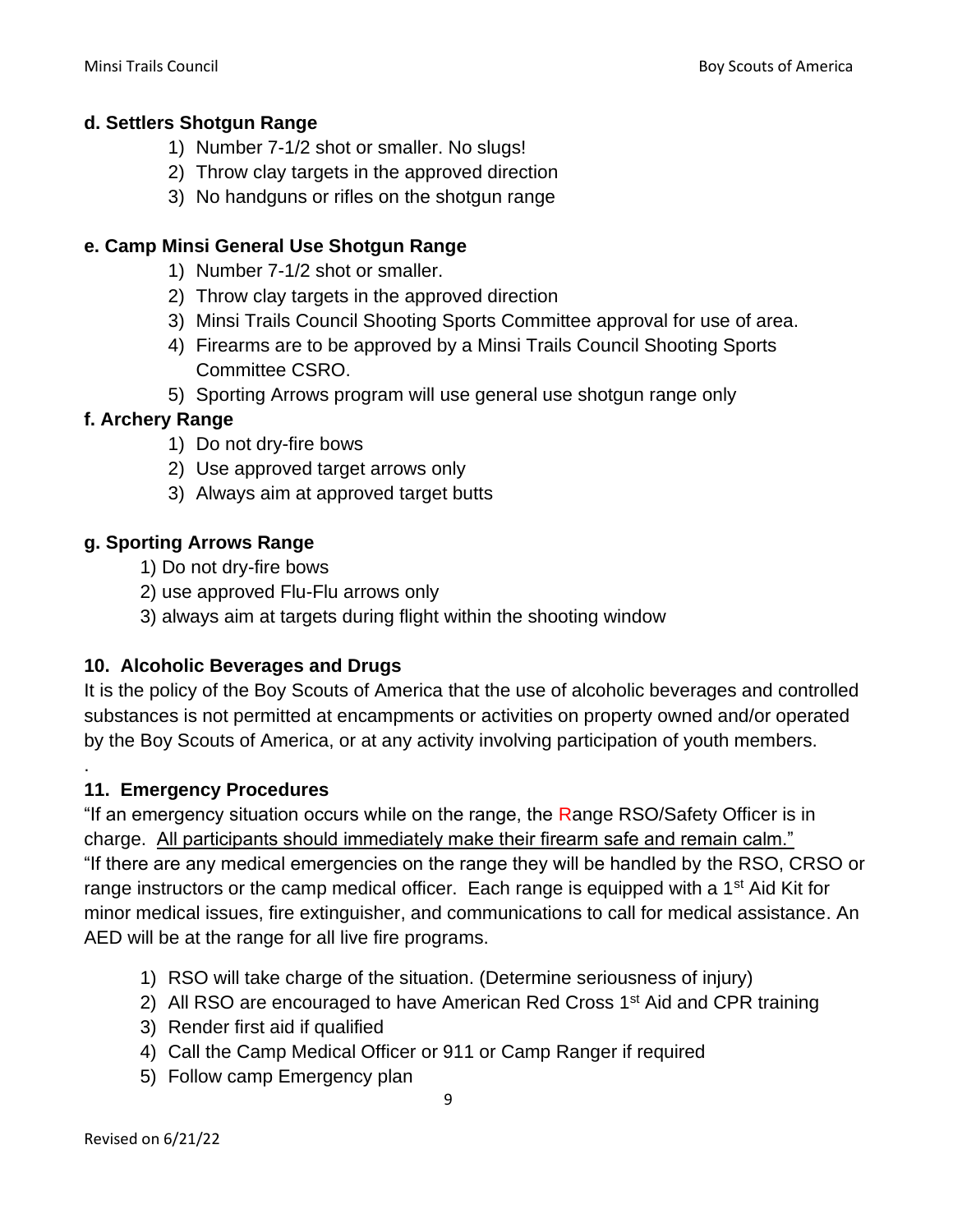# **RSO CHECKLIST OF RESPONSIBILITIES**

# **12. RSO RUNNING THE RIFLE RANGE**

- a. Identify the Range Safety Officer
- b. Review: Three Safety Rules poster
- 1. Always keep the gun pointed in a safe direction
- 2. Always keep your finger off the trigger until ready to shoot
- 3. Always keep the gun unloaded until ready to shoot
- c. Review: Range Safety Rules
- 1. Cease Fire! (May be shouted by anyone for a safety issue)
- 2. Eye and ear protection is mandatory for everyone on the range
- 3. Misfires must be flagged and cleared in position on the range
- 4. Cleaning hands and face after a shooting session is mandatory d. Prepare target areas (set targets)
- e. Prepare firearms for shooting (safe handling protocol)
- f. Place firearms at shooting stations (safe handling protocol)
- g. Set up ammunition with ammo blocks (adult supervised until stored)
- h. Place range border caution signs (100 ft apart) and section ropes out
- i. Place eye and ear protection at each firing point

j. Begin each live fire exercise with "new" groups with the rifle portion of the Range Safety **Briefing** 

- k. All ammunition is gathered and stored in locker in Range Armory
- l. Firearms are gathered and stored after daily use and cleaned if needed.
- m. Targets and equipment are gathered and stored
- n. Police the area for brass, water bottles, targets, and trash pack it out!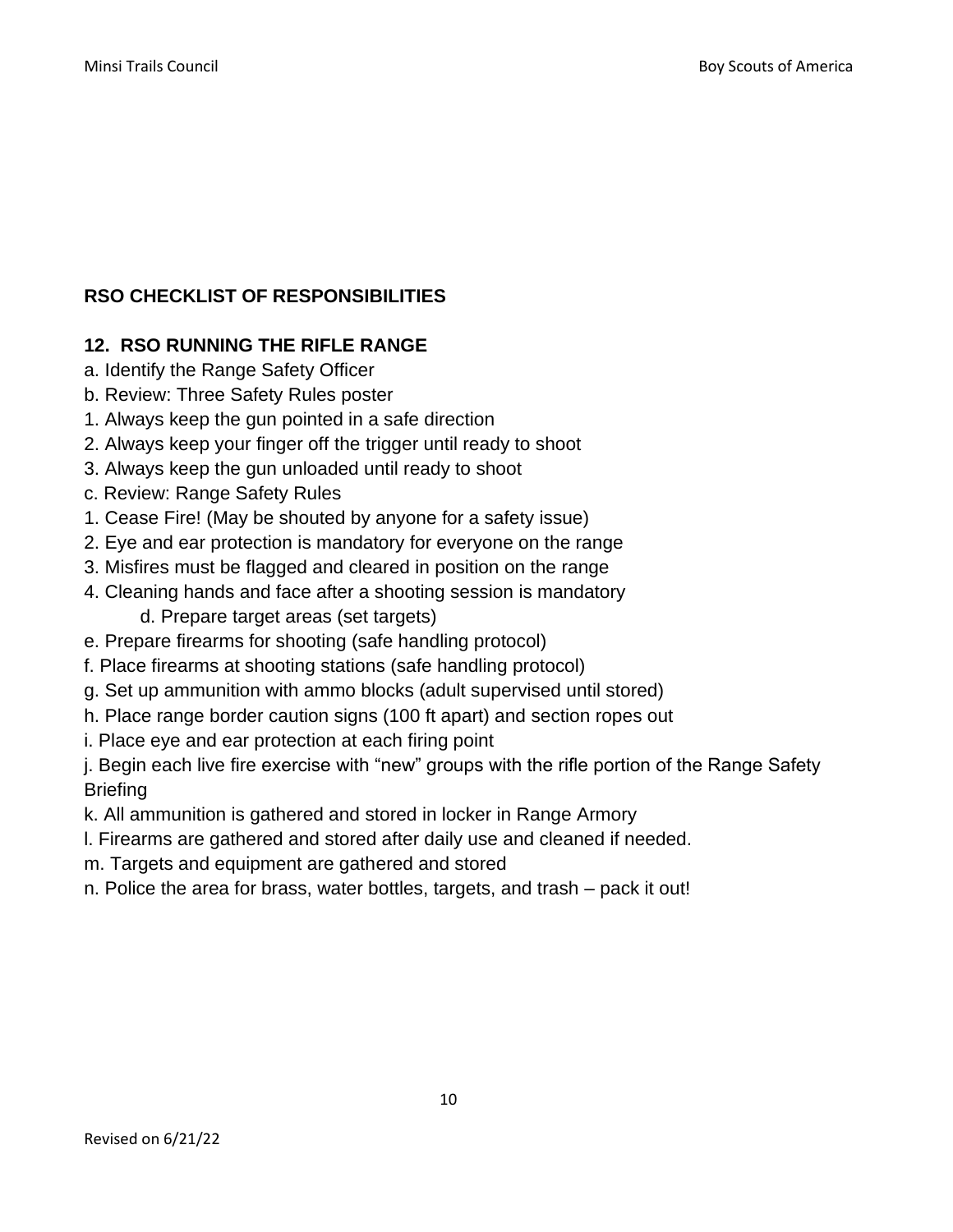# **13. RSO RUNNING THE SHOTGUN RANGE**

- a. Identify the Range Safety Officer
- b. Review: Three Safety Rules
- 1. Always keep the gun pointed in a safe direction
- 2 Always keep your finger off the trigger until ready to shoot
- 3. Always keep the gun unloaded until ready to shoot
- c. Review: Range Safety Rules
- 1. Cease Fire! (May be shouted by anyone for a safety issues)
- 2. Eye and ear protection is mandatory for everyone on the range
- 3. Misfires must be flagged and cleared by the RSO in position on the range
- 4. Cleaning hands and face after a shooting session is mandatory
- d. Prepare target area/throw sighting clays
- e. Prepare firearms for shooting (safe handling protocol)
- f. Place firearms at shooting stations (safe handling protocol)
- g. Set up ammunition (adult supervised until stored)
- h. Charge battery for skeet machines/set up machines
- i. Place range border caution signs (100 ft apart) and section ropes out

j. Begin each live fire exercise with "new" groups with the shotgun portion of the Range Safety **Briefing** 

k. All ammunition and black powder is gathered and stored in lock box in armory

- l. Firearms are gathered and stored after daily use and cleaned if needed.
- m. Targets and equipment are gathered and stored
- n. Make SAFE the skeet machines. Remove batteries
- o. Police the area for hulls, water bottles, targets, and trash pack it out!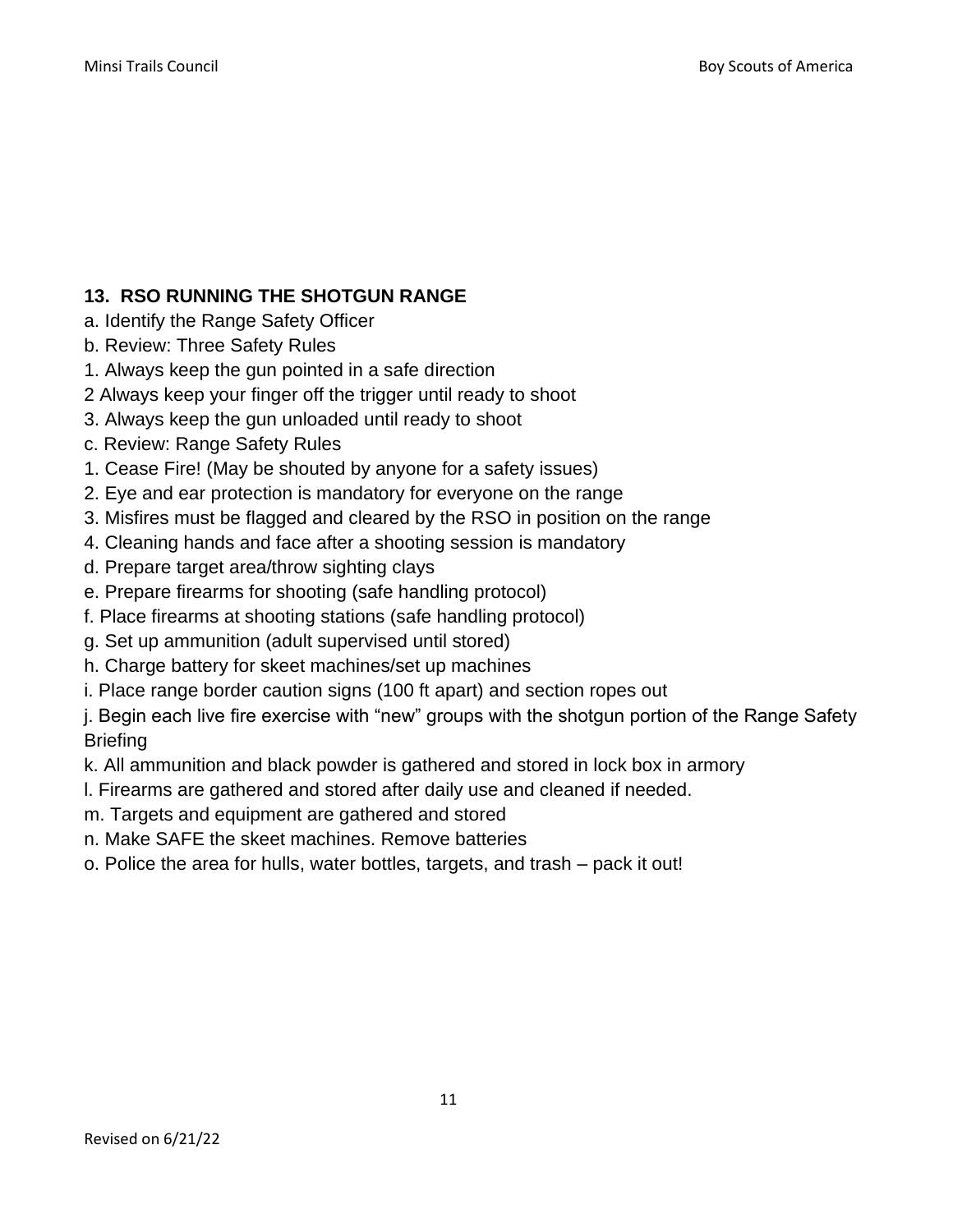#### **14. RSO RUNNING THE BLACK POWDER / MUZZLELOADER RIFLE RANGE**

- a. Identify the Range Safety Officer
	- 1. There is to be one instructor/coach per shooter
- b. Review: Three Safety Rules
- 1. Always keep the gun pointed in a safe direction
- 2. Always keep your finger off the trigger until ready to shoot
- 3. Always keep the gun unloaded until ready to shoot
- c. Review: Range Safety Rules
- 1. Cease Fire! (May be shouted by anyone for a safety issues)
- 2. Eye and ear protection is mandatory for everyone on the range
- 3. Misfires must be flagged and cleared in position on the range
- 4. Cleaning hands and face after a shooting session is mandatory
- d. Prepare target area (set targets)
- e. Place eye and ear protection at each firing point
- f. Prepare firearms for shooting (safe handling protocol).
- g. Place firearms at shooting stations (safe handling protocol)
- h. Set up ammunition (adult supervised until stored)
- i. Place range border caution signs and section ropes out

j. Begin live fire exercise with "new" groups with the muzzle loading portion of the Range Safety Briefing

k. All ammunition & black powder is gathered and stored in lock box in armory

- l. Firearms are gathered and stored after daily use and cleaned if needed.
- m. Targets and equipment are gathered and stored
- n. Police the area for brass, water bottles, targets, and trash pack it out!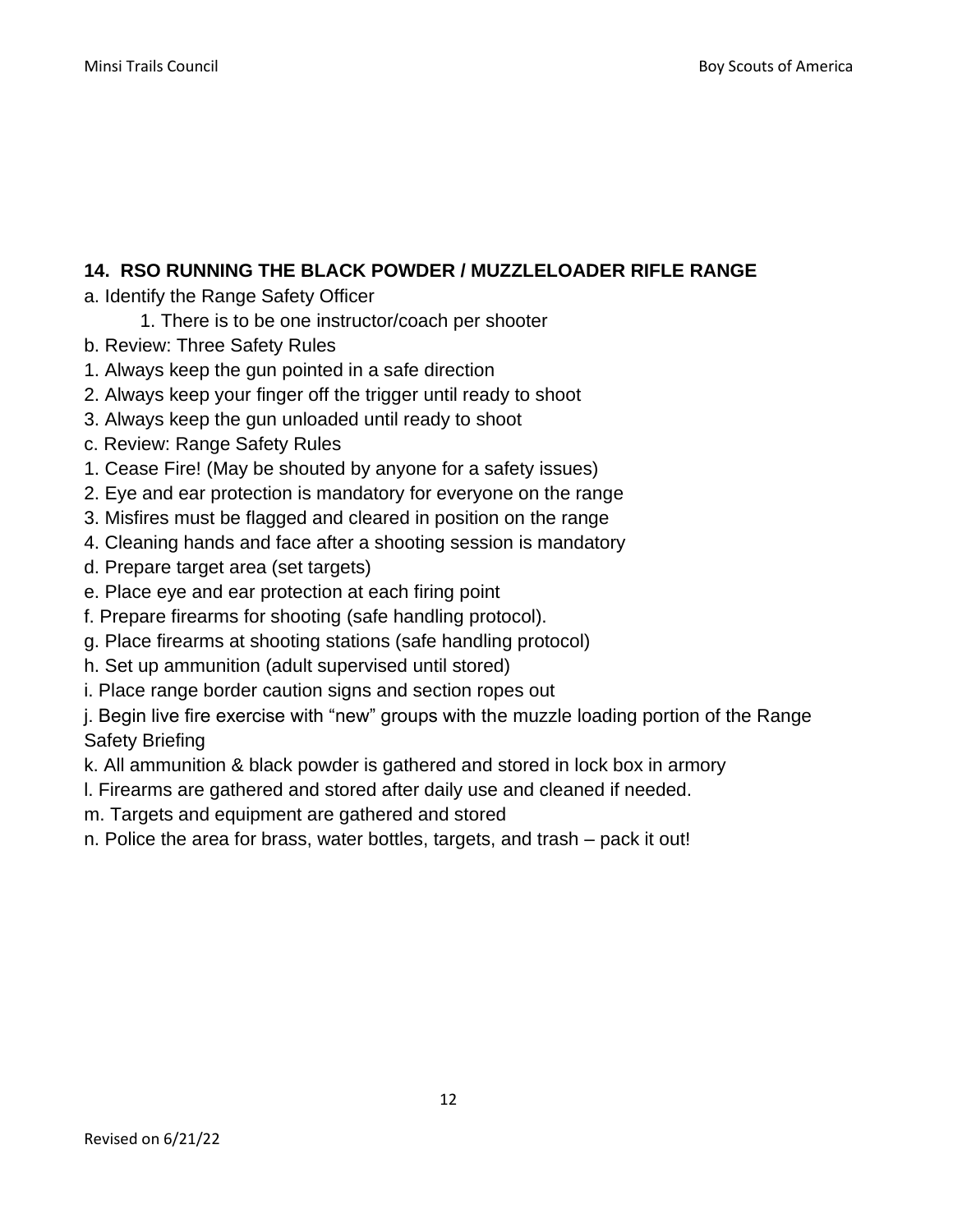#### **15. RSO RUNNING THE PISTOL RANGE FOR VENTURING SCOUTS** (Pistol shooting will

take place on the 50 foot rifle range)

- a. Identify the Range Safety Officer
- 1. There must be a ratio of one instructor/coach per one shooter
- b. All shooters must complete a NRA basic pistol course prior to range firing
- c. Review: Three Safety Rules poster
- 1. Always keep the gun pointed in a safe direction
- 2. Always keep your finger off the trigger until ready to shoot
- 3. Always keep the gun unloaded until ready to shoot
- d. Review: Range Safety Rules
- 1. Cease Fire! (May be shouted by anyone for a safety issues)
- 2. Eye and ear protection is mandatory for everyone on the range
- 3. Misfires must be flagged and cleared in position on the range
- 4. Cleaning hands and face after a shooting session is mandatory
- e. Prepare target area (set targets)
- f. Prepare firearms for shooting (safe handling protocol)
- g. Place firearms at shooting stations (safe handling protocol)
- h. Set up ammunition (adult supervised until stored)
- i. Place range border caution signs and section ropes out
- j. Place eye and ear protection at each firing point
- k. Begin each live fire exercise with a new group with the Pistol Range Safety Briefing
- l. All ammunition is gathered and stored in locker in armory
- m. Firearms are gathered and stored after daily use and cleaned if needed.
- n. Targets and equipment are gathered and stored
- o. Police the area for brass, water bottles, targets, and trash pack it out!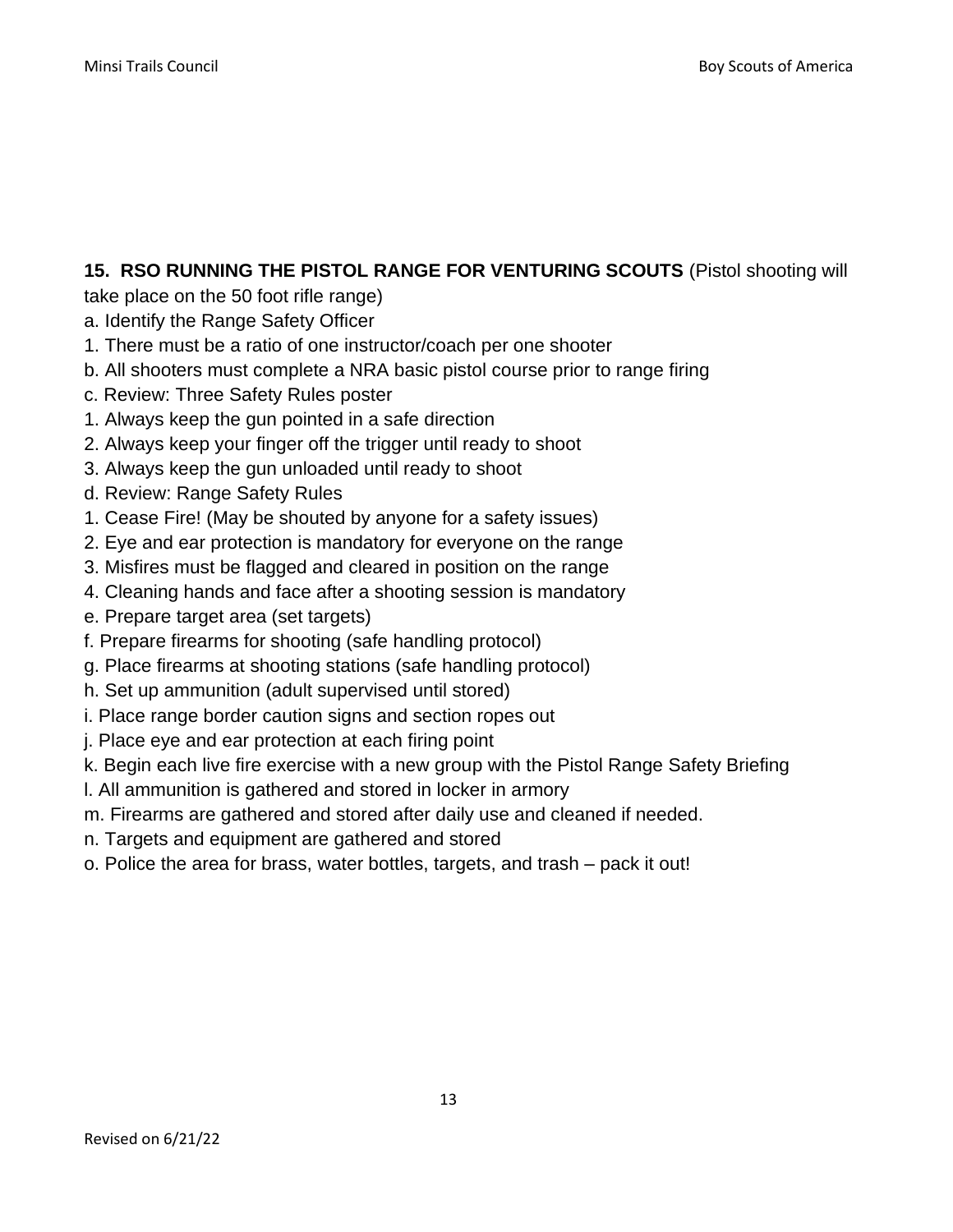# **16. RSO RUNNING THE COWBOY ACTION RANGE**

- a. Identify the Range Safety Officer
- b. Review: Three Safety Rules poster
- 1. Always keep the gun pointed in a safe direction
- 2. Always keep your finger off the trigger until ready to shoot
- 3. Always keep the gun unloaded until ready to shoot
- c. Review: Range Safety Rules
- 1. Cease Fire! (May be shouted by anyone for a safety issue)
- 2. Eye and ear protection is mandatory for everyone on the range
- 3. Misfires must be flagged and cleared in position on the range
- 4. Cleaning hands and face after a shooting session is mandatory d. Prepare target areas (set targets)
- e. Prepare firearms for shooting (safe handling protocol)
- f. Place firearms at shooting stations (safe handling protocol)
- g. Confirm procedure on what adult will be loading the fire arms.
- h. Place range border caution signs (100 ft apart) and section ropes out
- i. Place eye and ear protection at each firing point

j. Begin each live fire exercise with "new" groups with the Cowboy Action portion of the Range Safety Briefing

- k. All ammunition is gathered and stored in locker in Range Armory
- l. Firearms are gathered and stored after daily use and cleaned if needed.
- m. Targets and equipment are gathered and stored
- n. Police the area for brass, water bottles, targets, and trash pack it out!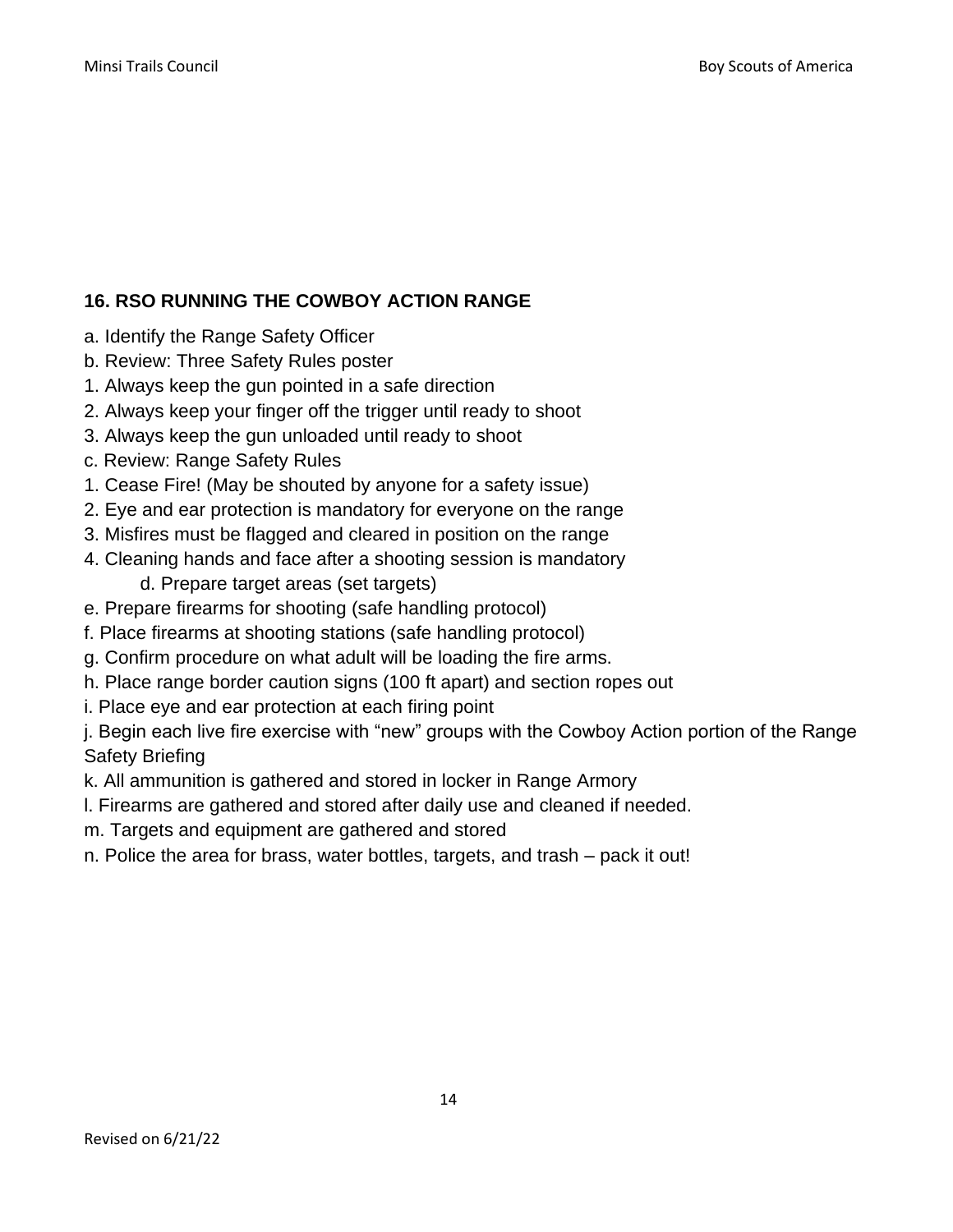# **17. SAFETY OFFICER RUNNING THE ARCHERY RANGE**

- a. Identify the Safety Officer
- b. Review: Three main safety rules for archery.
- 1. Shooting Line rules
- 2. Retrieving Arrow rules
- 3. Shooting Line & Range command rules
- c. Review: Range Safety Rules
- 1. Stop or Cease Fire! (May be shouted by anyone for a safety issues)
- 2. Eye protection is mandatory for everyone on the range
- d. Prepare target area (set out target stands and target)
- e. Inspect all bows, bow strings, and arrows for safety prior to use daily. Any suspect
- equipment must be immediately removed and not used until safely repaired or replaced.
- f. Prepare bows & arrows for shooting (safe handling protocol)
- g. Place bows and arrows at shooting stations (safe handling protocol)
- h. Place range limit markers and section ropes out
- i. Place eye protection, finger tabs, & arm guards at each firing point

j. Begin each live fire exercise with "new" groups with the archery portion of the Range Safety **Briefing** 

k. All equipment is gathered and stored in locker

l. Police the area for water bottles, targets, and trash – pack it out!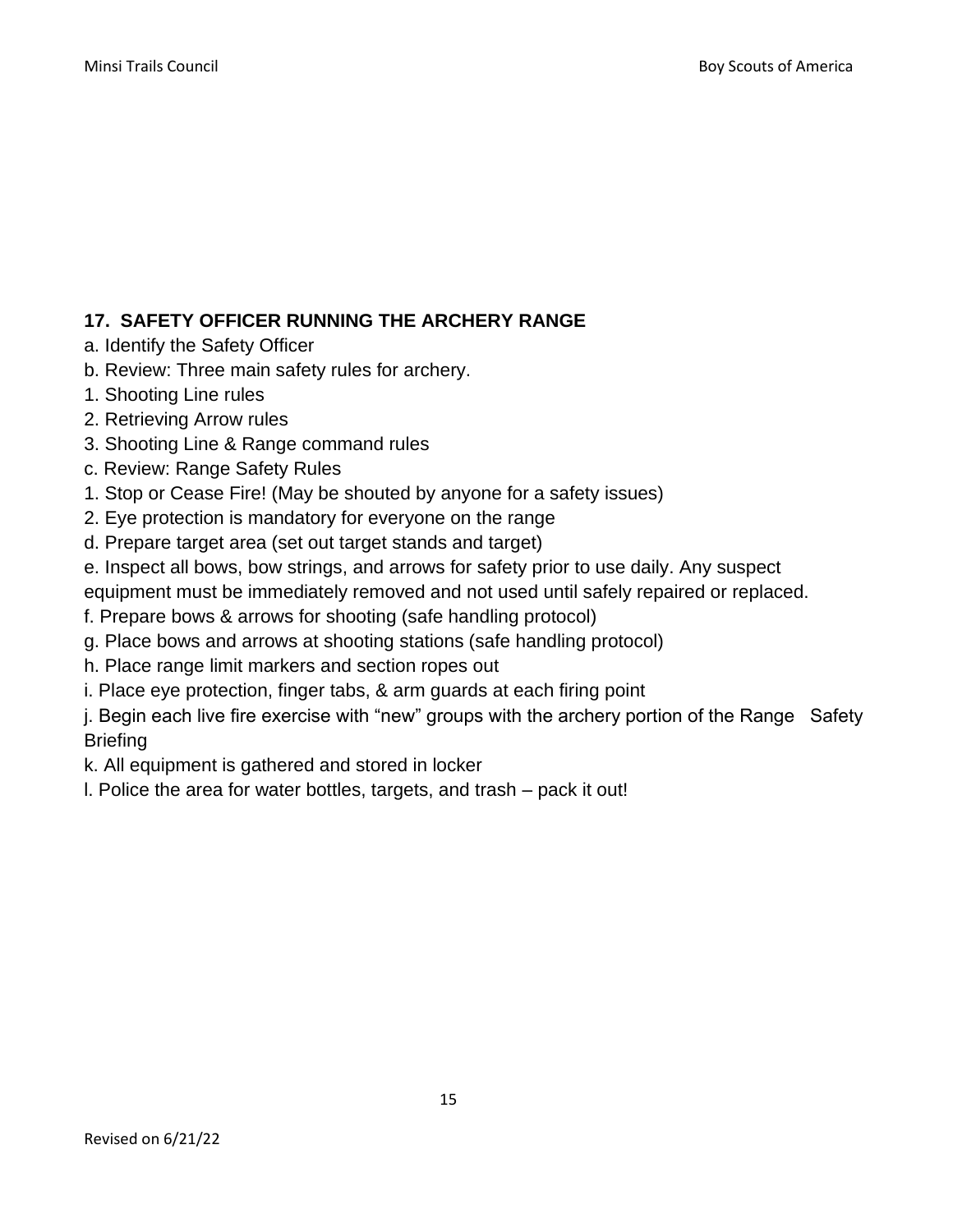# **18. SAFETY OFFICER RUNNING THE ARCHERY SPORTING ARROWS RANGE**

- a. Identify the USAA level 1 Archery Instructor and Safety Officer
- b. Confirm wind speed is less then 30mph. Program cannot be run with winds speed in excess of 30mph.
- c. Review: Three main safety rules for archery.
- 1. Shooting Line rules
- 2. Retrieving Arrow rules
- 3. Shooting Line & Range command rules
- d. Review: Range Safety Rules
- 1. Stop or Cease Fire! (May be shouted by anyone for a safety issues)
- 2. Eye protection is mandatory for everyone on the range
- e. Prepare target area (Setup and test target thrower) Install safety zone with yellow rope, and layout 45 degree shooting lane with yellow rope.
- f. Inspect all bows, bow strings, and arrows for safety prior to use daily. Any suspect
- equipment must be immediately removed and not used until safely repaired or replaced.
- All bows used in the sporting arrows program must be set to 26lb draw weight.
- g. Prepare bows & arrows for shooting (safe handling protocol)
- All arrows used in the sporting arrows program must be Flu- Flu arrows.
- h. Place bows and arrows at shooting stations (safe handling protocol)
- i. Place range limit markers and section ropes out
- j. Place eye protection, finger tabs, & arm guards at each firing point

k. Begin each live fire exercise with "new" groups with the archery portion of the Range. There shall be no more then (3) Three shooters at a time in the sporting arrows program. Safety **Briefing** 

- l. All equipment is gathered and stored in locker
- m. Police the area for water bottles, targets, and trash pack it out!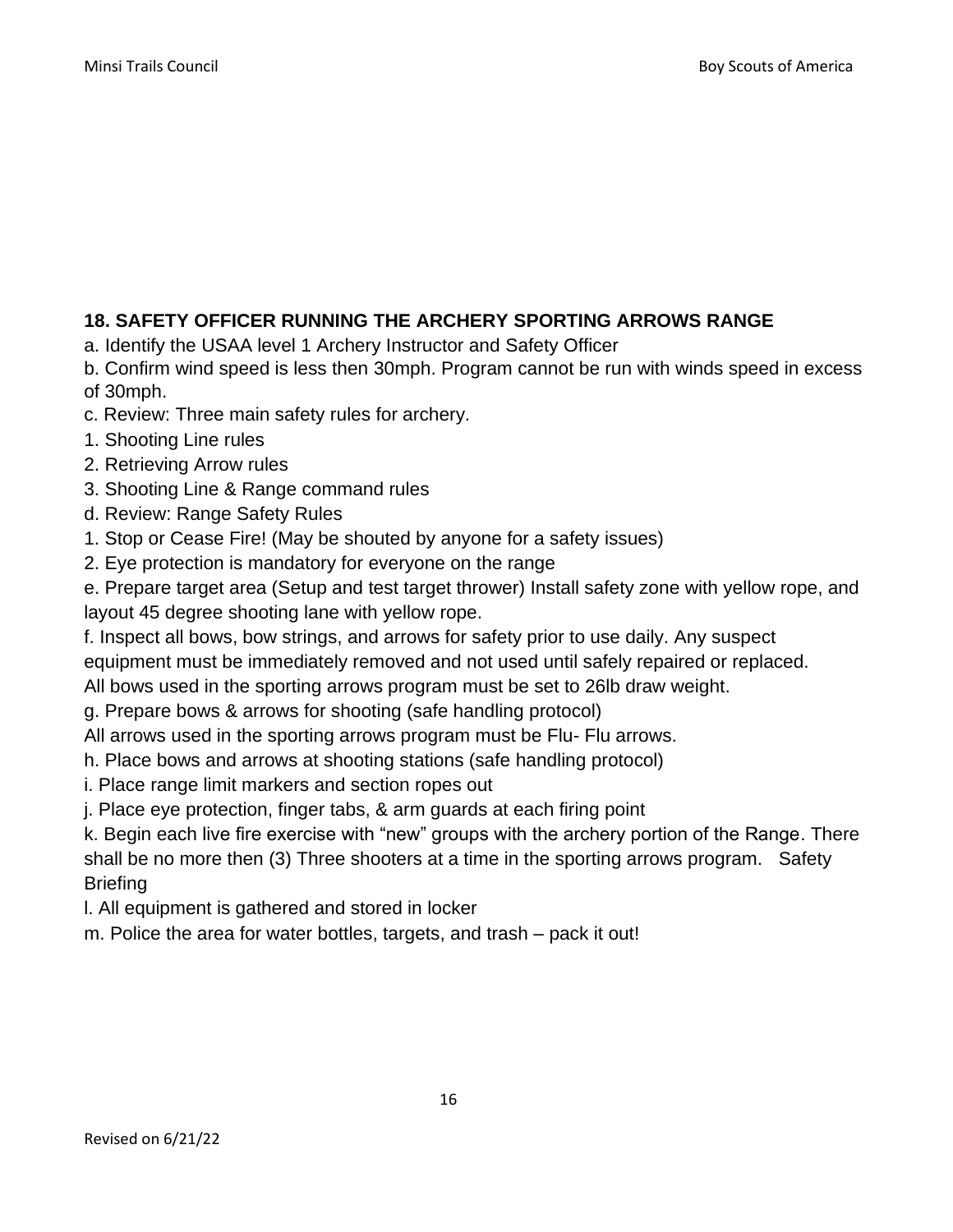# **NRA Gun Safety Rules**

#### **Three Fundamental NRA Rules for Safe Gun Handling**

- **1. Always keep the gun pointed in a safe direction**
- **2. Always keep your finger off the trigger until ready to shoot**
- **3. Always keep the gun unloaded until ready to use**

#### **Rules for Safe Gun Use**

- 1. Know your target and what is beyond
- 2. Be sure the gun is safe to operate
- 3. Know how to use the gun safely
- 4. Use only the correct ammunition for your gun
- 5. Wear eye and ear protection as appropriate
- 6. Never use alcohol or drugs before or while shooting
- 7. Know and obey all range commands
- 8. Know where others are at all times
- 9. Shoot only at authorized targets

10. Do not handle a firearm or stand at the firing line where firearms are present while others are downrange

11. Stop shooting immediately upon the command of "Cease Firing"

# **NRA Hygiene Guidelines**

1. Refrain from eating, drinking, smoking, applying makeup, or otherwise placing hands in proximity to the mouth or nose while on the range or cleaning a gun.

2. Lead particles and cleaning products are harmful if ingested in large amounts. All participants on the range are encouraged to wash their face and hands with cold water after shooting or gun cleaning and before eating or drinking. Water is available at the range latrine.

3. Change and wash clothing after shooting or gun cleaning session to minimize exposure airborne particulate lead or solvent and cleaning product residues.

4. The Ready line should be kept free of trash and all personal items placed under the bench.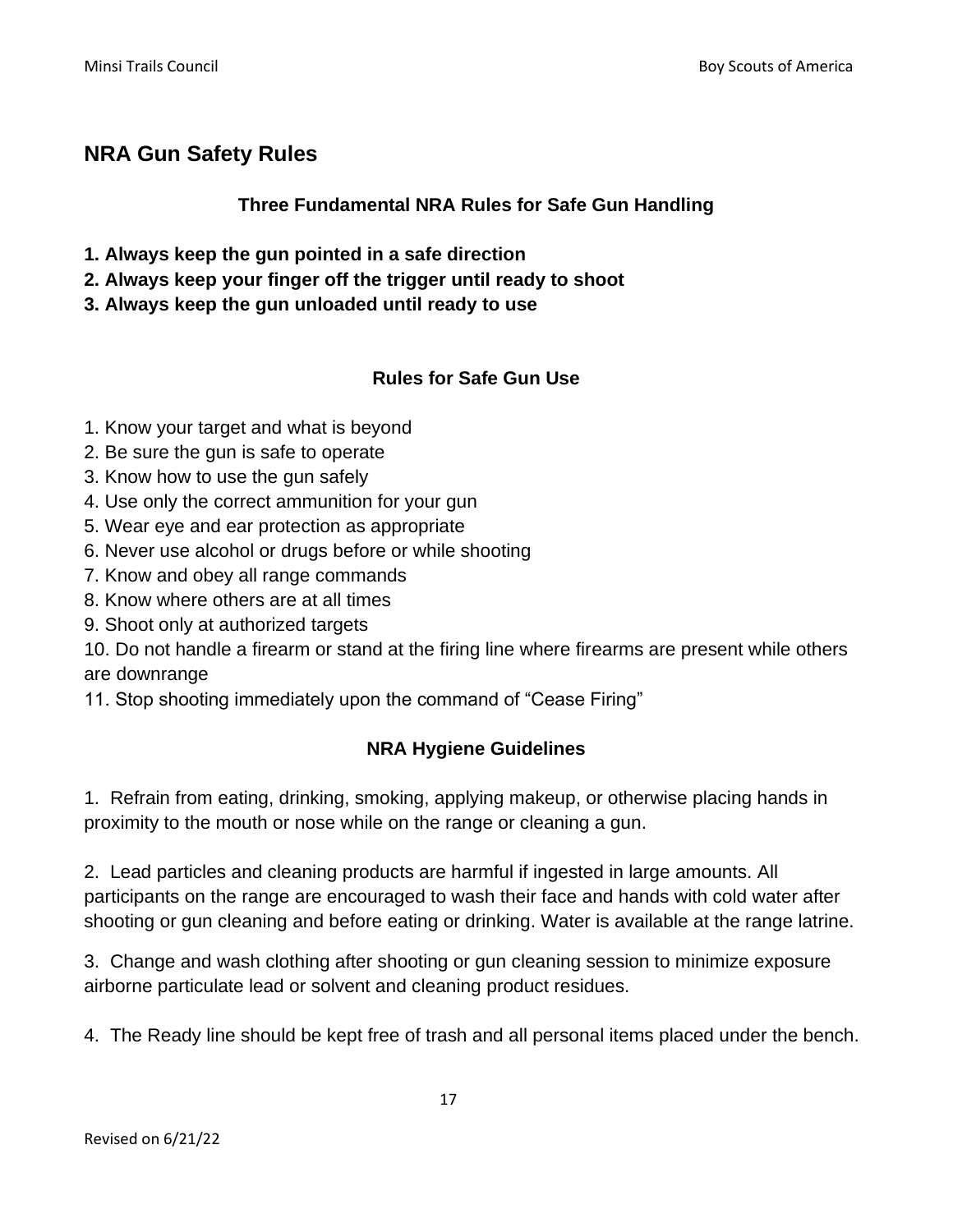# **Range Safety Briefing & Range Commands Purpose general Introduction**

"Welcome to the Minsi Trails Council Camp Shooting Sports Range. On the range we conduct Rifle, Shotgun and Archery merit badge sessions. During the summer we also conduct evening twilight shoots on all ranges. Pistol shooting for Venturing Scouts is also available"

"Each range has its own Instructor & Range Safety Officer whose responsibility it is to conduct instruction and provide a safe shooting environment for all participants."

On the Rifle Range we have \_\_\_\_\_\_\_\_\_\_\_\_. On the Shot Gun Range is \_\_\_\_\_\_\_\_\_\_\_\_\_\_.

The Archery Range has The Archery Range is The Archery Range is

Cowboy Action Range is \_\_\_\_\_\_\_\_\_\_\_\_\_.

#### **Range Layout & Limits**

"The range complex has boundary markers that mark the outside limits of the range area and also act as warning markers to keep everyone out of the range danger areas. There is only one entrance to the range and that is by the access road you just came down. At no time should you go over or under any boundary marker to enter any range area."

"All ranges have access gates that allow entrance to that particular range. You must stop at the gate and ask permission from the instructor/RSO before entering the range."

"Each range has designated spectator areas, ready line, firing line, and target identifiers. Your instructor/RSO will cover in detail the operation for each range."

#### **General Range Safety Rules**

"I direct your attention to the flag pole in the middle of the range area. On the pole is flown a RED flag. If the flag is all the way up, it means the range is open and you may enter the range and proceed to your program area. If the flag is down, then the range is closed and you should not enter any further than the range latrine."

"Each range has limit markers on the left and right side of the shooting range. At no time should you aim or shoot your rifle, shotgun, pistol or arrows outside those limit markers. Care should also be taken in the elevation of your rifle, pistol, shotgun or bow."

"The range is closed to all campers except during scheduled program times." "There is no running on any range."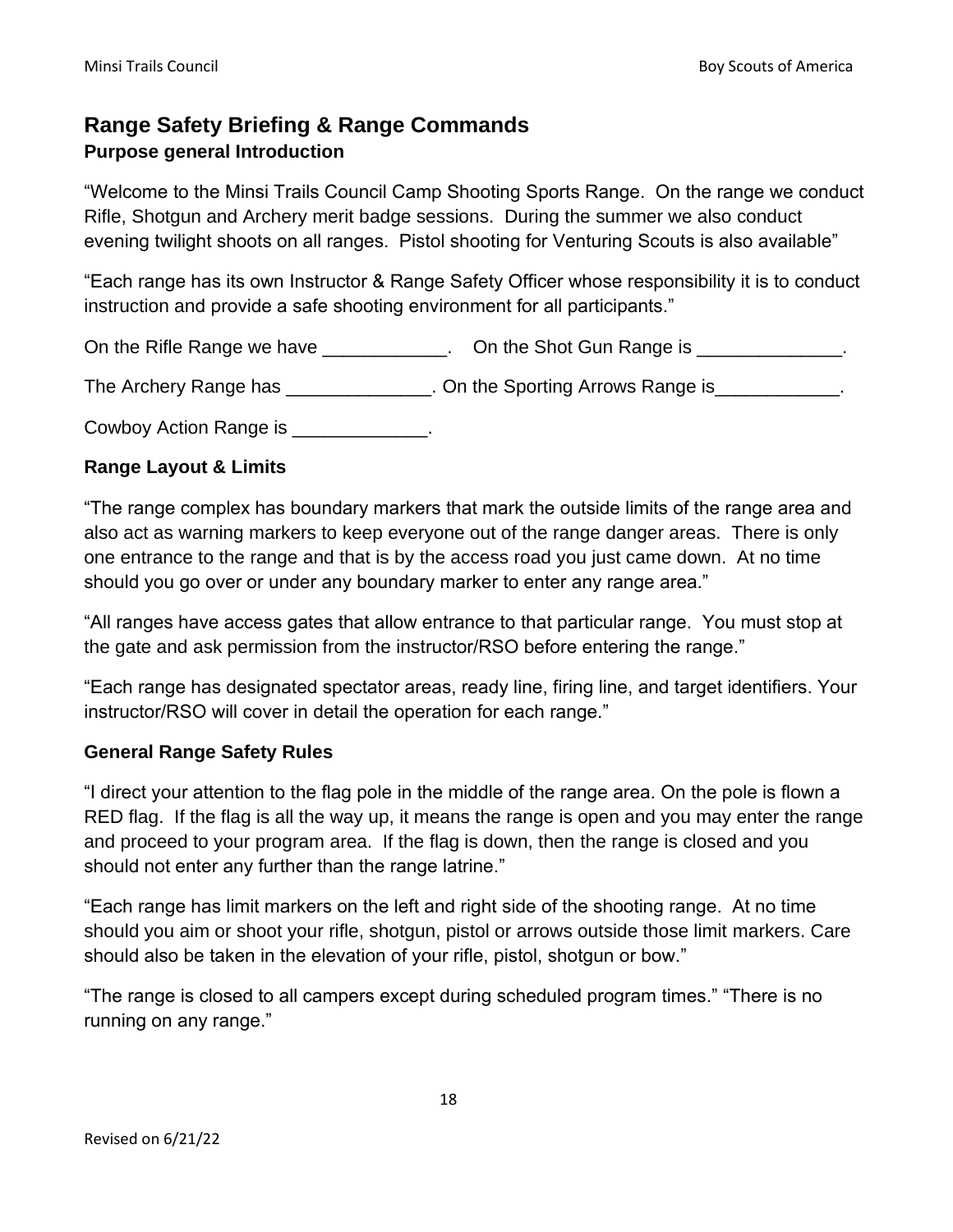"Never carry LIVE ammunition off the range. If you find live ammunition return it to your instructor." "Each range has additional safety rules that are particular to that range. The instructors will cover those rules during the program periods. Please follow all rules and instructions."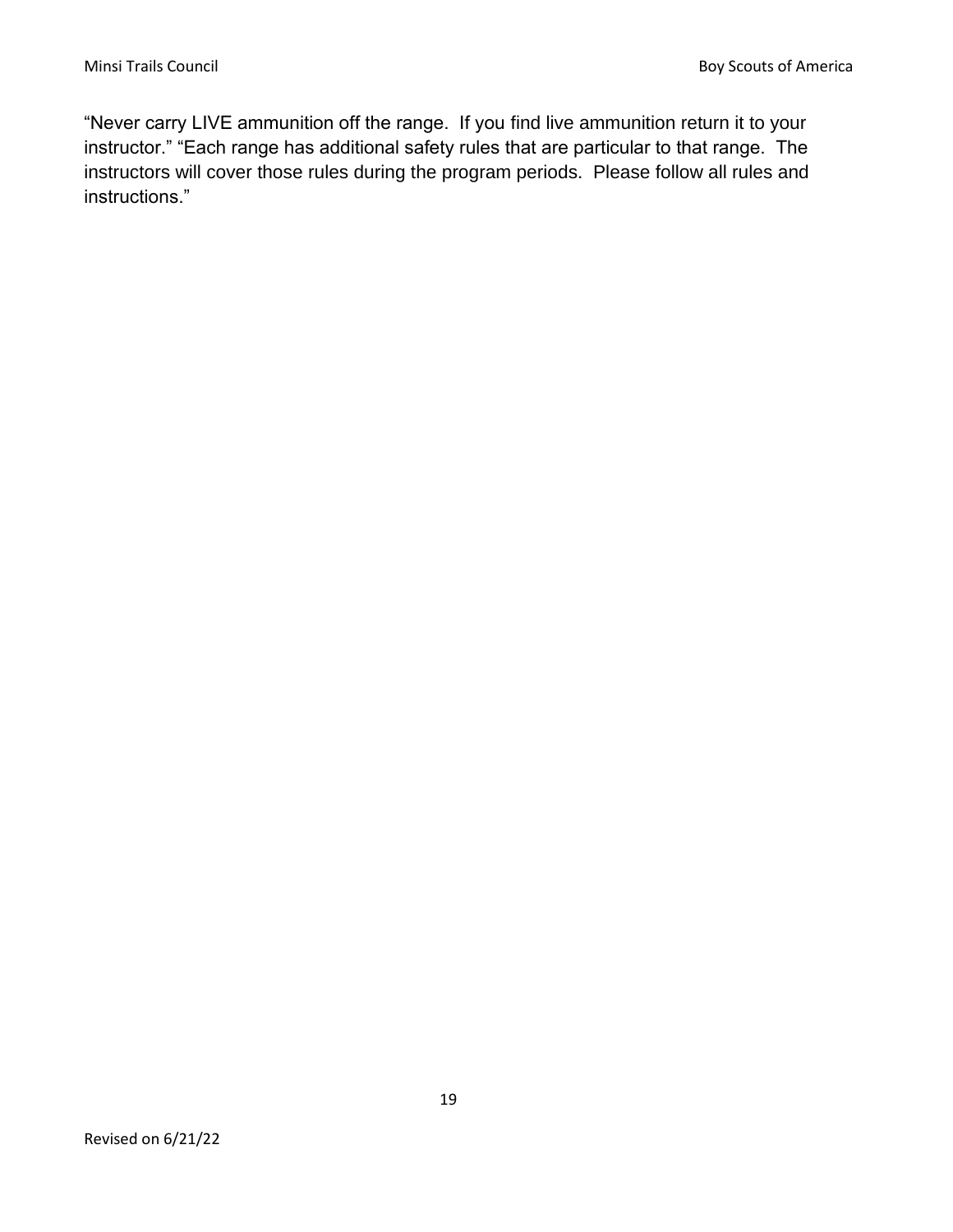# **Range Safety Briefing / Rules Rifle**

**For Cowboy Action Shooting Please reference Appendix A2 Page 47-49**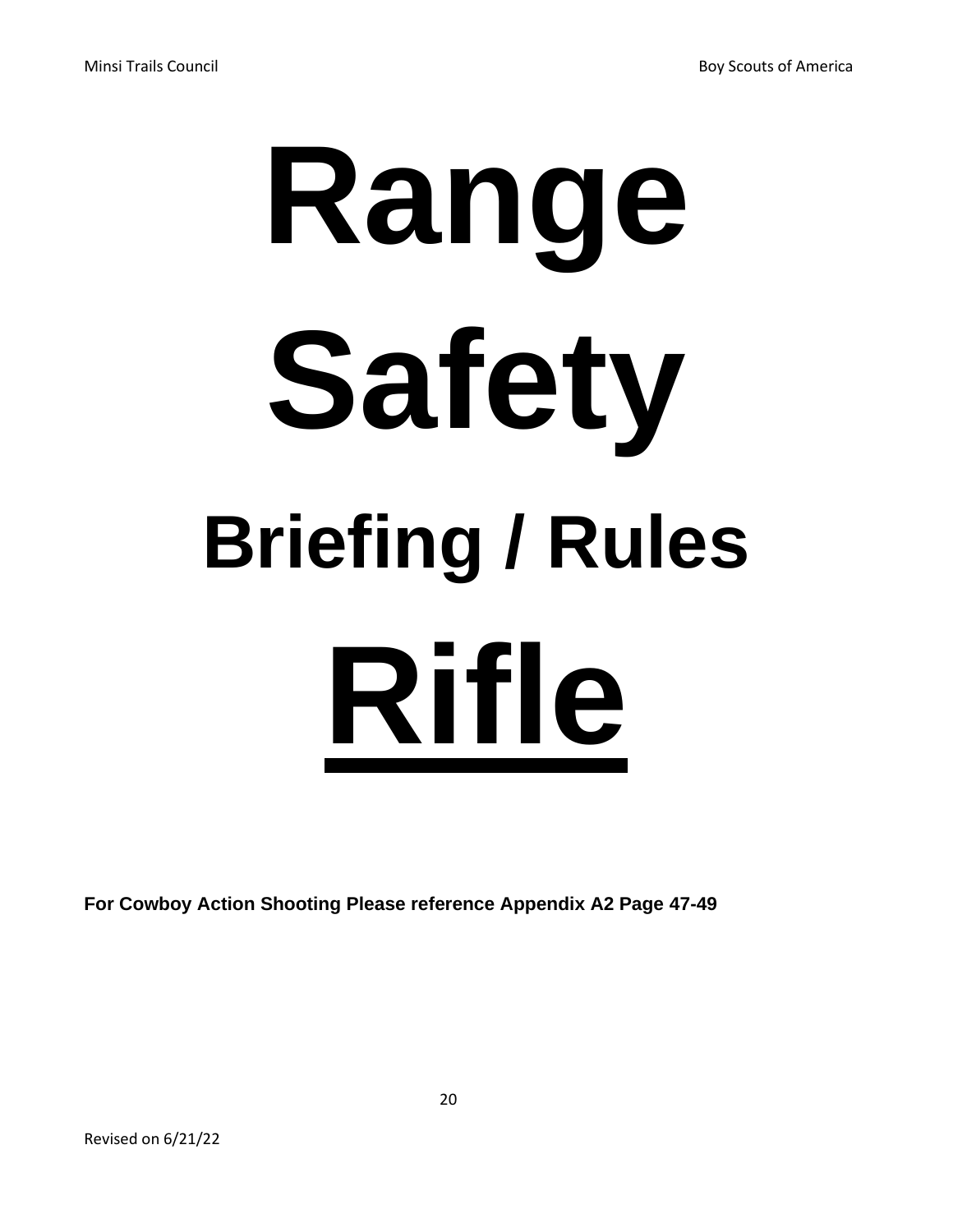#### **Range Safety Briefing / Rules, Rifle**

"There are three fundamental rules for Gun Safety;"

*Always keep the gun pointed in a safe direction*. For our purposes, the only safe directions are with the barrel pointed UP or with the barrel point DOWN-RANGE toward the target area (demonstrate). This includes moving around the firing line with your rifle. Always keep the barrel pointed up when off the line.

*Always keep your finger off the trigger until ready to shoot*. Your trigger finger should lay above the trigger guard with the finger extended (demonstrate). Never leave your trigger finger on the trigger.

*Always keep the gun unloaded until ready to use*. You will be given the command to load your rifle. Only then will you place a round in the chamber. At all other times you must keep your bolt open and bolt pulled to the rear. All rifles are equipped with a safety device. The safety is a mechanical device that can fail. Our indicator that your rifle is safe is the bolt open and pulled to the rear (demonstrate).

#### **Rifle Firing Line & Range Commands**

#### *Course of fire is one round in gun, no multiple loads permitted*

"There are eight shooting points on the firing line running from left to right or right to left. The target identifiers are numbered the same way, 1-8. Make sure that you are aiming at your own target when shooting."

"Please note the limit markers on each side of the target area. At no time are you to aim outside the limit markers. Take care in elevating your rifle. Do not aim your rifle up to such a degree that you could fire over the berm."

"You will be called to the firing line in groups of eight or less. At that time you may select a shooting position and have a seat and wait for further instructions. At no time are you to touch the rifle until told to do so."

"You will receive range commands that will walk you through the live fire exercise. Do not anticipate any commands."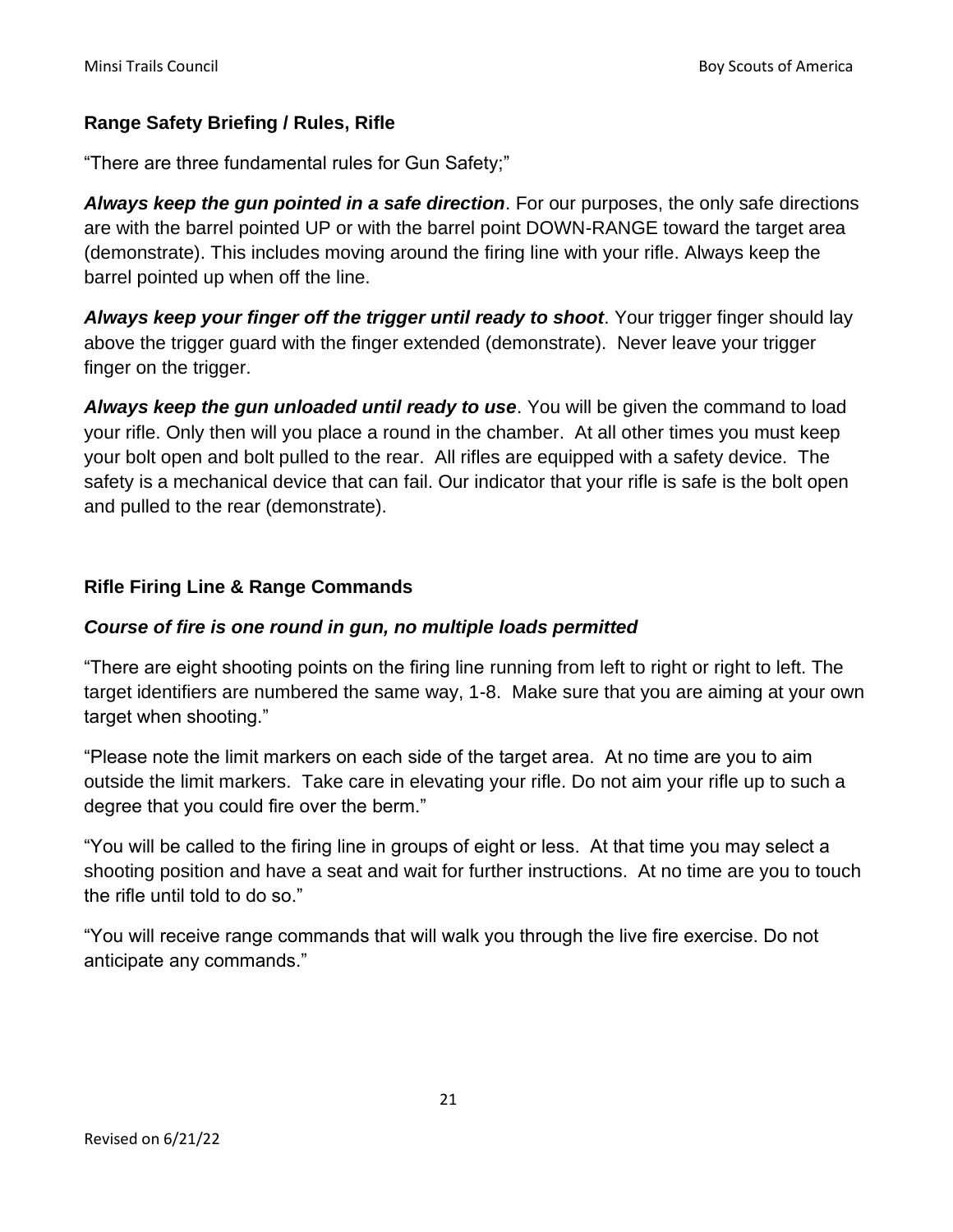#### **Review Rifle Range Commands & Procedures**

- ➢ Approved shooting safety glasses and ear protection is required for all shooters and instructors.
- ➢ **"READY ON THE FIRING LINE"** shooters to take their assigned place at their firing point, put on the safety equipment, pick up the rifle & take up a good shooting position, but do not load. Return rifle to the bench rest when ready."
- ➢ **"READY ON THE RIGHT, READY ON THE LEFT"** All shooters are in a good shooting position and ready to load.
- ➢ **"LOAD"** means shooters are given permission to pick up their rifle load the authorized number of rounds and prepare for the shooting event."
- ➢ **"IS THE LINE READY?"** allows a shooter with problems to raise their hand. The range officer will immediately state: "**THE LINE IS NOT READY**" if a problem is noted. "**THE LINE IS READY"** means all shooters are ready to begin."
- ➢ **"COMMENCE FIRING!"** signals shooters to begin shooting. This command may be signaled verbally, by a whistle or other means. Once shooters have shot the allotted number of rounds, rifles should be returned to the bench rest with actions opened and bolts to the rear. If at any time you have problems (a miss-fire, jam, or mechanical issue) *keep the rifle pointed down range and raise your hand for assistance*."
- ➢ **"CEASE FIRE - CEASE FIRE – CEASE FIRE!"** is called by anyone if any unsafe condition occurs "Show open and clear."
- ➢ **"CEASE FIRE—ACTIONS OPEN!"** notifies shooters to that all rounds have been fired, all rifle chambers and magazines are unloaded with bolts to the rear with rifles retuned to the bench rest."
- ➢ **"IS THE LINE SAFE?"** all rifles are unloaded and bolts are to the rear. **"THE LINE IS SAFE"** indicates that it is now safe to move on the firing line."

#### **Other commands you may hear**

➢ **"AS YOU WERE"** means to disregard the command just given.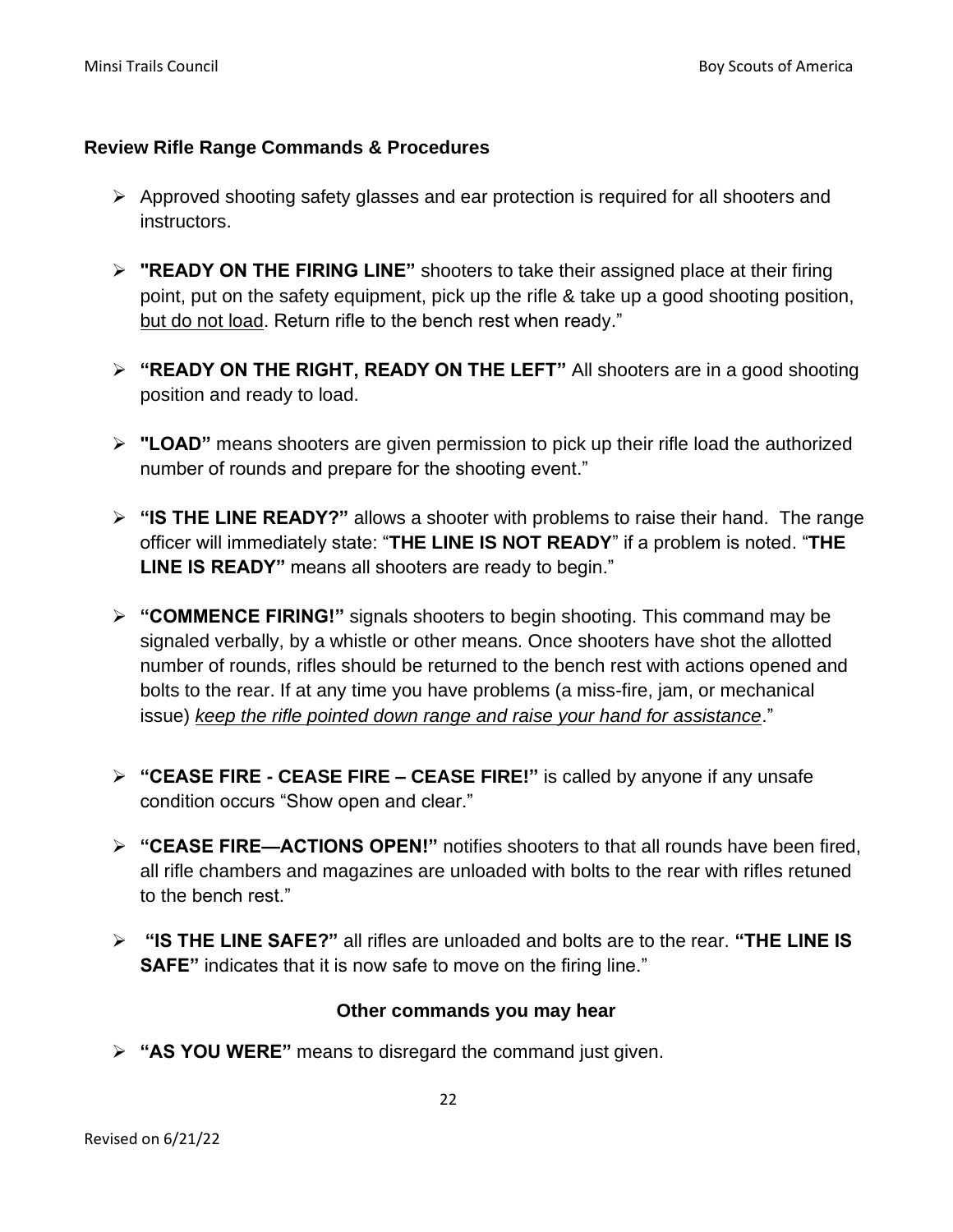➢ **"COMMENCE FIRING, OR RESUME SHOOTING"** means to proceed with whatever was being done before the interruption occurred.

"After *THE LINE IS SAFE* command you will be directed to remove the ear & eye protection, stand up, clean up your spent brass and proceed to the target area to remove/replace your target. You will then return to the firing line or to the ready line to prepare for the next relay. At no time should you stand up or move away from the firing line until told to do so."

#### **Emergency Procedures, Hygiene, & Personal Conduct**

"If there are any medical emergencies on the range they will be handled by the RSO, CRSO and range instructors or the camp medical officer. Each range is equipped with a 1<sup>st</sup> aid kit for minor medical issues, fire extinguisher, and communications to call for medical assistance. If there is a medical emergency all shooters should immediately cease fire and clear their rifles, place the bolts to the rear and return their rilfe to the bench rest. Remain seated until given further instructions.

"There is no eating or drinking on the firing line. The Ready line should be kept free of trash and all personal items placed under the bench."

"Lead particles and cleaning products are harmful if ingested in large amounts. All participants on the range are encouraged to wash their face and hands with cold water after shooting. Water is available at the range latrine."

"Horse-play, loud talking or shouting, and unnecessary movement on the ready line will not be tolerated."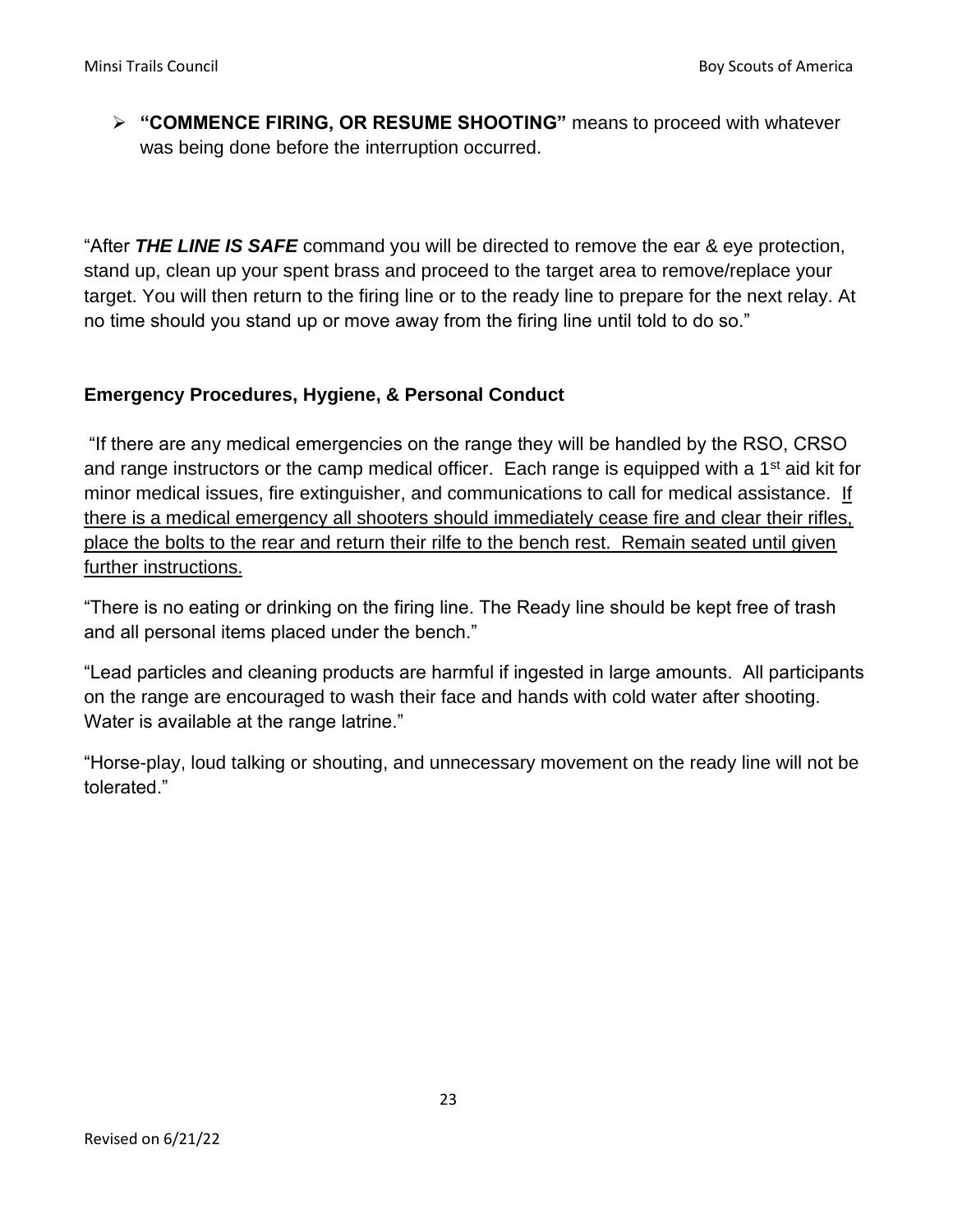# **Range Safety Briefing / Rules Shotgun**

**For Cowboy Action Shooting Please reference Appendix A2 Page 47-49**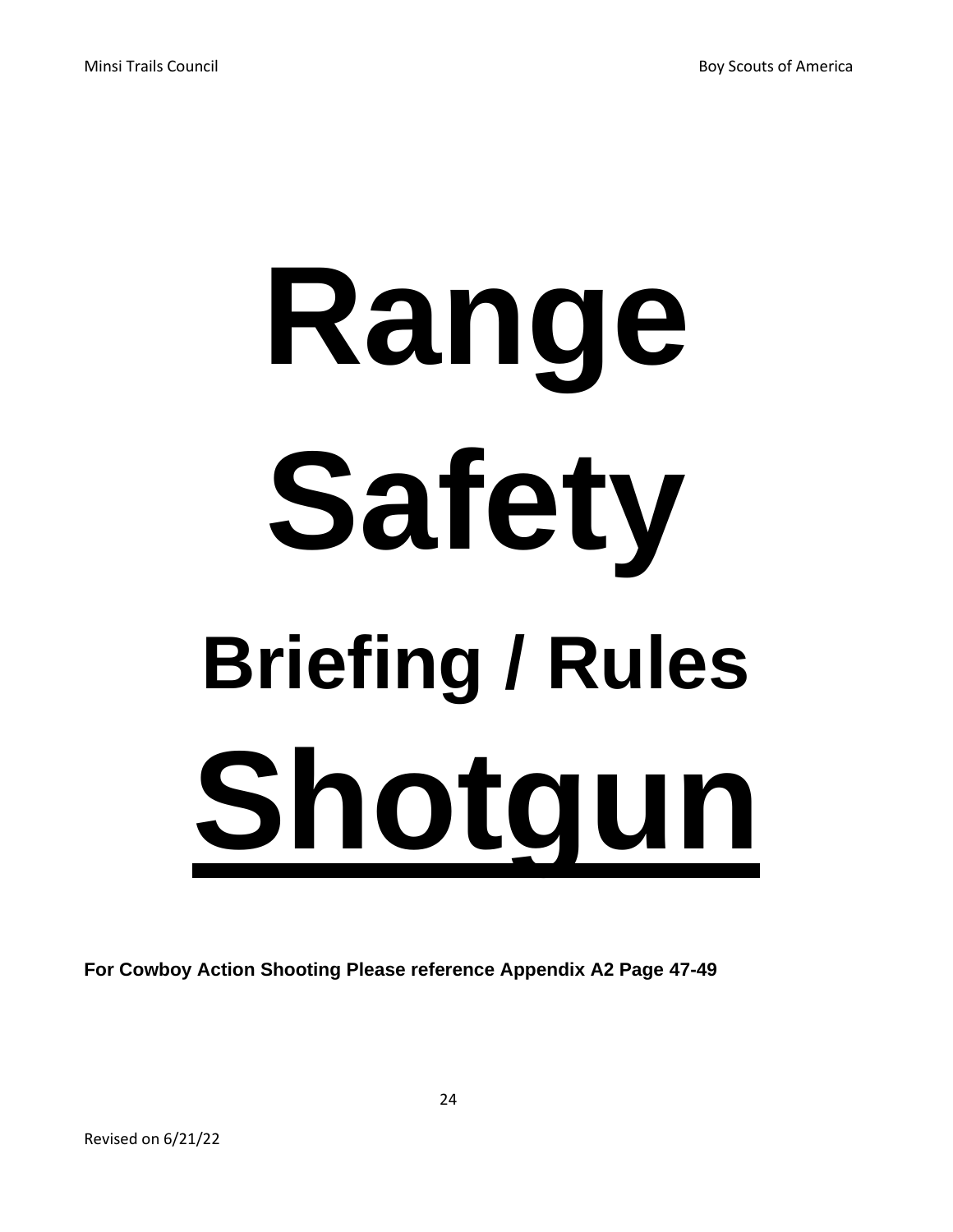#### **Range Safety Briefing / Rules, Shotgun**

"There are three fundamental rules for Gun Safety;"

*Always keep the gun pointed in a safe direction*. For our purposes, the only safe directions are with the barrel pointed UP or with the barrel point DOWN-RANGE toward the target area (demonstrate). This includes moving around the firing line with your gun. Always keep the barrel pointed up when off the firing line.

*Always keep your finger off the trigger until ready to shoot*. Your trigger finger should lie outside & above the trigger guard with the finger extended (demonstrate). Never leave your trigger finger on the trigger.

*Always keep the gun unloaded until ready to use*. You will be given the command to load your shotgun. Only then will you place a round in the chamber. At all other times you must keep your action open. All shotguns are equipped with a safety device. The safety is a mechanical device that can fail. Our indicator that your shotgun is safe is the action is kept open (demonstrate).

#### *Course of fire is one load per gun, loaded by shooting coach*.

#### **Shotgun Firing Line & Range Commands**

"There are two shooting points on the shotgun firing line. You can select which firing point you want to shoot from.

"Please note the limit markers on each side of the target area. At no time are you to point or shoot outside the limit markers."

"You will be called to the firing line. At that time you are to put on your eye & ear protection, select a shotgun, (keeping the barrel pointed up) move to a firing point, take up a good gun ready position and wait for further instructions."

"You will receive range commands that will walk you through the live fire exercise. Do not anticipate any commands."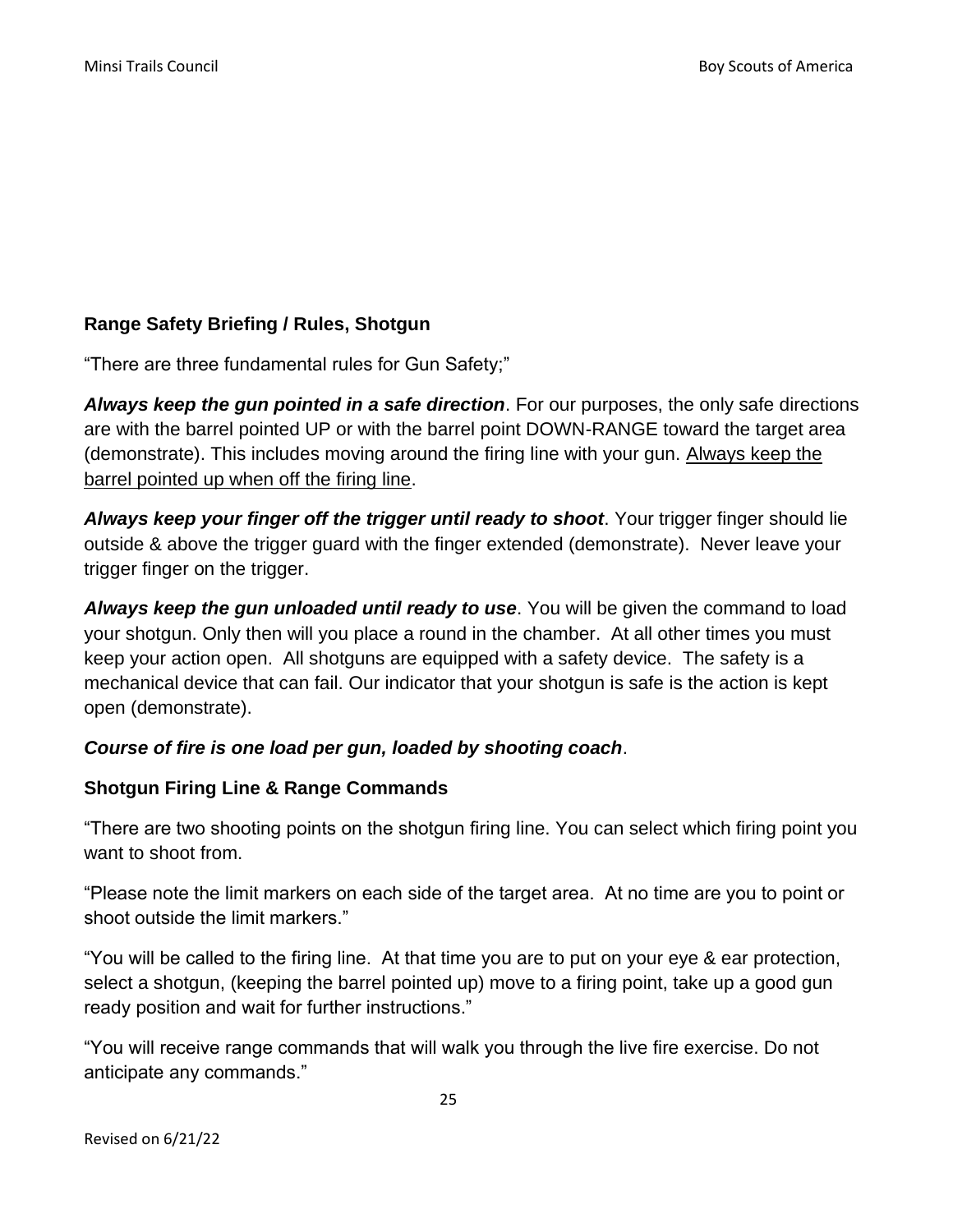#### **Review Range Commands & Procedures**

➢ Approved shooting safety glasses and ear protection is required for all shooters and instructors.

#### ➢ **"RANGE IS HOT"**

- ➢ **"PULL!"** Signals shooter to begin shooting with the shooter giving the command "**PULL**". Once shooters have shot the allotted number of rounds, guns should be brought to the gun ready position with barrels pointed down range & actions opened. If at any time you have problems (a miss-fire, jam, or mechanical issue) keep the barrel pointed down range and raise your hand for assistance."
- ➢ **"CEASE FIRE - CEASE FIRE – CEASE FIRE!"** is called by anyone if any incident occurs that indicates possible injury to some living thing should firing continue. Guns should be brought to the gun ready position & made safe."
- ➢ **"CEASE FIRE—ACTIONS OPEN!"** notifies shooters that all rounds have been fired and all gun chambers and magazines are unloaded with actions open."
- ➢ **"IS THE LINE SAFE?"** all guns are unloaded and actions open. **"THE LINE IS SAFE"**  indicates that it is now safe to move off the firing line with barrels pointed up."

#### **Other commands you may hear**

**"AS YOU WERE"** means to disregard the command just given **"COMMENCE FIRING OR RESUME SHOOTING"** means to proceed with whatever was being done before the interruption occurred.

"After *THE LINE IS SAFE* command you will be directed to move off the firing line, return your gun to the gun rack and move to the ready area. At no time should you move away from the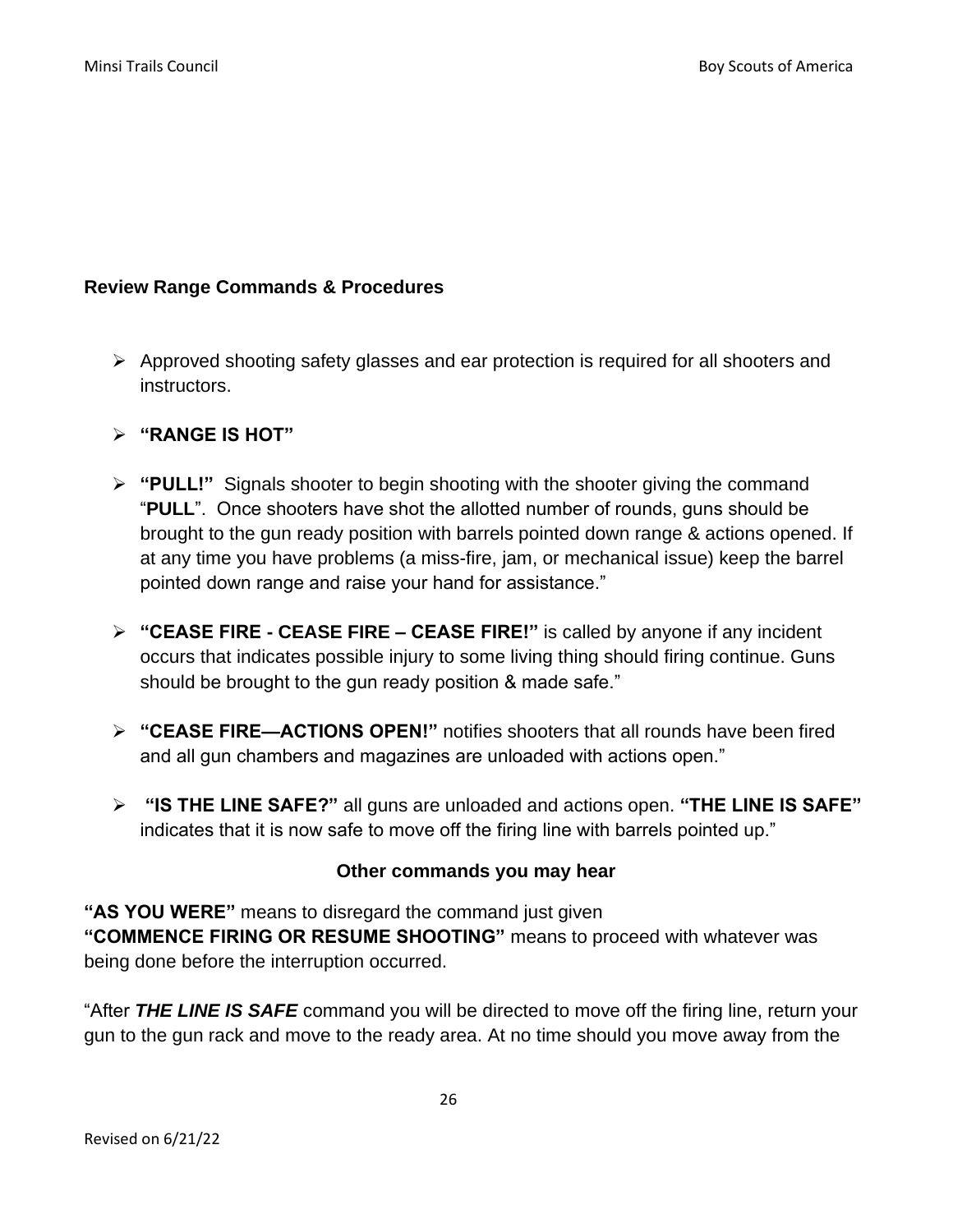firing line until told to do so. The gun barrel should always be pointed *up* when off the firing line."

#### **Trap Machine Operation**

"The setup, loading, un-loading, charging, and operation of the trap machine will be accomplished by the range instructor. At no time should participants handle the machine unless it is in a safe condition and are told to do so by the instructor. Participants should always keep hands outside the safety bar surrounding the machine."

#### **Emergency Procedures, Hygiene, & Personal Conduct**

"If there are any medical emergencies on the range they will be handled by the range instructors or the camp medical officer. Each range is equipped with a  $1<sup>st</sup>$  Aid Kit for minor medical issues, fire extinguishers, and communications to call for medical assistance. If there is a medical emergency all shooters should immediately cease fire and clear their guns, open actions and return their gun to the gun rack. Wait for further instructions."

"There is no eating or drinking on the firing line. The Ready line should be kept free of trash and all personal items placed under the bench or table."

"Lead particles and cleaning products are harmful if ingested in large amounts. All participants on the range are encouraged to wash their face and hands with cold water after shooting. Water is available at the range latrine."

"Horse-play, loud talking or shouting, and unnecessary movement on the ready area will not be tolerated."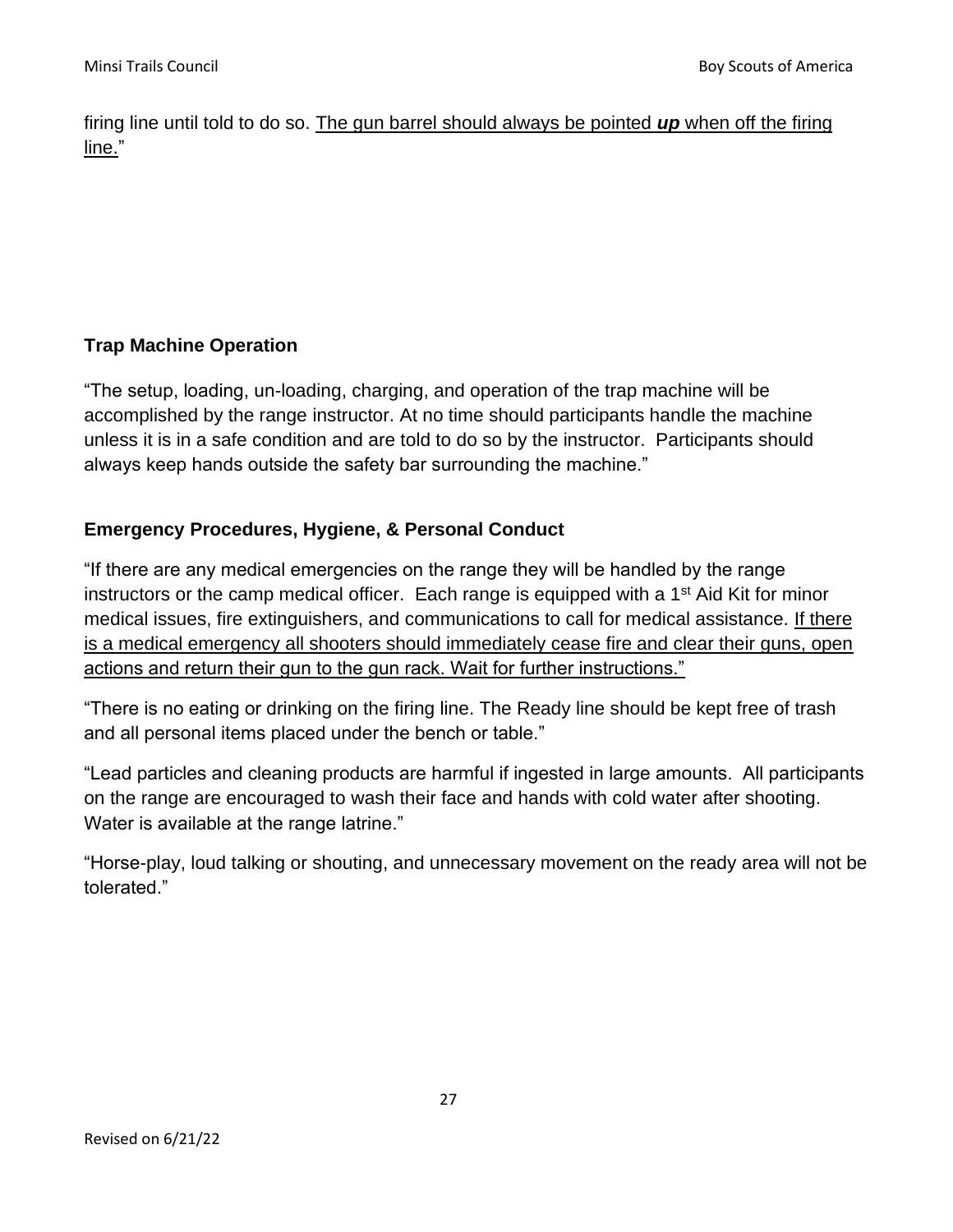# **Range Safety Briefing / Rules Pistol**

**For Cowboy Action Shooting Please reference Appendix A2 Page 47-49**

28

Revised on 6/21/22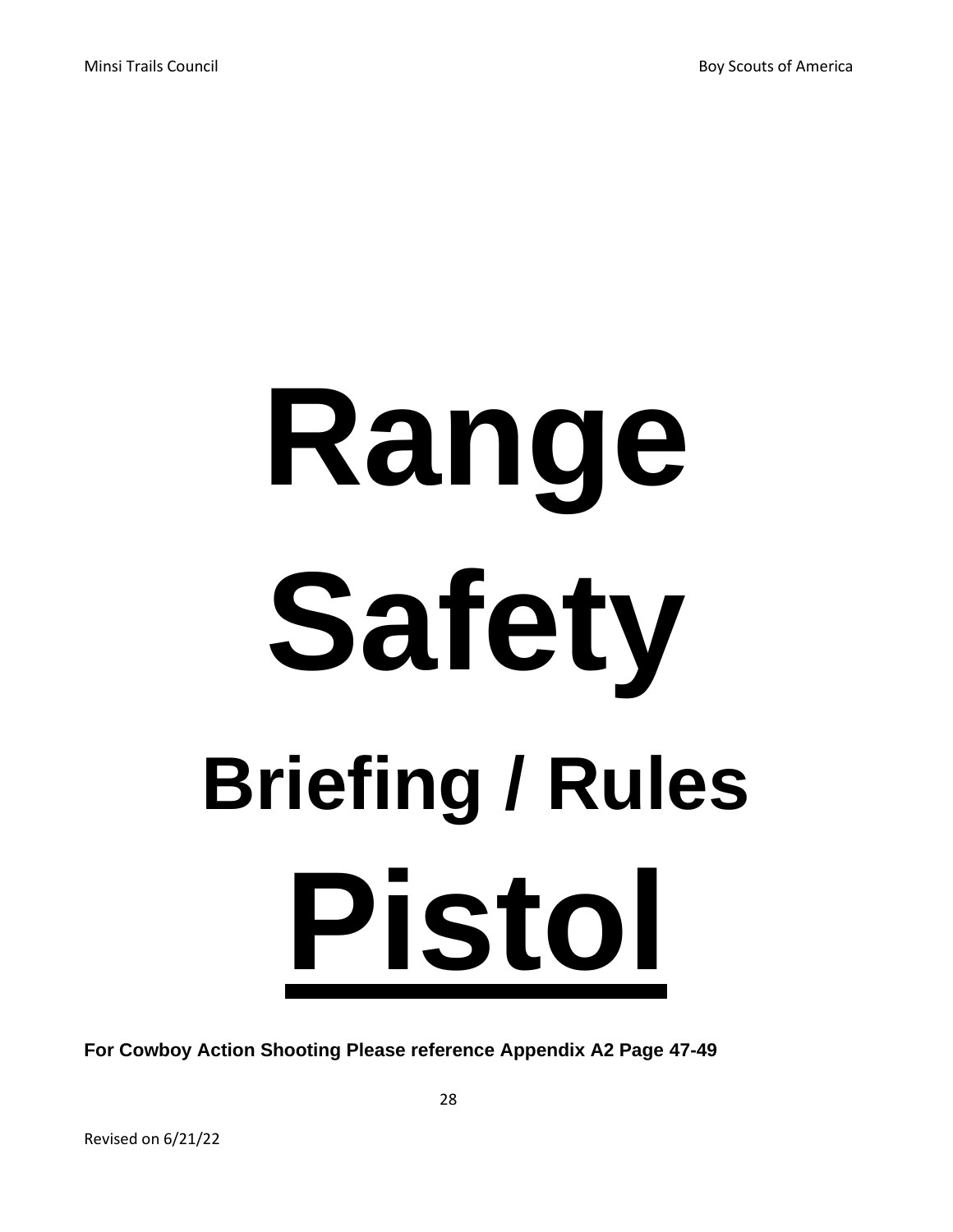#### **Range Safety Briefing / Rules, Pistol**

"There are three fundamental rules for Gun Safety;"

*Always keep the gun pointed in a safe direction*. For our purposes, the only safe directions are with the barrel pointed at the ground or with the barrel point DOWN-RANGE toward the target area (demonstrate). This includes moving around the firing line with your pistol. Always keep the barrel pointed up when off the line.

*Always keep your finger off the trigger until ready to shoot*. Your trigger finger should lay above the trigger guard with the finger extended (demonstrate). Never leave your trigger finger on the trigger.

*Always keep the gun unloaded until ready to use*. You will be given the command to load your pistol. Only then will you place a round in the chamber. At all other times you must keep your actions open. All pistols are equipped with a safety device. The safety is a mechanical device that can fail. Our indicator that your pistol is safe is the action open (demonstrate).

#### *Course of fire no extended magazines or rapid fire (5 second intervals)*

#### **Pistol Firing Line & Range Commands**

"There are eight shooting points on the firing line running from left to right. The target identifiers are numbered the same way, 1-8, left to right. Make sure that you are aiming at your own target when shooting."

"Please note the limit markers on each side of the target area. At no time are you to aim outside the limit markers. Take care in elevating your pistol. Do not aim your pistol up to such a degree that you could fire over the berm."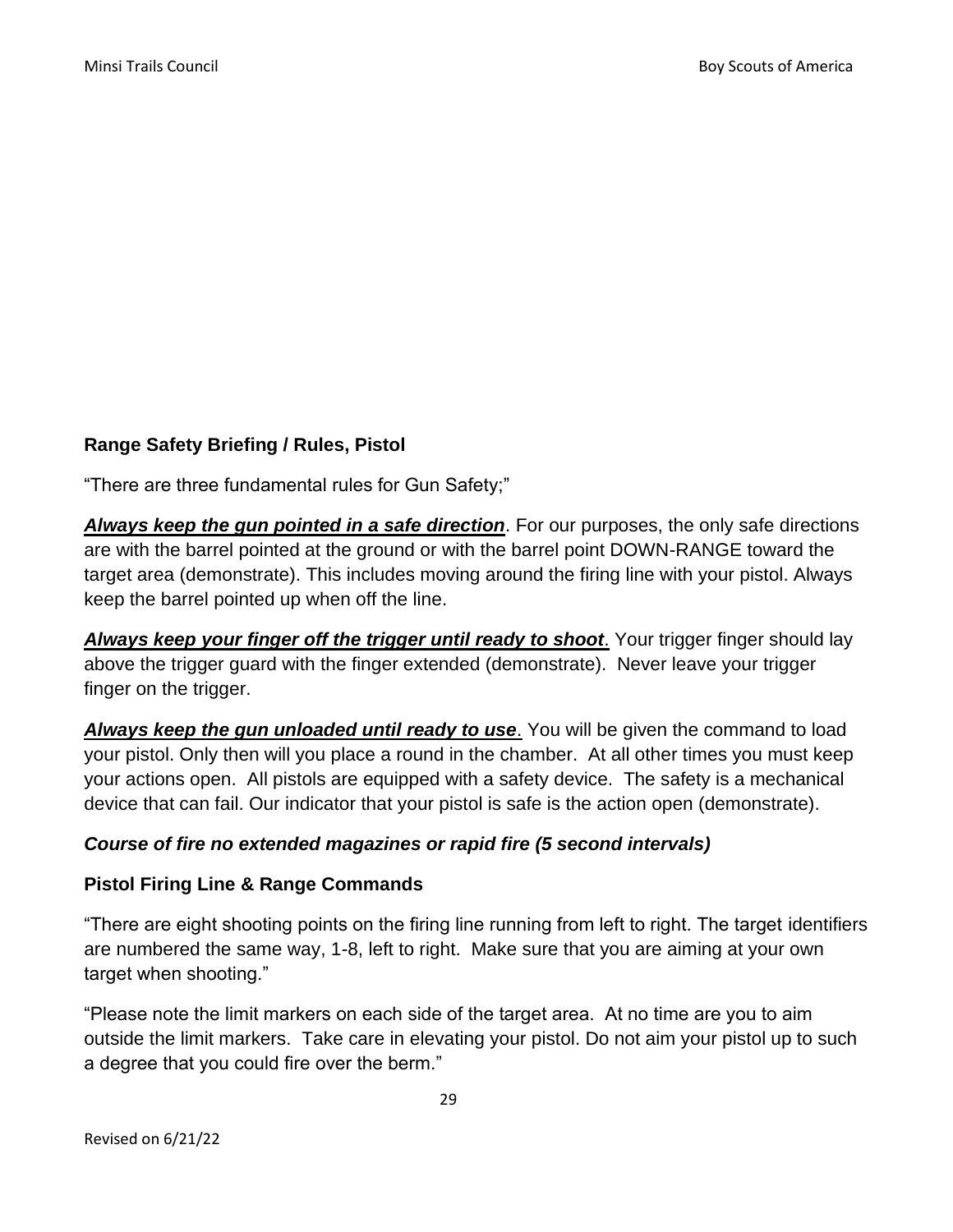"You will be called to the firing line in groups of eight or less. At that time you may select a shooting position and have a set and wait for further instructions. At no time are you to touch the pistol until told to do so."

"You will receive range commands that will walk you through the live fire exercise. Do not anticipate any commands."

#### **Review Pistol Range Commands & Procedures**

- ➢ Approved shooting safety glasses and ear protection is required for all shooters and instructors.
- ➢ **"READY ON THE FIRING LINE"** shooters to take their assigned place at their firing point, put on eye & ear protection, pick up the pistol & take up a good shooting position, but do not load. Return pistol to the bench rest when ready."
- ➢ **"READY ON THE RIGHT, READY ON THE LEFT"** All shooters are in a good shooting position and ready to load.
- ➢ **"LOAD"** means shooters are given permission to pick up their pistols load the authorized number of rounds and prepare for the shooting event."
- ➢ **"IS THE LINE READY?"** allows a shooter with problems to raise their hand. The range officer will immediately state: "**THE LINE IS NOT READY**" if a problem is noted. "**THE LINE IS READY"** means all shooters are ready to begin."
- ➢ **"COMMENCE FIRING!"** signals shooters to begin shooting. This command may be signaled verbally, by a whistle or other means. Once shooters have shot the allotted number of rounds, pistols should be returned to the bench rest with actions opened. If at any time you have problems (a miss-fire, jam, or mechanical issue) *keep the pistol pointed down range and raise your hand for assistance*."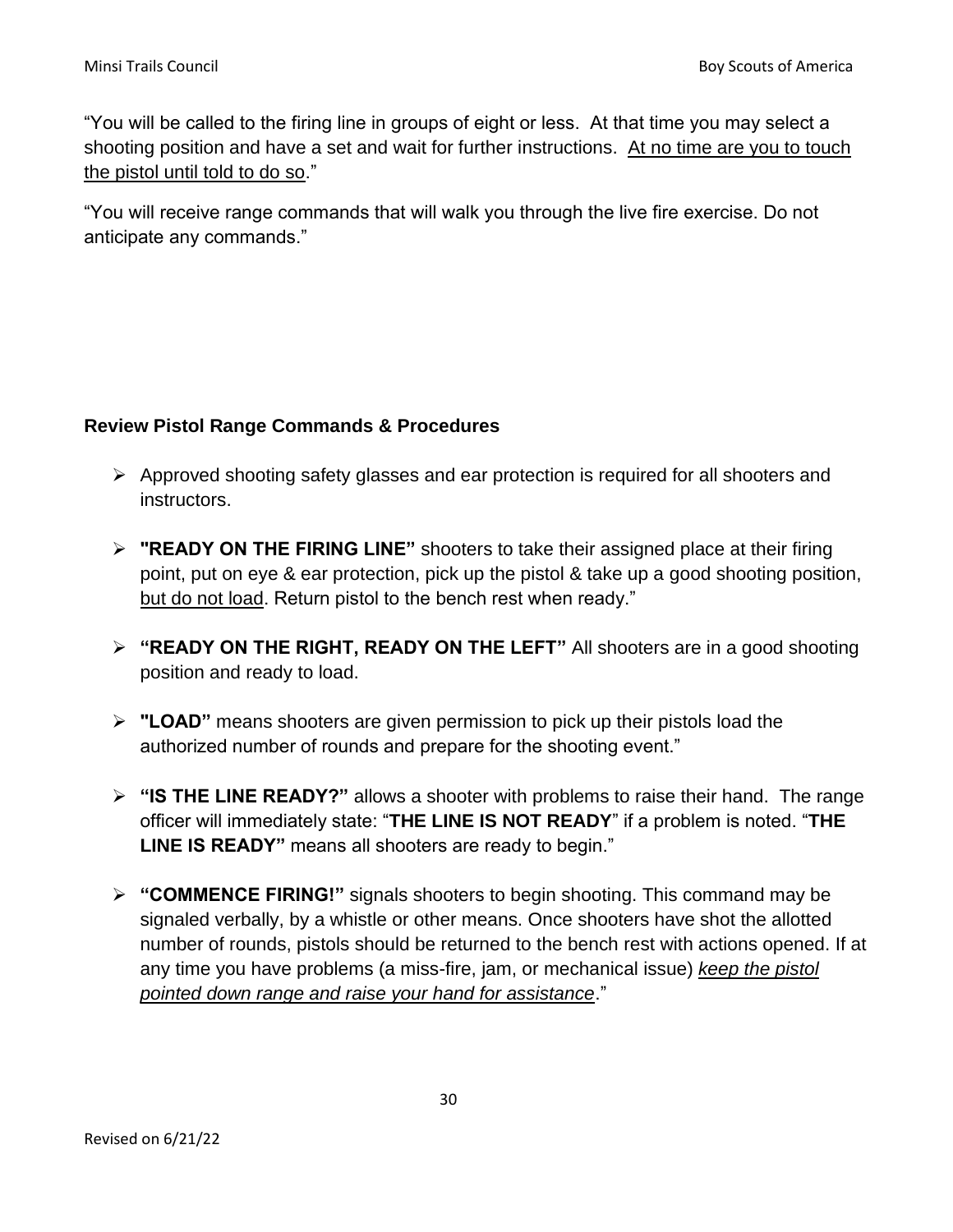- ➢ **"CEASE FIRE - CEASE FIRE – CEASE FIRE!"** is called by anyone if any incident occurs that indicates possible injury to some living thing should firing continue. Actions should be opened and pistols returned to the rest."
- ➢ **"CEASE FIRE—ACTIONS OPEN!"** notifies shooters to that all rounds have been fired, all pistol chambers and magazines are unloaded with pistols retuned to the bench rest."
- ➢ **"IS THE LINE SAFE?"** all pistols are unloaded and actions open. **"THE LINE IS SAFE"** indicates that it is now safe to move on the firing line."

#### **Other commands you may hear**

- ➢ **"AS YOU WERE"** means to disregard the command just given.
- ➢ **"COMMENCE FIRING OR RESUME SHOOTING"** means to proceed with whatever was being done before the interruption occurred.

"After *THE LINE IS SAFE* command you will be directed to return protection gear to the bench, stand up, clean up your spent brass and proceed to the target area to remove/replace your target. You will then return to the firing line or to the ready line to prepare for the next relay. At no time should you stand up or move away from the firing line until told to do so."

#### **Emergency Procedures, Hygiene, & Personal Conduct**

"If there are any medical emergencies on the range they will be handled by the range instructors or the camp medical officer. Each range is equipped with a  $1<sup>st</sup>$  Aid Kit for minor medical issues, fire extinguisher, and communications to call for medical assistance. If there is a medical emergency all shooters should immediately cease fire, and clear their pistols and return their pistols to the bench rest. Remain seated until given further instructions."

"There is no eating or drinking on the firing line. The Ready line should be kept free of trash and all personal items placed under the bench."

"Lead particles and cleaning products are harmful if ingested in large amounts. All participants on the range are encouraged to wash their face and hands with cold water after shooting. Water is available at the range latrine."

"Horse-play, loud talking or shouting, and unnecessary movement on the ready line will not be tolerated."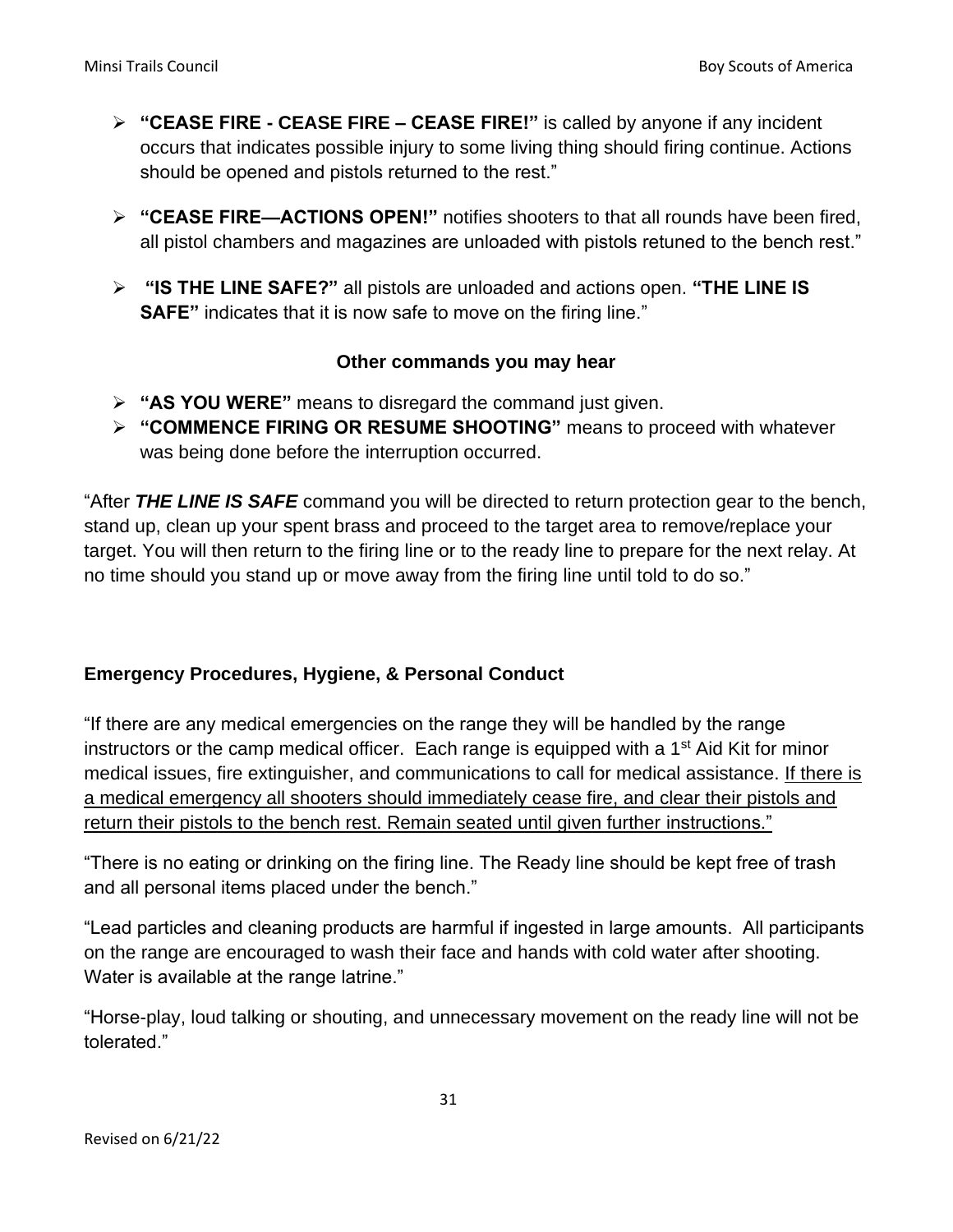# **Range Safety Briefing / Rules Black Powder Rifle**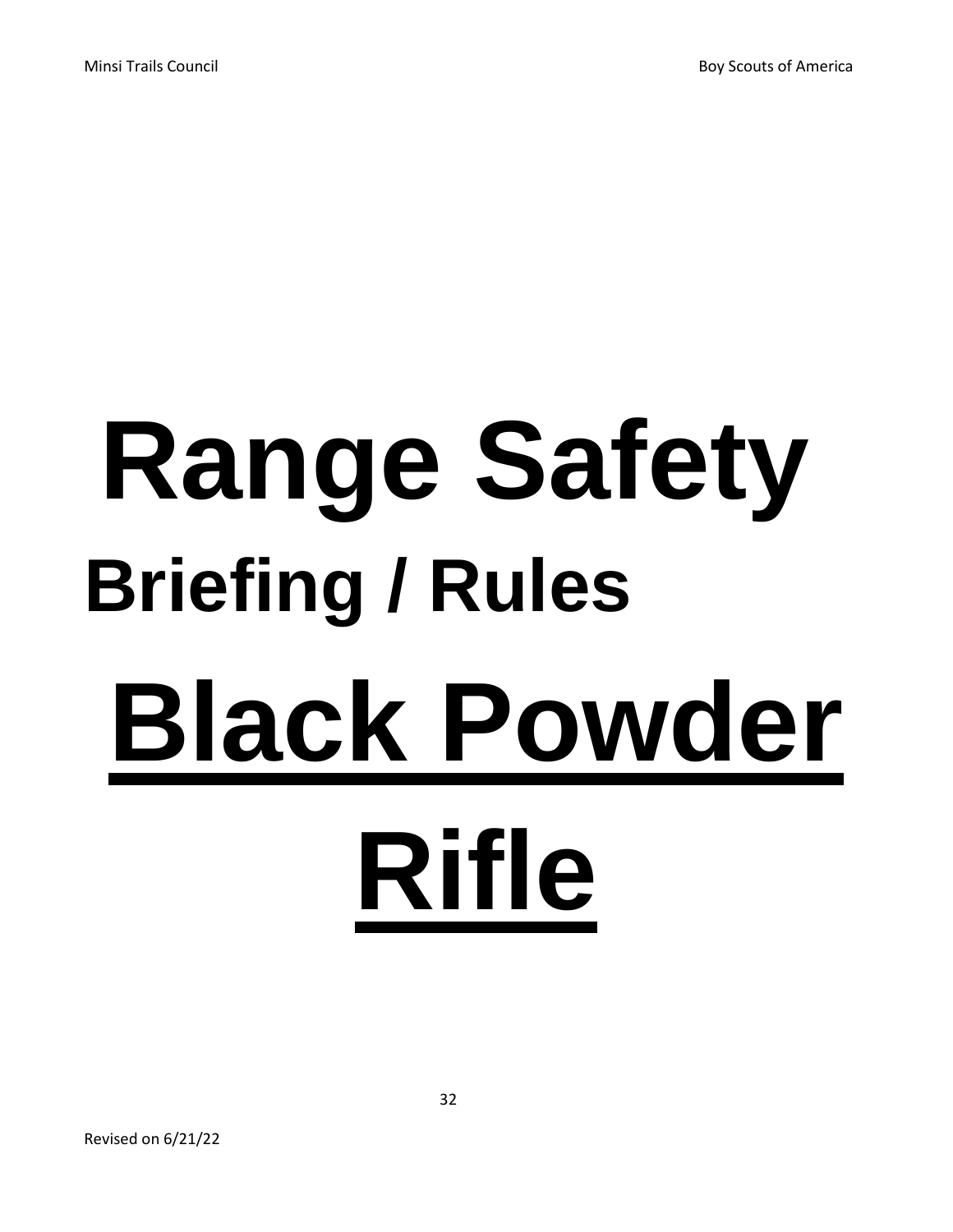#### **Range Safety Briefing / Rules Black Powder Rifle**

"There are three fundamental rules for Gun Safety;"

*Always keep the gun pointed in a safe direction*. For our purposes, the only safe directions are with the barrel pointed UP or with the barrel point DOWN-RANGE toward the target area (demonstrate). This includes moving around the firing line with your rifle. Always keep the barrel pointed up when off the line. Avoid leaning over the muzzle during the loading process.

**Always keep your finger off the trigger until ready to shoot.** Your trigger finger should lay above the trigger guard with the finger extended (demonstrate). Never leave your trigger finger on the trigger.

*Always keep the gun unloaded until ready to use*. You will be given the command to load your rifle. Only then will you charge the rifle. At all other times you must keep the hammer at the half-cocked position. Never "cap" or "prime" the rifle until instructed to do so.

# *Course of fire, gun is to be loaded by the Instructor*

# **Muzzleloading Rifle Firing Line & Range Commands**

"There are eight shooting points on the firing line running from left to right. The target identifiers are numbered the same way, 1-8, left to right. Make sure that you are aiming at your own target when shooting."

"Please note the limit markers on each side of the target area. At no time are you to aim outside the limit markers. Take care in elevating your rifle. Do not aim your rifle up to such a degree that you could fire over the berm."

"You will be called to the firing line in groups of eight or less. At that time you are to put on the eye & ear protection, select a shooting position and have a set and wait for further instructions. At no time are you to touch the rifle until told to do so."

"You will receive range commands that will walk you through the live fire exercise. Do not anticipate any commands."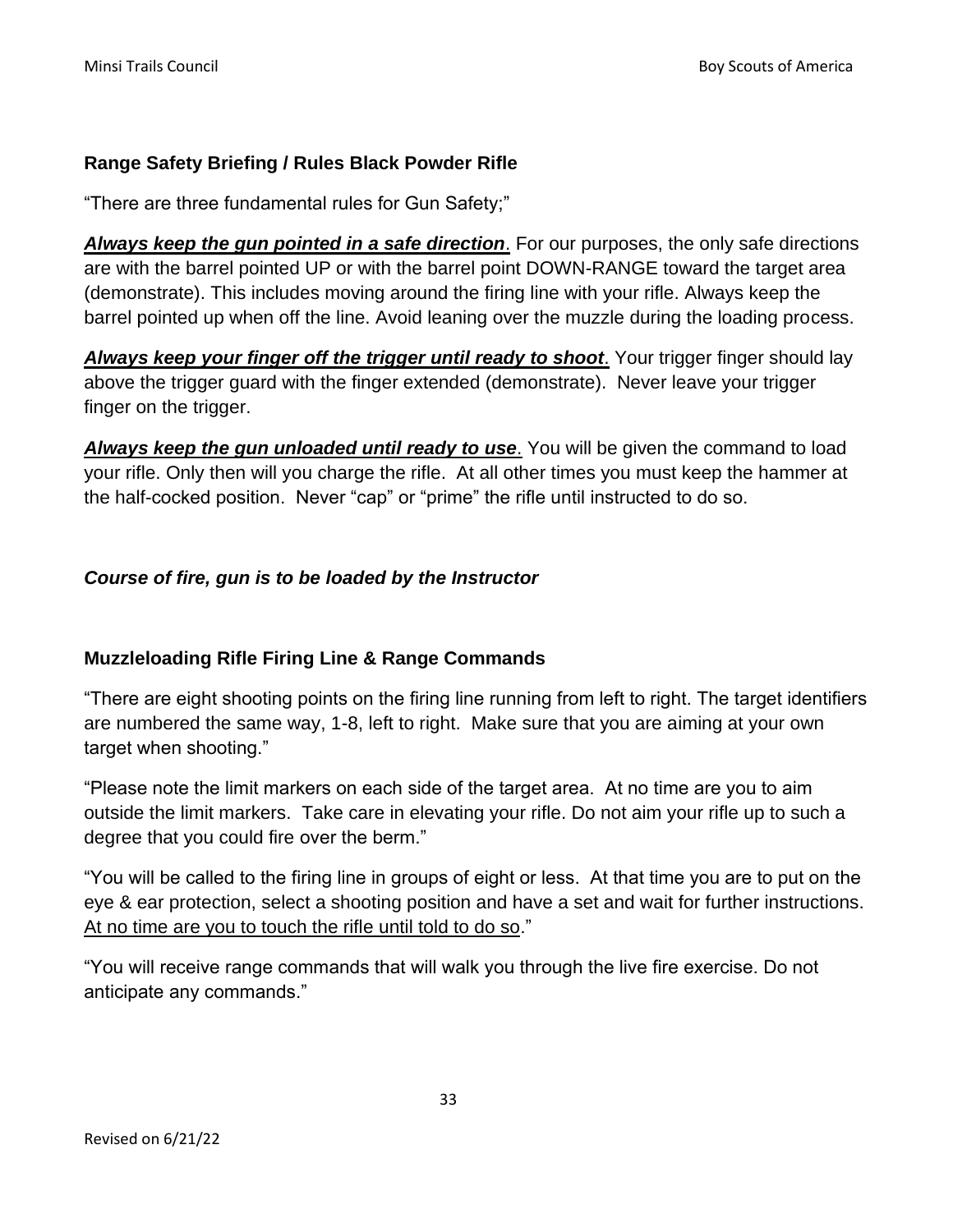#### **Review Black Powder Rifle Range Commands & Procedures**

- ➢ Approved shooting safety glasses and ear protection is required for all shooters and instructors.
- ➢ **"RANGE HOT"**
- ➢ **"FIRE IN HOLE"**
- ➢ **"CEASE FIRE - CEASE FIRE – CEASE FIRE!"** is called by anyone if any incident occurs that indicates possible injury to some living thing should firing continue. Rifle are to held pointed down range with fingers off the trigger until the situation is resolved"
- ➢ **"CEASE FIRE!"** notifies shooters to that all rounds have been fired, all rifle are unloaded with hammers at half-cocked with rifles retuned to the bench rest."
- ➢ **"IS THE LINE SAFE?"** all rifles are unloaded and hammers at half-cocked. **"THE LINE IS SAFE**" indicates that it is now safe to move on the firing line."

#### **Other commands you may hear**

- ➢ **"AS YOU WERE"** means to disregard the command just given.
- ➢ **"COMMENCE FIRING OR RESUME SHOOTING"** means to proceed with whatever was being done before the interruption occurred.

"After *THE LINE IS SAFE* command you will be directed to stand up, clean up your spent material and proceed to the target area to remove/replace your target. You will then return to the firing line or to the ready line to prepare for the next relay. At no time should you stand up or move away from the firing line until told to do so."

#### **Emergency Procedures, Hygiene, & Personal Conduct**

"If there are any medical emergencies on the range they will be handled by the range instructors or the camp medical officer. Each range is equipped with a  $1<sup>st</sup>$  Aid Kit for minor medical issues, fire extinguisher, and communications to call for medical assistance. If there is a medical emergency all shooters should immediately cease fire and place the hammers to half-cocked and return their rifle to the bench rest. Remain seated until given further instructions."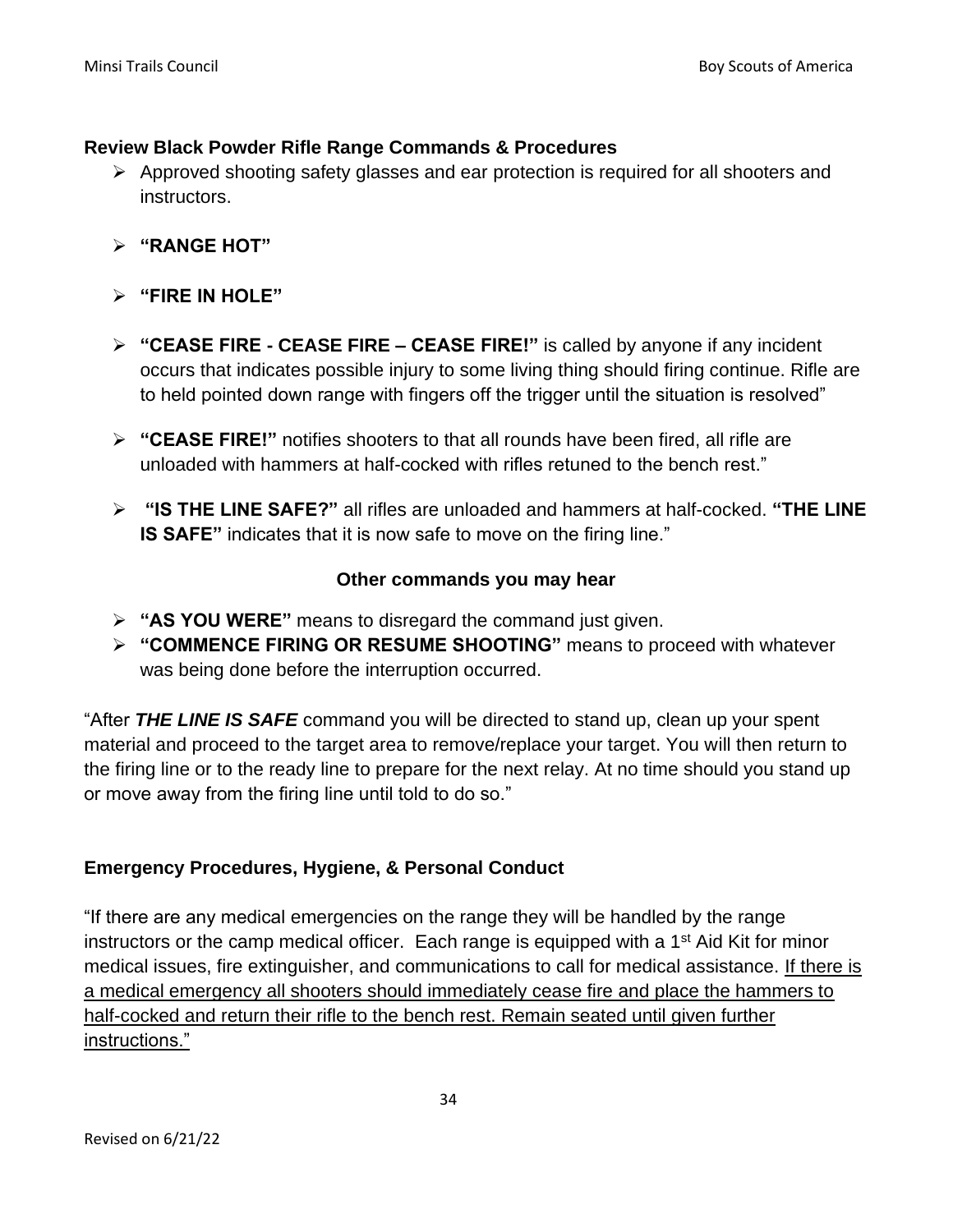"There is no eating or drinking on the firing line. The Ready line should be kept free of trash and all personal items placed under the bench."

"Lead particles and cleaning products are harmful if ingested in large amounts. All participants on the range are encouraged to wash their face and hands with cold water after shooting. Water is available at the range latrine."

"Horse-play, loud talking or shouting, and unnecessary movement on the ready line will not be tolerated."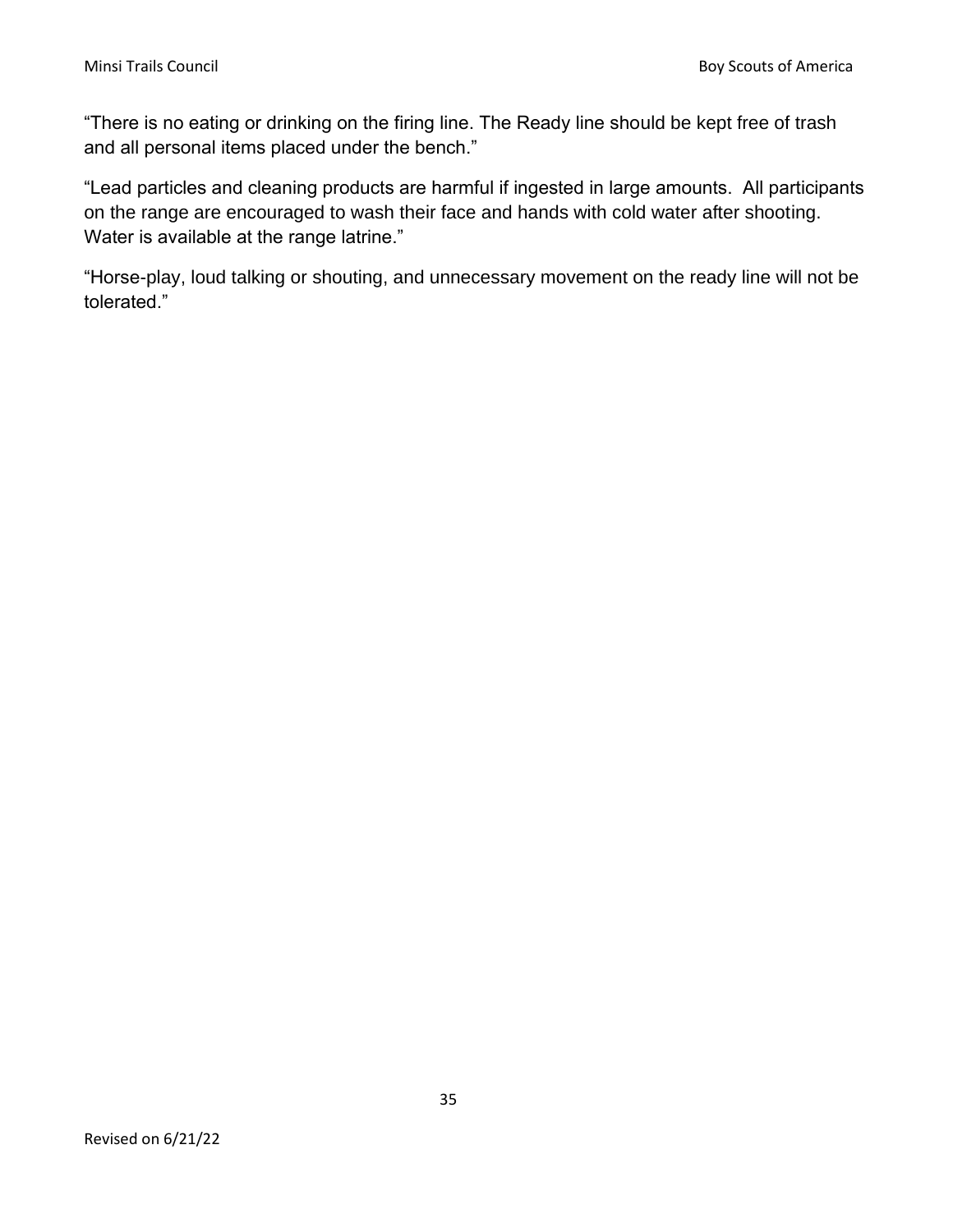# **Range Safety Briefing / Rules Archery**

**For Sporting arrows please review Appendix 1A pages 44-46**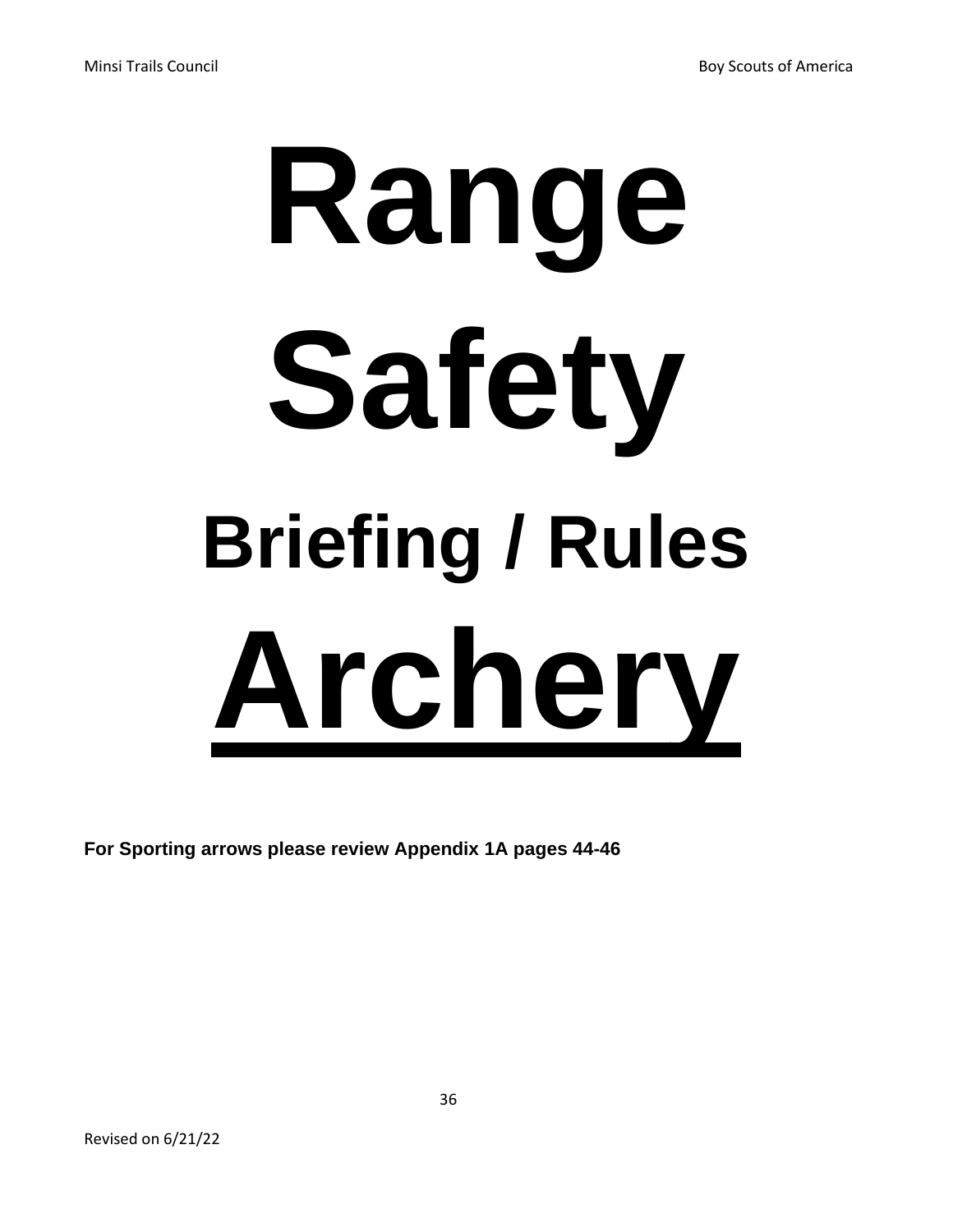#### **Range Safety Briefing / Rules, Archery**

"There are three main groups of Archery Safety Rules; rules while on the Shooting Line, rules while retrieving Arrows, and Range Commands.

#### **Three rules when on the Shooting Line**:

- $\triangleright$  Know and obey all range commands.
- $\triangleright$  Never nock an arrow until ready to shoot.
- ➢ Always point the arrow in a safe direction, either at the ground or at the target. Never dry-fire your bow.
- $\triangleright$  When done shooting, place the bow on the bow stand and step back from the shooting line (remain behind the shooting line and await further directions).

#### **Three rules when Retrieving Arrows**:

- ➢ "Retrieve arrows only when the range officer signals "*Retrieve your arrows*."
- ➢ "As you *walk* forward to the target line, pick up any arrows on the ground (your own and all others as well)."
- $\triangleright$  "If one target is shared between archers, only one archer may pull arrows from the target at a time; all others stand 6 feet back from the target at the target line."

#### **"Shooting Line & Range Commands: Whistle or verbal commands used on the range are;"**

- ➢ Approved shooting safety glasses are required for all shooters and instructors.
- ➢ **"Two blasts on a whistle – "Step to the shooting line."** Archers may step to the shooting line, pick up the bow, and take up a good *shooting stance*. *Archers may not pick up any arrows*."
- ➢ **"One blast on a whistle – "Commence Shooting."** Archers may pick up arrows and shoot this *end*. When done, place bows on the bow stand and step back to the shooting waiting line. If you have a problem, raise your hand to draw the attention of the instructor."
- ➢ **"Three blasts on a whistle- "Retrieve your arrows."** Archers may go downrange and retrieve your arrows. Follow the three rules for retrieving arrows."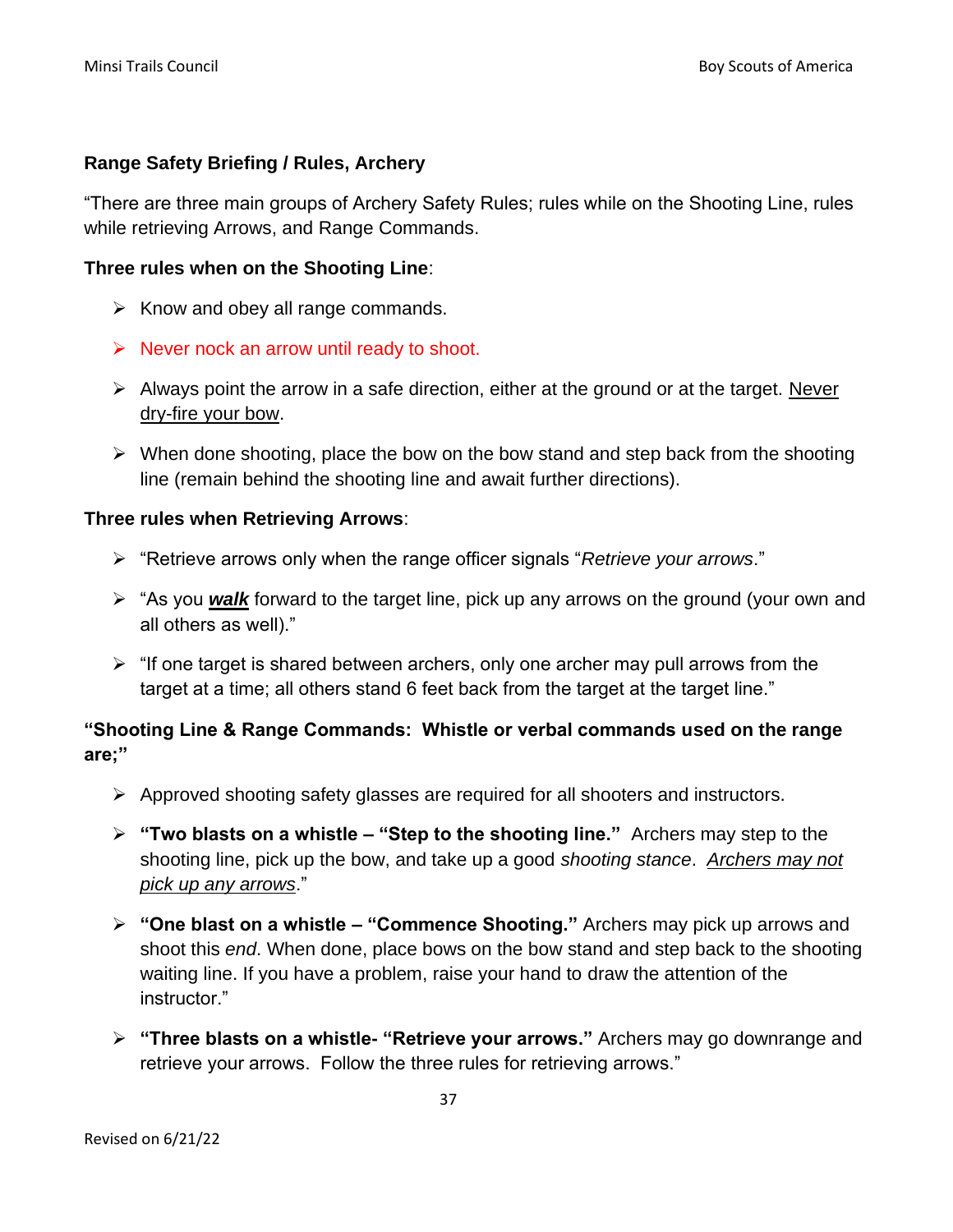➢ **"Four or more blasts on a whistle – "STOP! or CEASE FIRE!"** Do not shoot. Immediately *let down*, place your arrows in the arrow quiver and your bow on the bow stand, and step back from the shooting line until the emergency situation has cleared."

#### **"General Archery Safety Rules that should be followed;"**

- "Keep all arrows in the quiver until ready to shoot."
- "Carry arrows in both hands with your palms facing down."
- "Be sure the area around and beyond your target is clear before you shoot. Never draw a bow if anyone is in front of the shooting line."
- "Always aim and shoot at a definite target; never shoot just for the sake of shooting. Be sure of your target and that it is safe to shoot at it. If you are not sure, take a closer look. If, after a closer look, you are still not sure, do not shoot. Always shoot within the range limit markers."
- "Shoot only at targets that are thick enough to stop your arrow. Do not shoot if there is a chance your arrow might ricochet from the target or other objects and hit someone.
- "Use arrows that are the proper length for you."
- "Never shoot arrows up in the air."
- "Always use the two-hand method to remove arrows from target butts".
- "Always walk, do not run on the archery range."
- "When retrieving arrows from behind the firing line, lean your bow against your target face to signal others that you are down range."
- "Always wear & use proper safety equipment, eye protection, including arm guard, finger tabs, and bow slings for long or Recurve bows."
- "Always inspect your equipment before shooting."
- "Always have an arrow on the string when shooting a bow. Never dry fire a bow."

#### **Emergency Procedures, Hygiene, & Personal Conduct**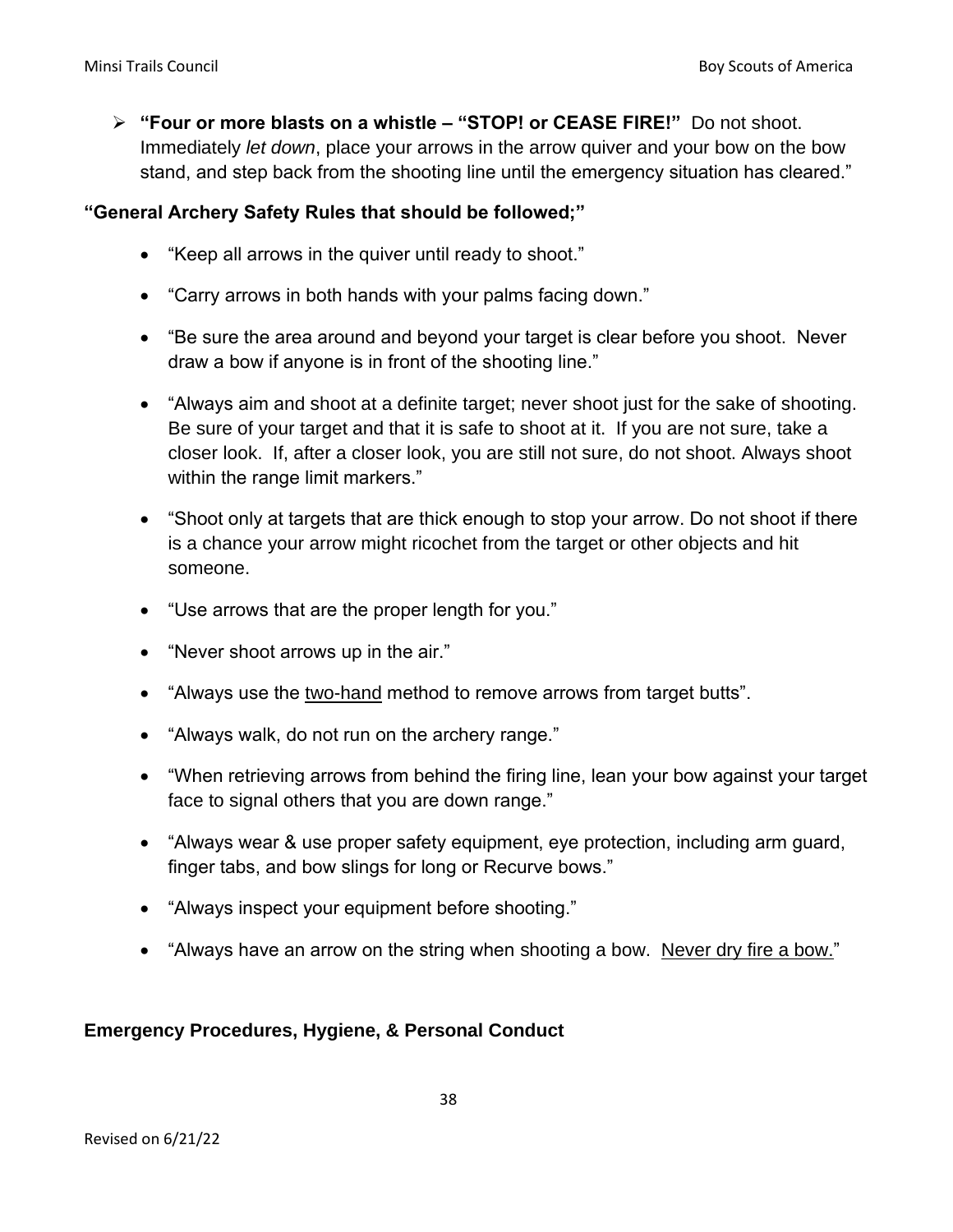"If there are any medical emergencies on the range they will be handled by the range instructors or the camp medical officer. Each range is equipped with a 1<sup>st</sup> Aid Kit for minor medical issues, fire extinguishers, and communications to call for medical assistance. If there is a medical emergency all shooters should immediately cease fire and return arrows to the quiver and their bow to the bow stand. Step back to the waiting line and wait for further instructions."

"There is no eating or drinking on the shooting line. The Ready area should be kept free of trash and all personal items placed under the bench or table."

"Horse-play, loud talking or shouting, and unnecessary movement at the ready area will not be tolerated."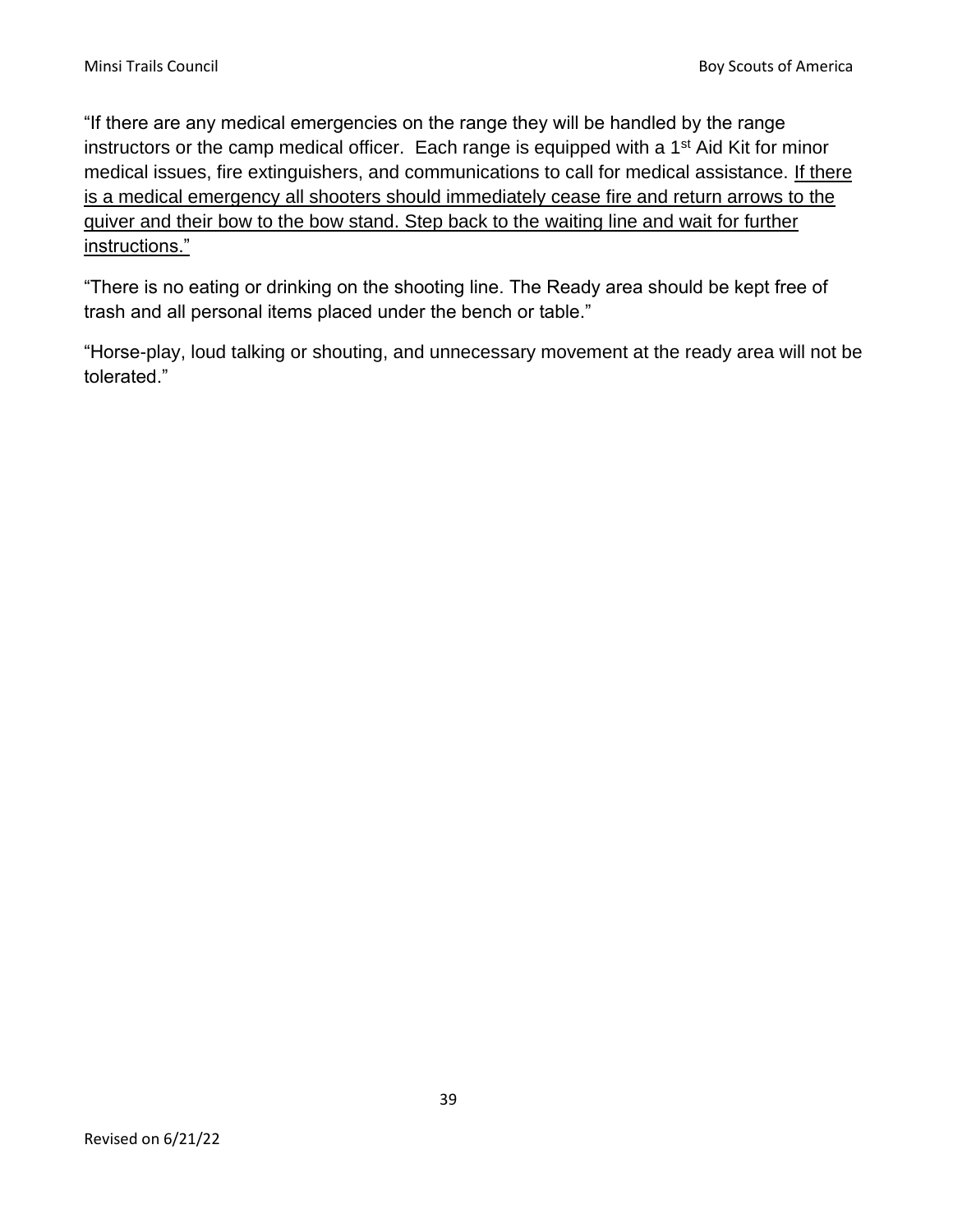# **Range Safety Briefing / Rules AirGun**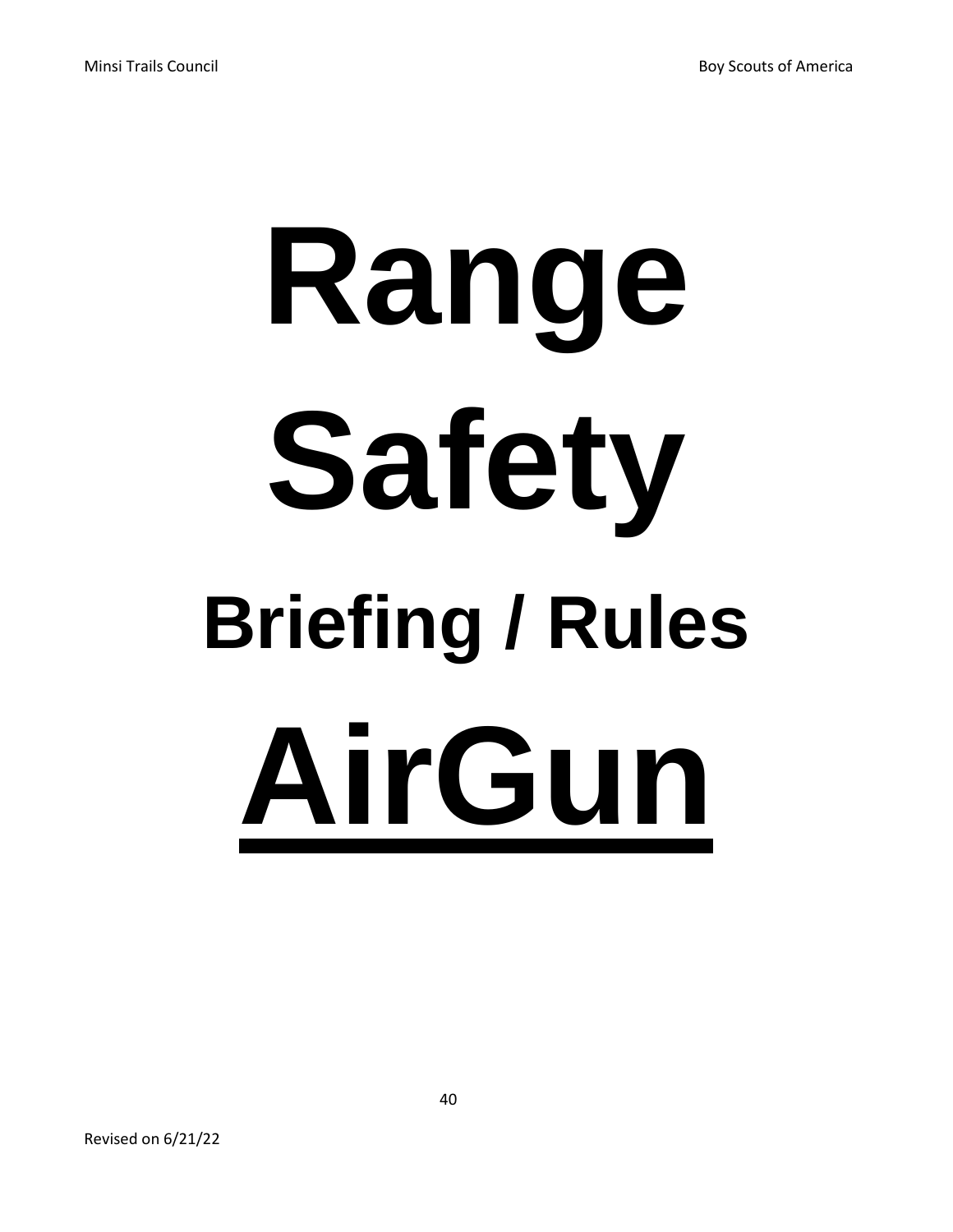#### **Range Safety Briefing / Rules, Rifle**

"There are three fundamental rules for Gun Safety;"

*Always keep the gun pointed in a safe direction*. For our purposes, the only safe directions are with the barrel pointed UP or with the barrel point DOWN-RANGE toward the target area (demonstrate). This includes moving around the firing line with your rifle. Always keep the barrel pointed up when off the line.

*Always keep your finger off the trigger until ready to shoot*. Your trigger finger should lay above the trigger guard with the finger extended (demonstrate). Never leave your trigger finger on the trigger.

*Always keep the gun unloaded until ready to use*. You will be given the command to load your rifle. Only then will you place a round in the chamber. At all other times you must keep your bolt open and bolt pulled to the rear. All rifles are equipped with a safety device. The safety is a mechanical device that can fail. Our indicator that your rifle is safe is the bolt open and pulled to the rear (demonstrate).

#### **Rifle Firing Line & Range Commands**

#### *Course of fire is one round in gun, no multiple loads permitted*

"There are eight shooting points on the firing line running from left to right or right to left. The target identifiers are numbered the same way, 1-8. Make sure that you are aiming at your own target when shooting."

"Please note the limit markers on each side of the target area. At no time are you to aim outside the limit markers. Take care in elevating your rifle. Do not aim your rifle up to such a degree that you could fire over the berm."

"You will be called to the firing line in groups of eight or less. At that time you may select a shooting position and have a seat and wait for further instructions. At no time are you to touch the rifle until told to do so."

"You will receive range commands that will walk you through the live fire exercise. Do not anticipate any commands."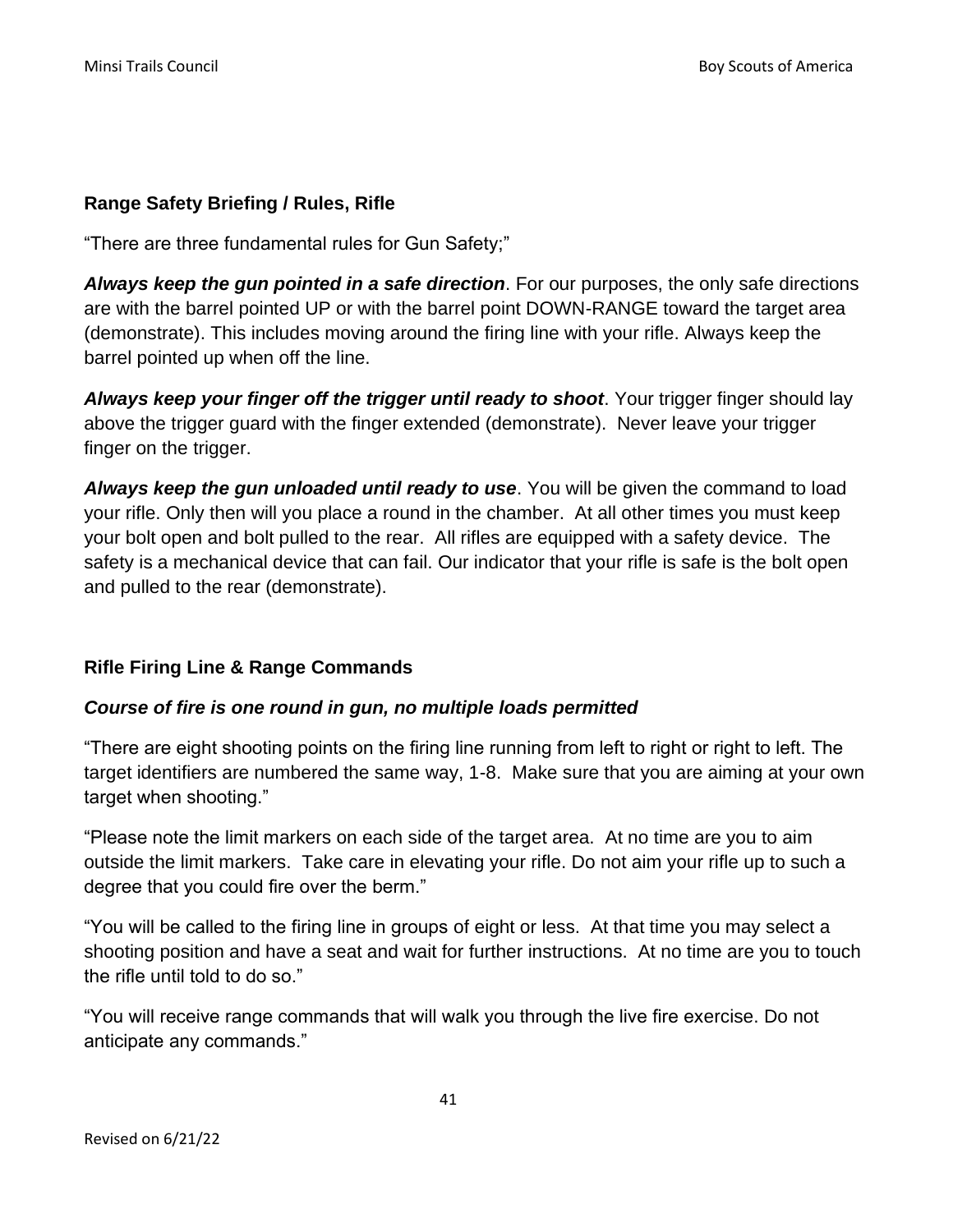#### **Review Rifle Range Commands & Procedures**

- ➢ Approved shooting safety glasses and ear protection is required for all shooters and instructors.
- ➢ **"READY ON THE FIRING LINE"** shooters to take their assigned place at their firing point, put on the safety equipment, pick up the rifle & take up a good shooting position, but do not load. Return rifle to the bench rest when ready."
- ➢ **"READY ON THE RIGHT, READY ON THE LEFT"** All shooters are in a good shooting position and ready to load.
- ➢ **"LOAD"** means shooters are given permission to pick up their rifle load the authorized number of rounds and prepare for the shooting event."
- ➢ **"IS THE LINE READY?"** allows a shooter with problems to raise their hand. The range officer will immediately state: "**THE LINE IS NOT READY**" if a problem is noted. "**THE LINE IS READY"** means all shooters are ready to begin."
- ➢ **"COMMENCE FIRING!"** signals shooters to begin shooting. This command may be signaled verbally, by a whistle or other means. Once shooters have shot the allotted number of rounds, rifles should be returned to the bench rest with actions opened and bolts to the rear. If at any time you have problems (a miss-fire, jam, or mechanical issue) *keep the rifle pointed down range and raise your hand for assistance*."
- ➢ **"CEASE FIRE - CEASE FIRE – CEASE FIRE!"** is called by anyone if any unsafe condition occurs "Show open and clear."
- ➢ **"CEASE FIRE—ACTIONS OPEN!"** notifies shooters to that all rounds have been fired, all rifle chambers and magazines are unloaded with bolts to the rear with rifles retuned to the bench rest."
- ➢ **"IS THE LINE SAFE?"** all rifles are unloaded and bolts are to the rear. **"THE LINE IS SAFE**" indicates that it is now safe to move on the firing line."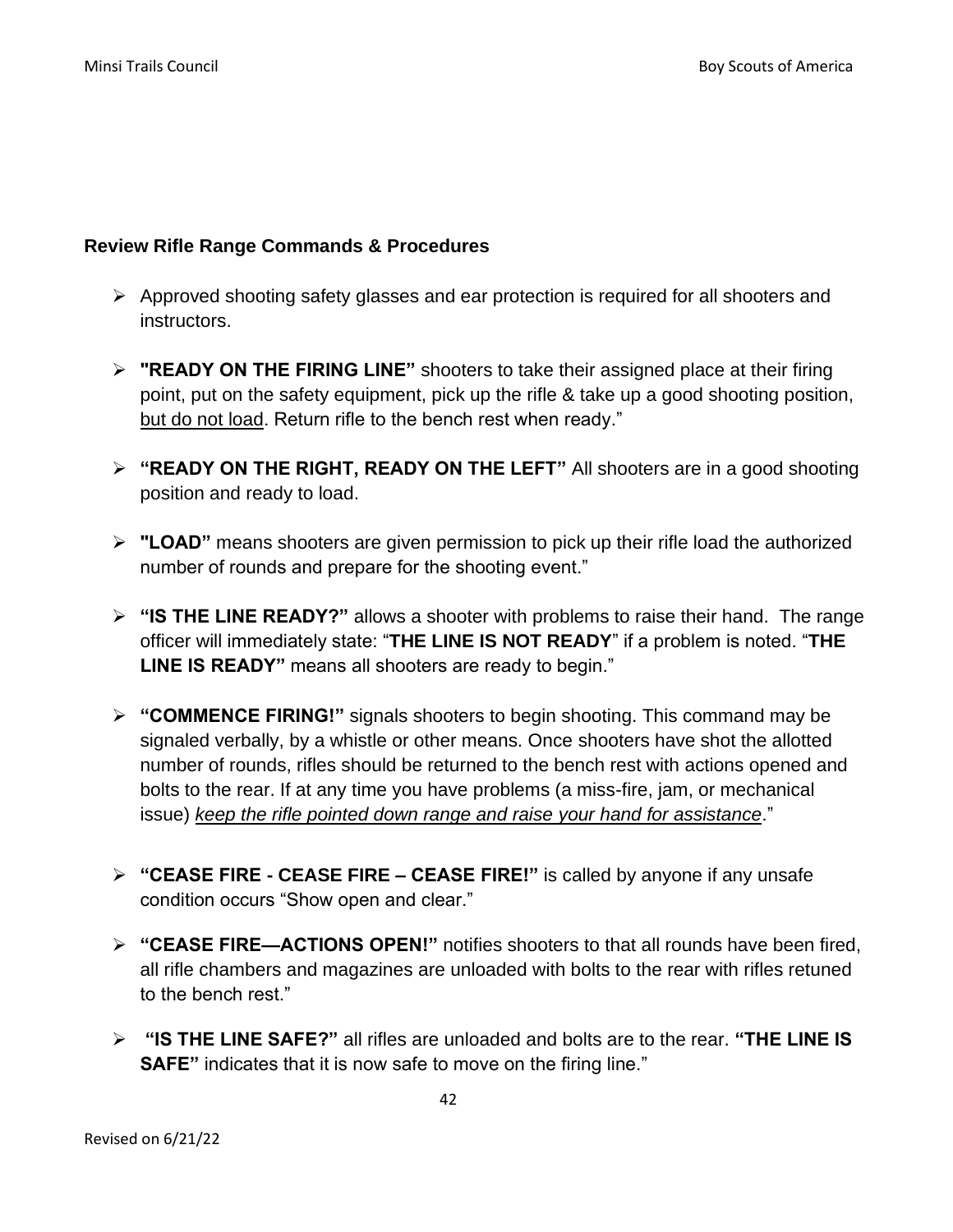#### **Other commands you may hear**

- ➢ **"AS YOU WERE"** means to disregard the command just given.
- ➢ **"COMMENCE FIRING, OR RESUME SHOOTING"** means to proceed with whatever was being done before the interruption occurred.

"After *THE LINE IS SAFE* command you will be directed to remove the ear & eye protection, stand up, clean up your spent brass and proceed to the target area to remove/replace your target. You will then return to the firing line or to the ready line to prepare for the next relay. At no time should you stand up or move away from the firing line until told to do so."

#### **Emergency Procedures, Hygiene, & Personal Conduct**

"If there are any medical emergencies on the range they will be handled by the RSO, CRSO and range instructors or the camp medical officer. Each range is equipped with a 1<sup>st</sup> aid kit for minor medical issues, fire extinguisher, and communications to call for medical assistance. If there is a medical emergency all shooters should immediately cease fire and clear their rifles, place the bolts to the rear and return their rifle to the bench rest. Remain seated until given further instructions.

"There is no eating or drinking on the firing line. The Ready line should be kept free of trash

"Lead particles and cleaning products are harmful if ingested in large amounts. All participants on the range are encouraged to wash their face and hands with cold water after shooting. Water is available at the range latrine."

"Horse-play, loud talking or shouting, and unnecessary movement on the ready line will not be tolerated."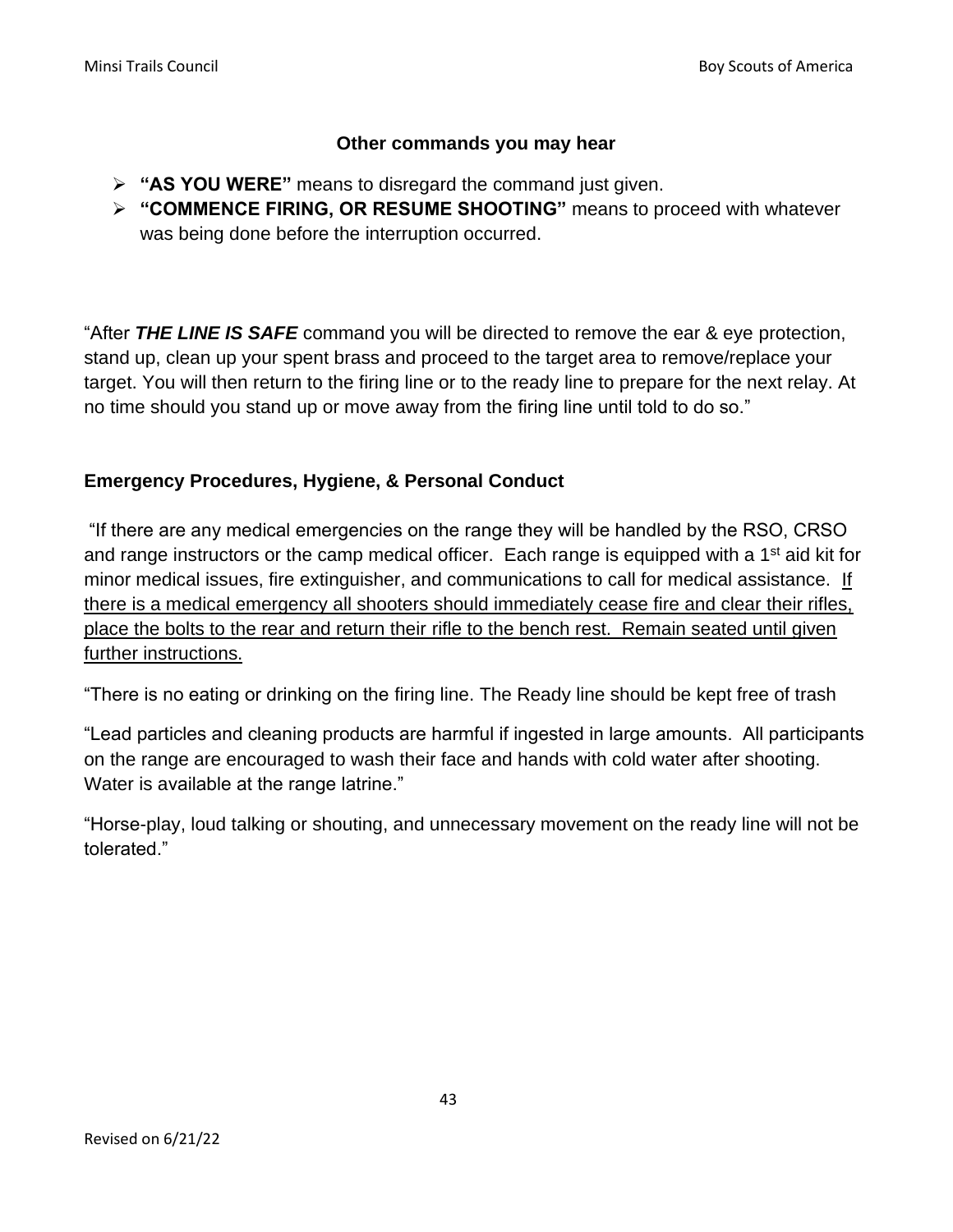#### **Appendix 1A - Minsi Trails Council Sporting Arrows**.

Sporting arrows were introduced into the scouting community at the 2013 National Jamboree. This program is for BSA Scouts, Ventures and Sea Scouts. This is a new archery game where scouts shoot at foam targets that were launched from the thrower. The Minsi trail Council Sporting Arrows range will operate within the following BSA Design assumptions

- 1. Max 26lb draw weight on the bows used in this event
- 2. Wind speed must not exceed 30 mph.
- 3. Maintain a 160' down range clear area.
- 4. Maintain an additional 30' for over shot arrows. (Total of 190")
- 5. Operate under the direction of a USAA level 1 archery instructor.

#### **SPORTING ARROWS RANGE SAFETY BRIEFING AND COMMANDS**

#### **Range Safety Briefing / Rules, Archery**

"There are three main groups of Archery Safety Rules; rules while on the Shooting Line, rules while retrieving Arrows, and Range Commands.

#### **Three rules when on the Shooting Line**:

- $\triangleright$  Know and obey all range commands.
- $\triangleright$  Never nock an arrow until ready to shoot.
- $\triangleright$  Always point the arrow in a safe direction, either at the ground or at the target. Never dry-fire your bow.
- $\triangleright$  When done shooting, place the bow on the bow stand and step back from the shooting line (remain behind the shooting line and await further directions).

#### **Three rules when Retrieving Arrows**:

- ➢ "Retrieve arrows only when the range officer signals "*Retrieve your arrows*."
- ➢ "As you *walk* forward to the target area, pick up any arrows on the ground (your own and all others as well)."
- $\triangleright$  "If one target is shared between archers, only one archer may pull arrows from the target at a time; all others stand 6 feet back from the target at the target line."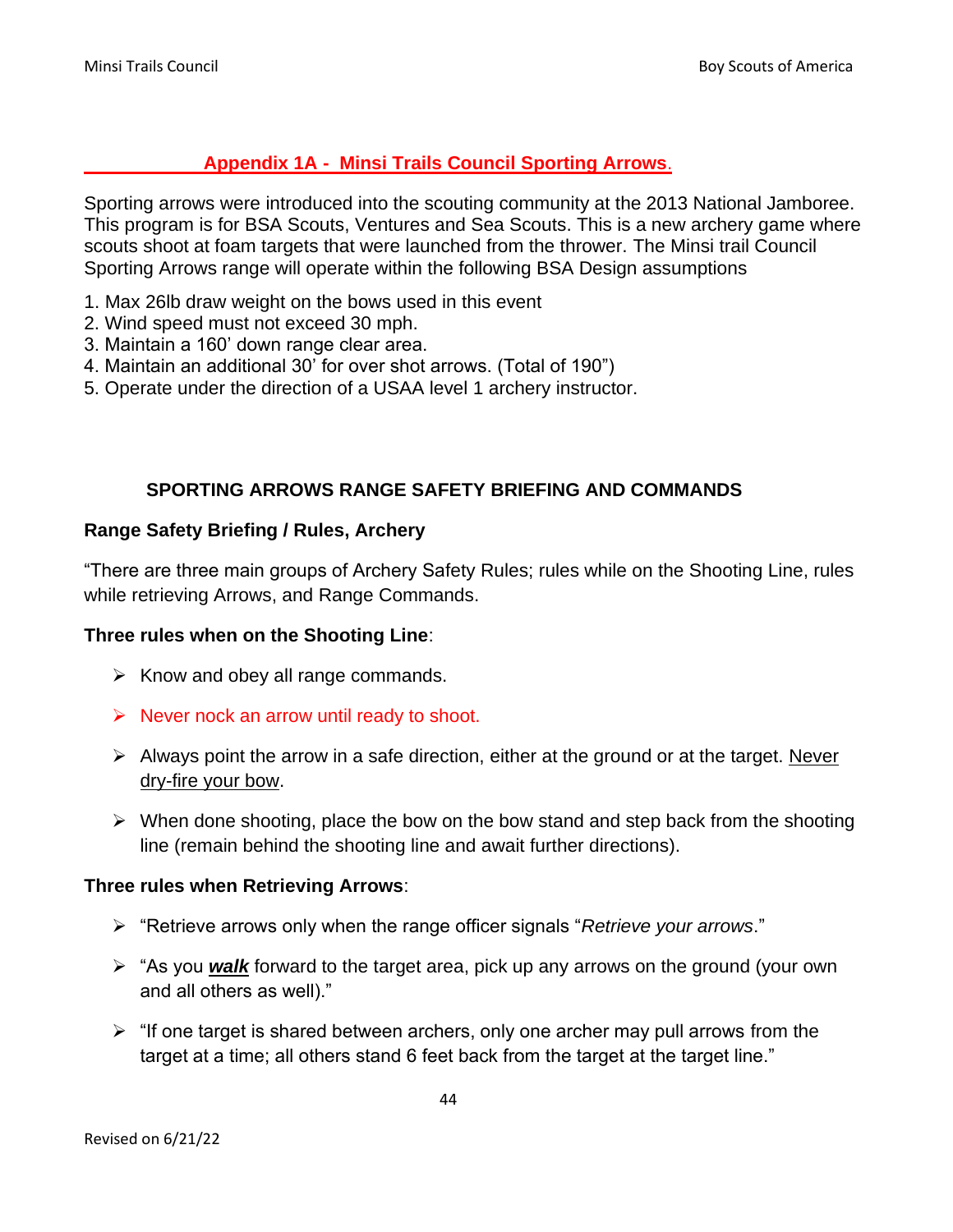#### **"Shooting Line & Range Commands: Whistle or verbal commands used on the range are;"**

- ➢ Approved shooting safety glasses are required for all shooters and instructors.
- ➢ **"Two blasts on a whistle – "Step to the shooting line."** Archers may step to the shooting line, pick up the bow, and take up a good *shooting stance*. *Archers may not pick up any arrows*."
- ➢ **"One blast on a whistle – "Commence Shooting."** Archers may pick up arrows and will be notified of the targets being thrown, they can shoot at the targets when they are in the air only. When done, place bows on the bow stand and step back to the shooting waiting line. If you have a problem, raise your hand to draw the attention of the instructor."
- ➢ **"Three blasts on a whistle- "Retrieve your arrows."** Archers may go downrange and retrieve your arrows. Follow the three rules for retrieving arrows."
- ➢ **"Four or more blasts on a whistle – "STOP! or CEASE FIRE!"** Do not shoot. Immediately *let down*, place your arrows in the arrow quiver and your bow on the bow stand, and step back from the shooting line until the emergency situation has cleared."

#### **"General Archery Safety Rules that should be followed;"**

- "Keep all arrows in the quiver until ready to shoot."
- "Carry arrows in both hands with your palms facing down."
- "Be sure the area around and beyond your target is clear before you shoot. Never draw a bow if anyone is in front of the shooting line."
- "Always aim and shoot at a definite target; never shoot just for the sake of shooting. Be sure of your target and that it is safe to shoot at it. If you are not sure, take a closer look. If, after a closer look, you are still not sure, do not shoot. Always shoot within the range limit markers."
- "Shoot only at targets that are thick enough to stop your arrow. Do not shoot if there is a chance your arrow might ricochet from the target or other objects and hit someone.
- "Use arrows that are the proper length for you."
- "Never shoot arrows up in the air, without shooting at the aerial target"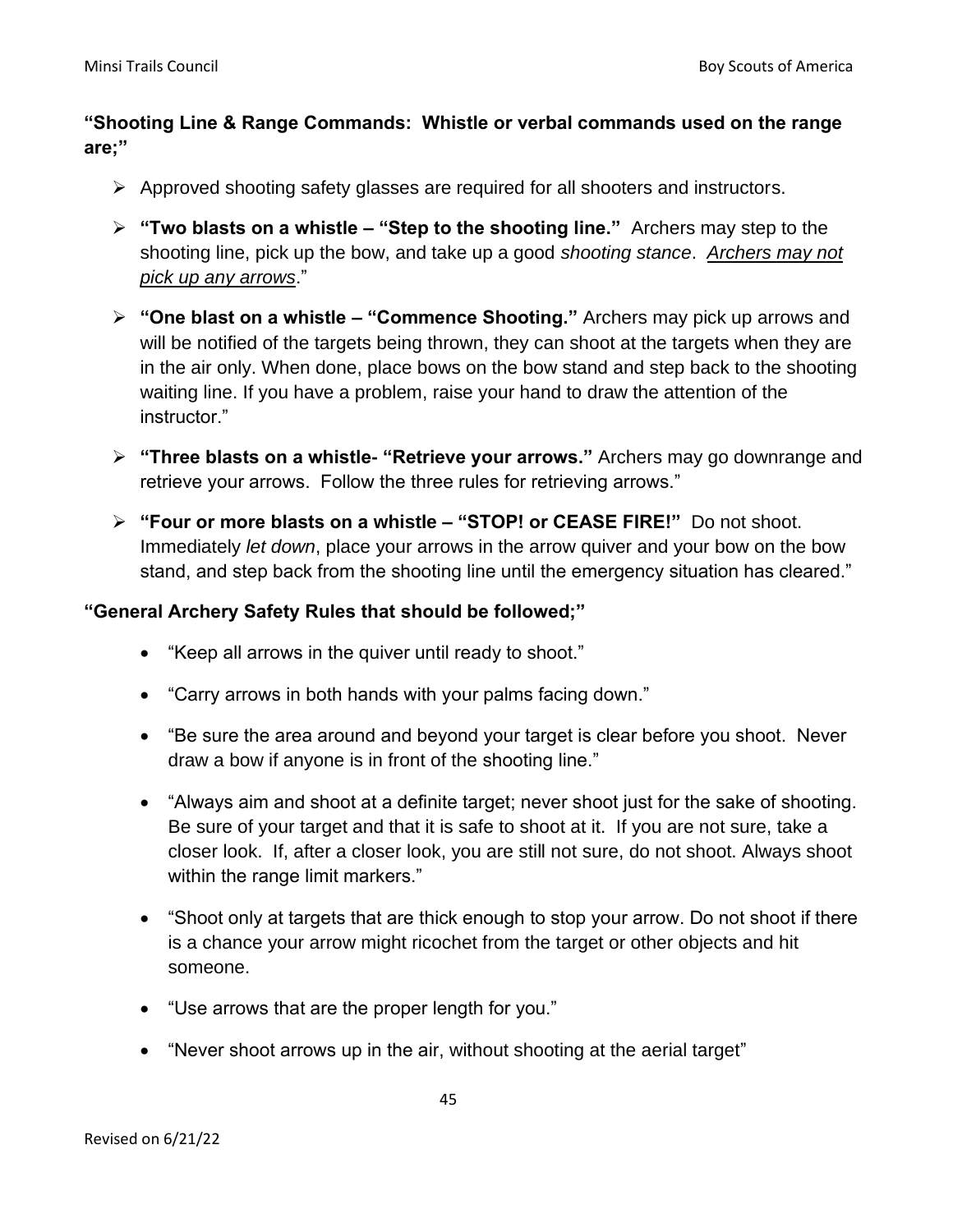- "Always use the two-hand method to remove arrows from target butts".
- "Always walk, do not run on the archery range."
- "Always wear & use proper safety equipment, eye protection, including arm guard, finger tabs, and bow slings for long or Recurve bows."
- "Always inspect your equipment before shooting."
- "Always have an arrow on the string when shooting a bow. Never dry fire a bow."

#### **Emergency Procedures, Hygiene, & Personal Conduct**

"If there are any medical emergencies on the range they will be handled by the range instructors or the camp medical officer. Each range is equipped with a  $1<sup>st</sup>$  Aid Kit for minor medical issues, fire extinguishers, and communications to call for medical assistance. If there is a medical emergency all shooters should immediately cease fire and return arrows to the quiver and their bow to the bow stand. Step back to the waiting line and wait for further instructions."

"There is no eating or drinking on the shooting line. The Ready area should be kept free of trash and all personal items placed under the bench or table."

"Horse-play, loud talking or shouting, and unnecessary movement at the ready area will not be tolerated."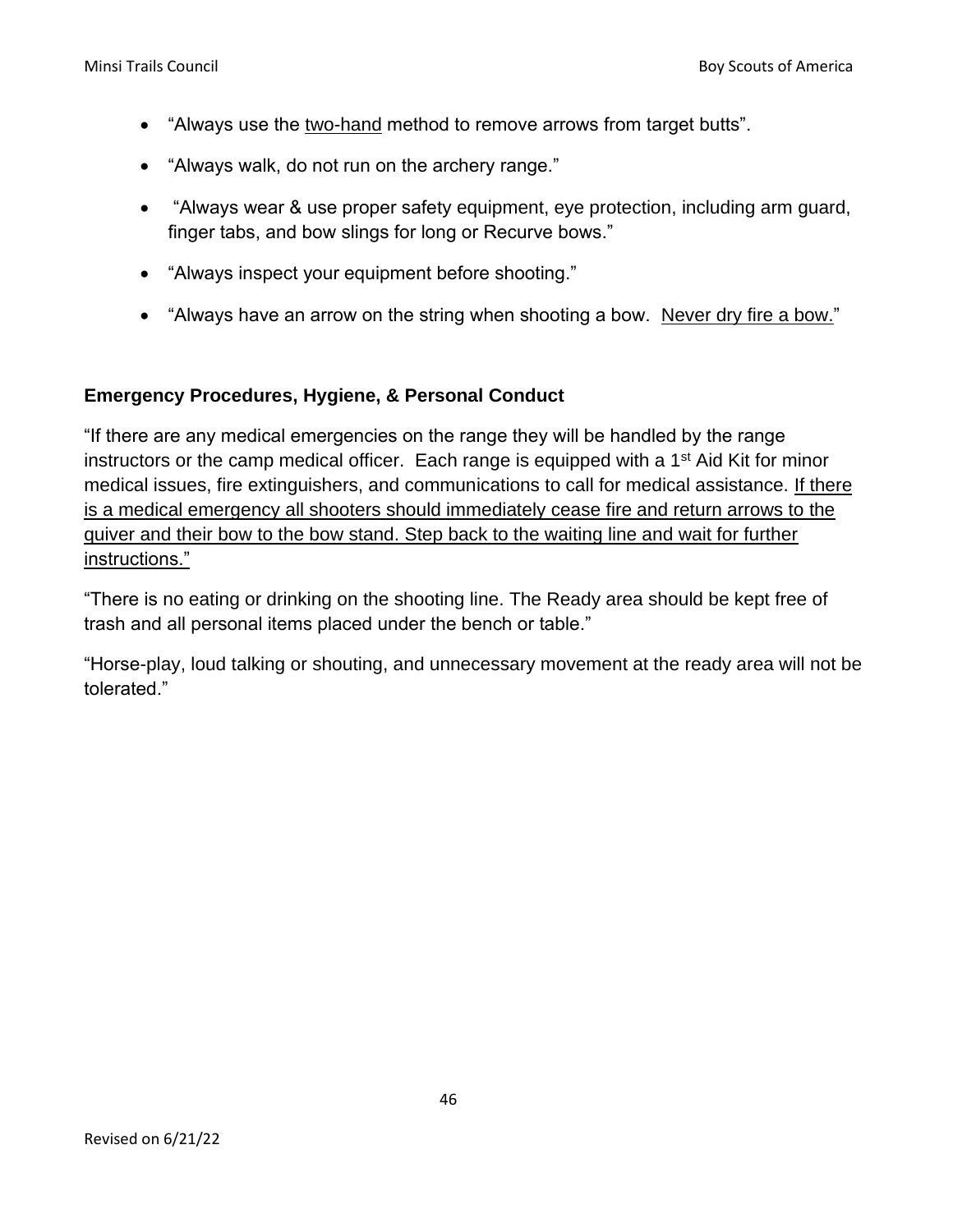# **APPENDIX 2A COWBOY ACTION SHOOTING.**

This program is not a unit level activity, and it should not be conducted as one. The program offers a fun and safe introduction to Cowboy action shooting with pistols, rifles, and shotguns. While attending camp, Scouts BSA and Ventures 14 years of age or older can take part in a special shooting experience with opportunities to shoot single-action .22-caliber pistols, leveraction .22-caliber rifles, and 12-gauge or 20-gauge shotguns. In various old-time western scenarios, Scouts play "good guys" who prove their accuracy by shooting at things like spinning metal targets where they hit the spinner to "ring the bell." All shooters choose their own Cowboy action names before starting so the NRA instructors—dressed in cowboy attire can call them by those names.

#### **ADULT SUPERVISON AND TRAINING REQUIRMENTS**

BSA Youth Protection policies for two-deep leadership must be maintained at all times. The Cowboy action shooting program can be conducted only by NRA-certified instructors with pistol, rifle, and/or shotgun certifications (must have all three if using all three types of firearms). Each Cowboy action shooting participant will be accompanied by a certified pistol, rifle, or shotgun instructor (depending on the firearm being used) who is actively involved in every shot and all of the gun handling. All Range Safety Officers and instructors for this program must possess current credentials for the discipline they will be instructing.

- Range Safety Officers (RSOs) must have current certification from the NRA.
- Instructors must have a current rating of pistol, rifle, or shotgun instructor from the NRA

**COWBOY ACTION SHOOTING SAFETY BRIEFING** Note: This briefing is best done within viewing range of the Cowboy action shooting range.

When firearms are used during the briefing, the NRA RSO must follow the NRA gun safety rules. Cowboy action shooting consists of shooting multiple shots from a loaded .22-caliber lever-action rifle, a .22-caliber single-action pistol, and a 12- or 20-gauge shotgun at nonhuman form action targets in an Old West setting. Have participants read the NRA "Range Safety Rules" poster. Review the NRA's three "Fundamental Rules for Safe Gun Handling" (verbatim), and discuss general range rules (see below). Ask questions for reinforced learning.

# **PURPOSE OF THE SHOOTING EVENT**

• Tell participants that they will engage in Cowboy action recreational shooting on the range.

• Explain that they will shoot a total of 14 rounds— six from the pistol, six from the rifle, and two from the shotgun. (Note: Those totals are for option 2; revise the numbers if using option 1.)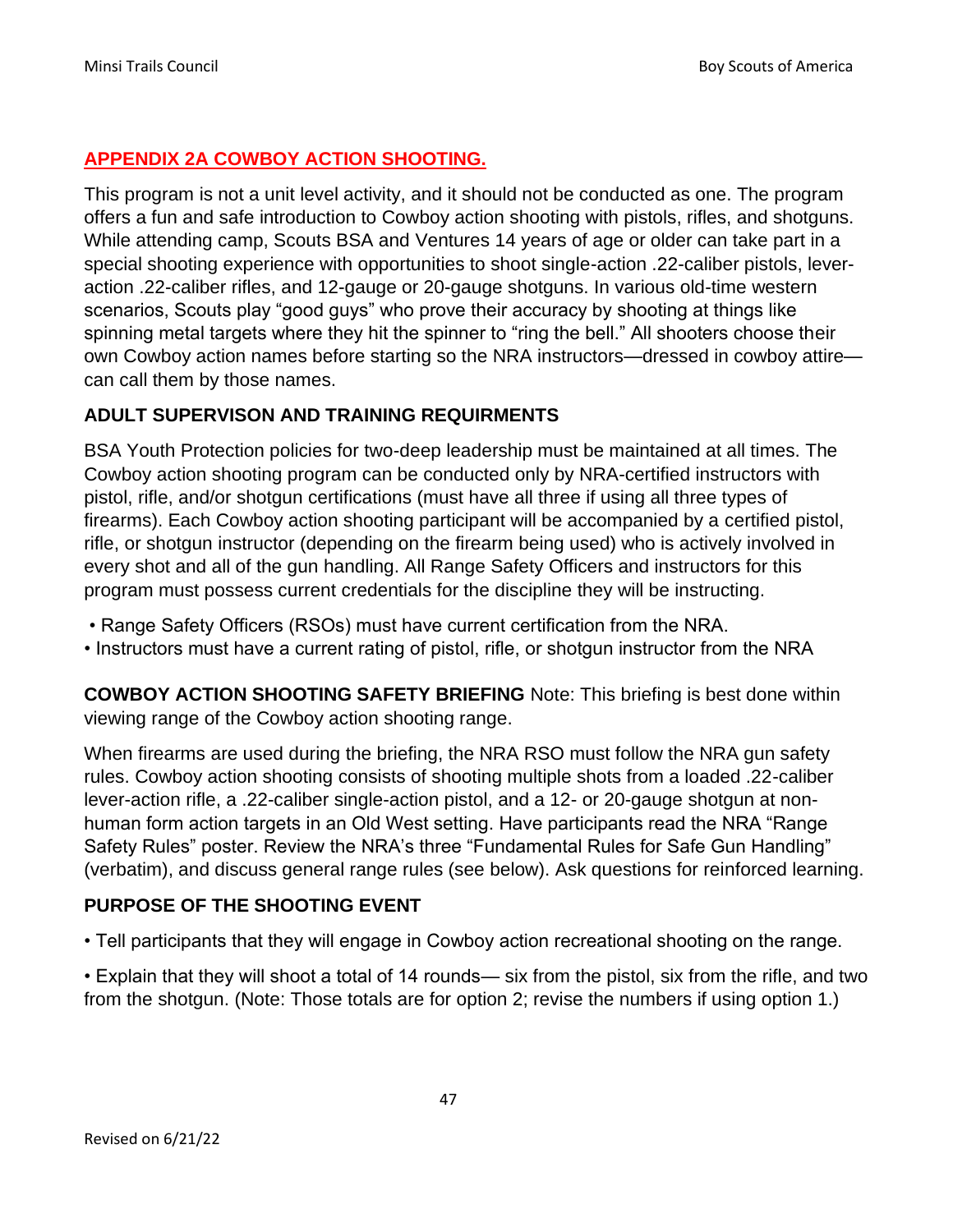• A trained instructor will be at each shooting station to provide guidance and instruction. The role of each instructor and the NRA RSO is to provide a safe environment for the shoot. RANGE LAYOUT AND LIMITS

• Point out and describe the range layout, and explain what stations will be used and which guns will be shot at each station.

• The course of fire must be clearly explained during the briefing so that participants understand what they are to do at each station, and when and where they are to move

• Describe the ready line and firing line. Explain the purpose of the lines and when shooters are expected to be at each line.

• Inform everyone that the spectator line is located behind the ready line. This is where all non-shooters will remain until authorized to enter the range.

**HOW THE SHOOTING EVENT WORKS** Have one instructor demonstrate the course of fire option that has been selected, without using a loaded gun or live fire. Be sure to cover how shooters will move through the course and handle shooting at each station Three fundamental NRA rules for safe gun handling:

Ask: **What is the first rule of safe gun handling?** — Always keep the gun pointed in a safe direction. Ask: **What does a "safe direction" mean?** — The gun is pointed so that even if it were to go off, it would not cause injury.

Ask: **What is the second rule of safe gun handling?** — Always keep your finger off the trigger until ready to shoot.

Ask: **Unless shooting, where should the shooter's f finger(s) rest?** — The finger(s) should rest alongside the gun, i.e., on the frame, receiver, or trigger guard.

Ask: **What is the third rule of safe gun handling?** — Always keep the gun unloaded until ready to use. Emphasize that safeties can fail. Safe gun-handling rules should be followed all the time! Rules for safe use Know your target and what is beyond.

Ask: **What is meant by "know your target and what is beyond"?** — The shooter must be sure that projectiles will safely hit the backstop. Be sure the gun is safe to operate. Know how to use the gun safely.

**Ask: What is meant by "know how to use the gun safely"?** — Shooters need to know how the firearm operates, its basic parts, how to safely open and close the action, and how to remove ammunition. Use only the correct ammunition for your gun.

Ask: **What is meant by "use only the correct ammunition"?** — Only ammunition designed for a particular gun can be safely fired in that gun. — Shooters should ensure that the caliber marked on the barrel, ammo box, and cartridge case match. This is especially true for antique f firearms. Wear eye and ear protection as appropriate.